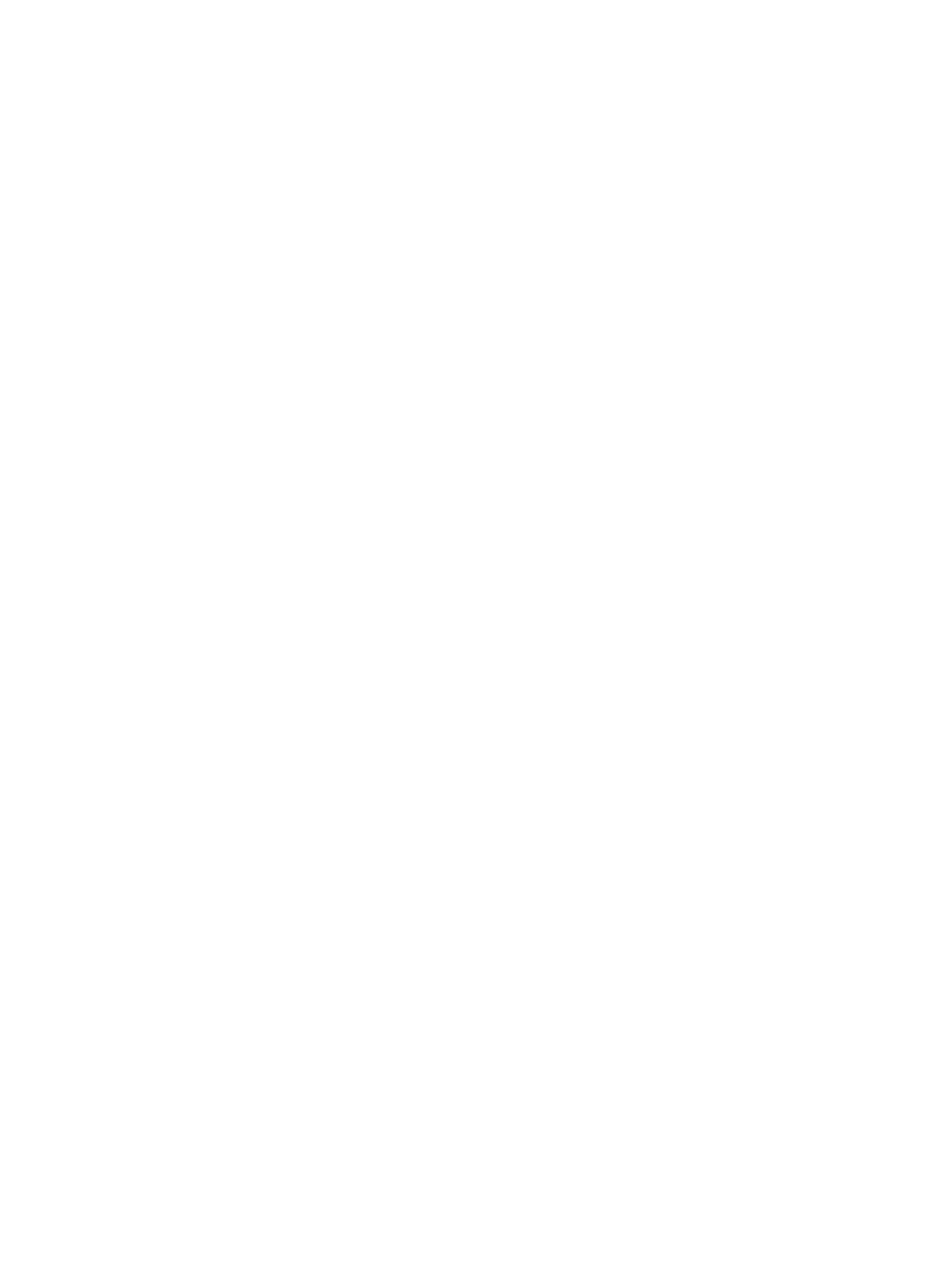# **Being a Teacher**

**More focus on personal professionalism**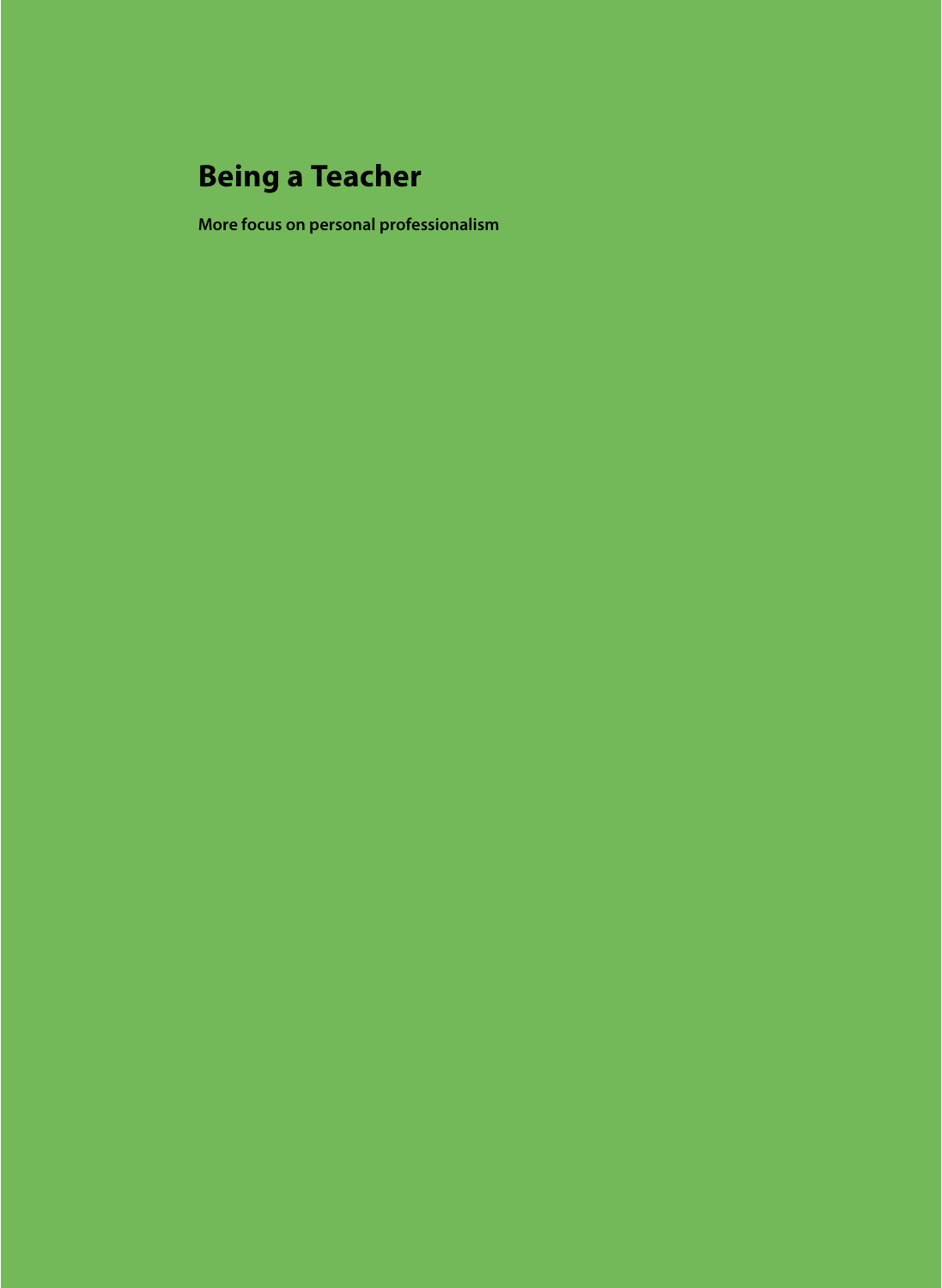# **Colophon**

The Education Council is an independent governmental advisory body which advises the Minister, Parliament and local authorities. The Council provides advice, both solicited and unsolicited, to the Minister of Education, Culture and Science and the Minister of Economy. Moreover, the Council may be asked for advice by the Dutch upper and lower chambers of parliament. Local authorities can call on the Education Council in special cases of local education policy. The Education Council Act (of 15 May 1997, Statute Book 220) describes the Council's task in more detail.

Exploration *Being a Teacher*, submitted to the Minister of Education, Culture and Science.

Nr. 20130042/1029, March 2013

Published by the Education Council, The Hague, 2013. ISBN: 978-946121-034-0

Orders to: Onderwijsraad Nassaulaan 6 2514 JS Den Haag email: secretariaat@onderwijsraad.nl telephone: (070) 310 00 00 www.onderwijsraad.nl

Translation: Peter van Huizen

Design and layout: www.balyon.com

Printing: DeltaHage grafische dienstverlening

© Onderwijsraad, Den Haag. All rights reserved.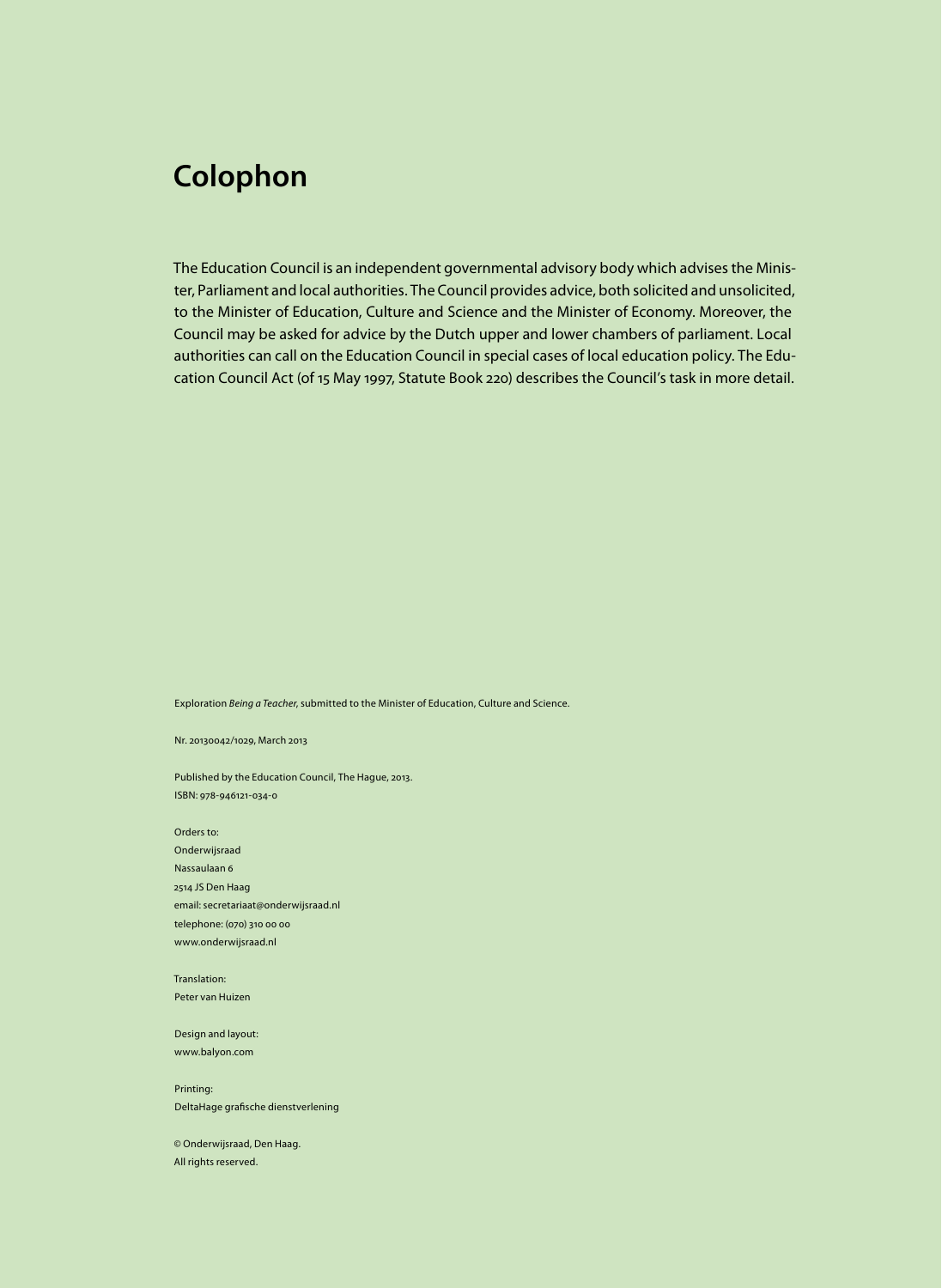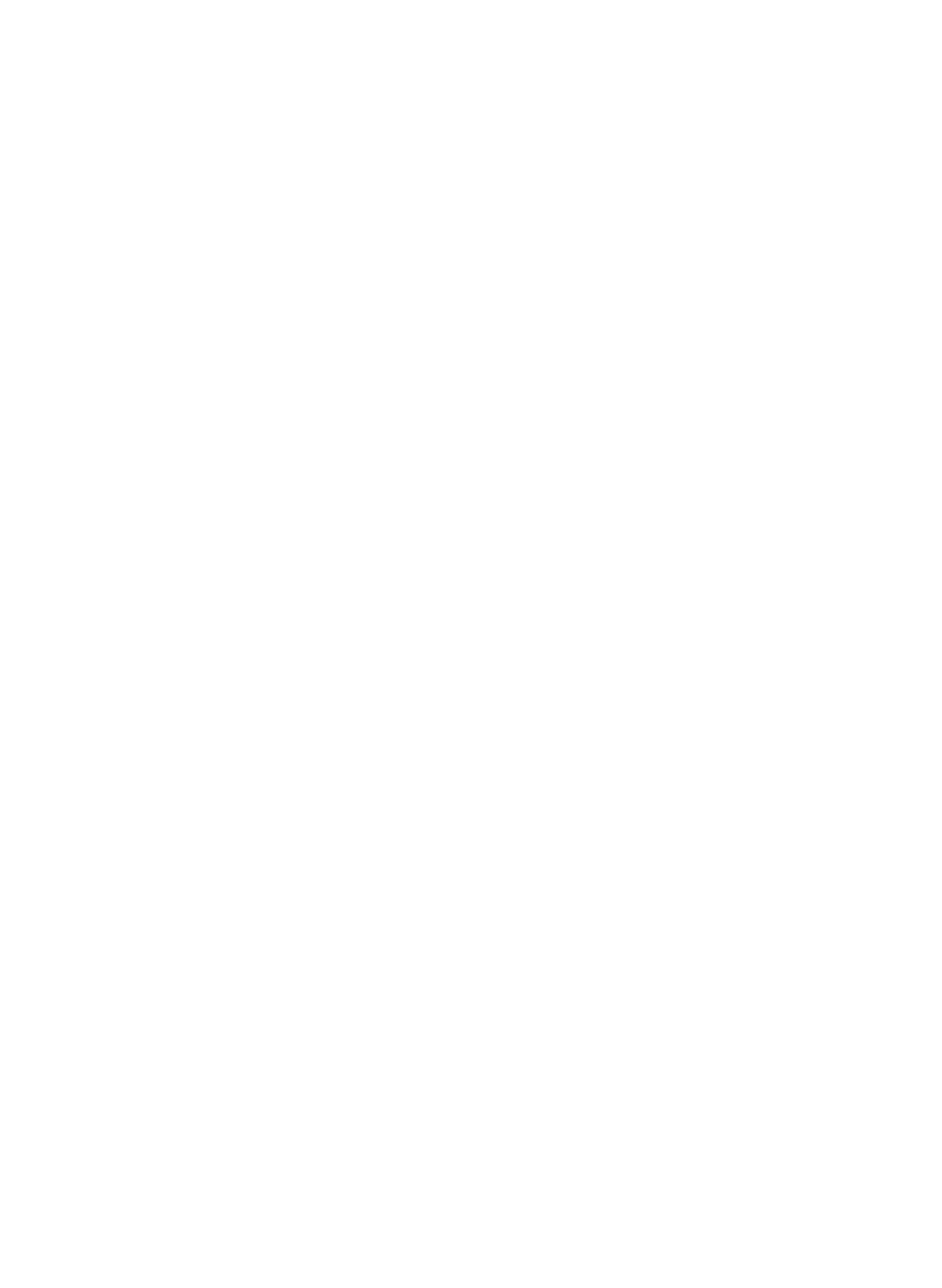# **Contents**

|                         | Abstract<br>7                                                                                         |    |  |
|-------------------------|-------------------------------------------------------------------------------------------------------|----|--|
| 1                       | Mounting debate about professionalism                                                                 | 9  |  |
|                         | 1.1 Too little attention paid to personal professionalism of teachers                                 | 9  |  |
|                         | 1.2 What makes teachers professional?                                                                 | 11 |  |
|                         | 1.3 Question: what is the nature of professionalism in the attitude and practice of individual        |    |  |
|                         | teachers?                                                                                             | 15 |  |
| $\overline{\mathbf{2}}$ | The complex context of teaching                                                                       | 17 |  |
|                         | 2.1 Society, education and schools are changing                                                       | 17 |  |
|                         | 2.2 Fields of tension in the occupational practice of teachers                                        | 22 |  |
|                         | 2.3 Teachers have to deal with dilemmas inside as well as outside the classroom                       | 24 |  |
|                         | 2.4 The teacher as a contemporary and all-time professional                                           | 29 |  |
| 3                       | Personal professionalism inside as well as outside the classroom                                      | 31 |  |
|                         | 3.1 Dealing with the complexity of local occupational practice calls for personal professionalism 31  |    |  |
|                         | 3.2 Four considerations in thinking about personal professionalism of teachers                        | 32 |  |
| 4                       | Knowing what you stand for and staying in dialogue about this with others                             | 34 |  |
|                         | 4.1 Teaching as a value-laden mission                                                                 | 34 |  |
|                         | 4.2 Mission, values, and identity are interconnected                                                  | 36 |  |
| 5                       | Complicated practical questions call for wise personal choices of teachers                            | 38 |  |
|                         | 5.1 Practical wisdom: doing the right thing in the right way                                          | 38 |  |
|                         | 5.2 Practical wisdom does not develop by itself                                                       | 41 |  |
| 6                       | Teachers with a mission use, as well as create professional space                                     | 42 |  |
|                         | 6.1 Looking for balance between personal professional goals and contexts of professional space        | 42 |  |
|                         | 6.2 Creating professional space by looking for connections                                            | 43 |  |
| $\overline{z}$          | Critically inquisitive teachers are continually developing themselves                                 | 48 |  |
|                         | 7.1 Critically inquisitive attitude: continuing to look (together) for answers to important questions | 48 |  |
|                         | 7.2 A critically inquisitive attitude sustains the development of personal professionalism            | 49 |  |
|                         | References                                                                                            | 51 |  |
|                         | <b>Consulted experts</b>                                                                              | 56 |  |
|                         | Appendix                                                                                              |    |  |
|                         | Appendix 1: Dilemmas in the classroom                                                                 | 61 |  |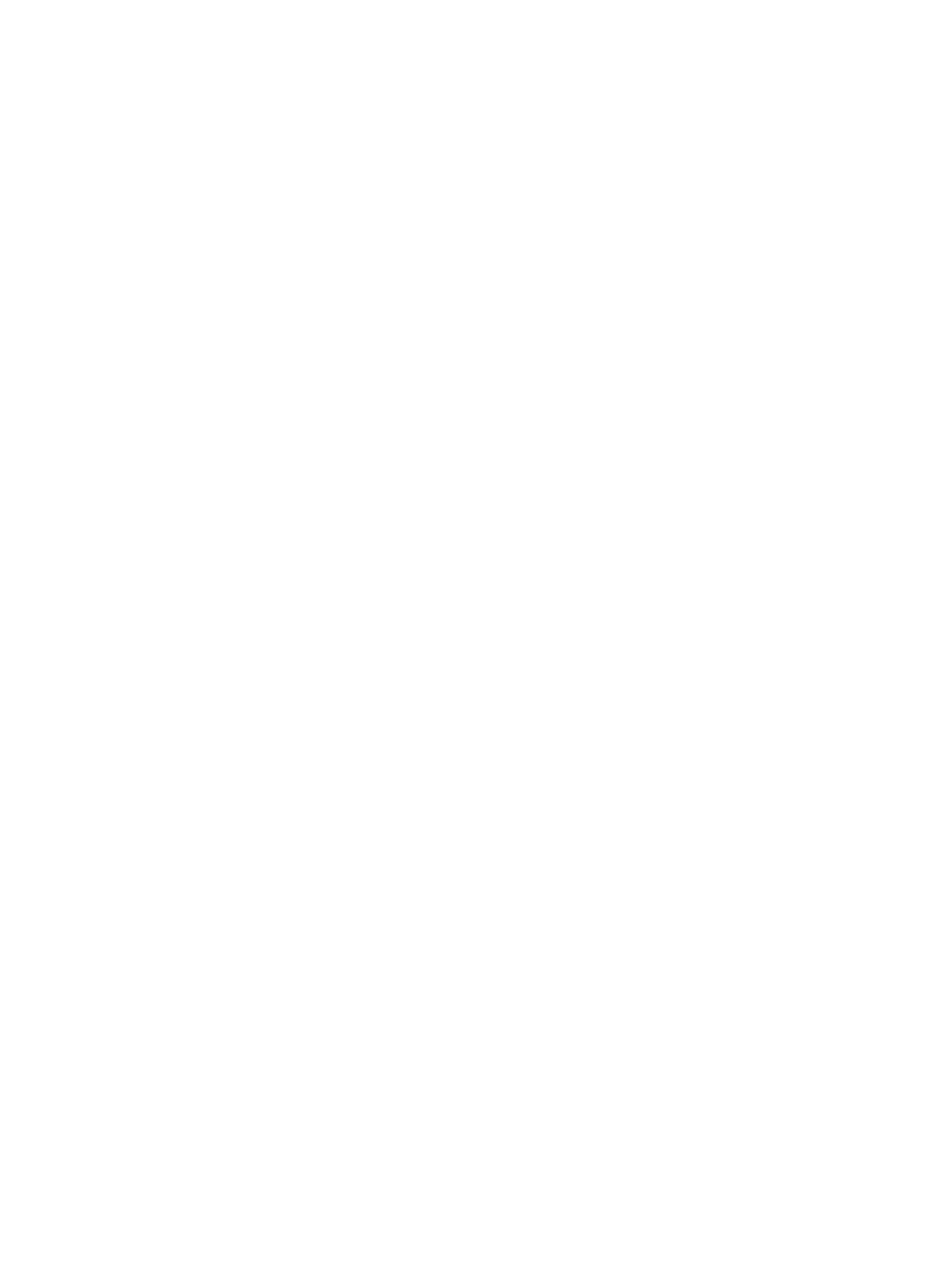# **Abstract**

The teacher is of vital importance for the quality of our schools. Hence new (policy) initiatives are regularly taken to further strengthen the professionalism of teachers. These initiatives are chiefly directed to the 'outside' of the profession – the status and respect enjoyed by the occupational group, and much less to the 'inside' of teaching – the attitudes and actions of individual teachers in their daily teaching practice. Therefore the Education Council, in consultation with over 140 teachers and other experts, undertook the exploration reported here, to find out what is required of present-day individual teachers to do their daily work competently and professionally; what makes up their personal professionalism.

In recent decades, society, education, and schools have been substantially altered. Although a number of fundamental aspects of teaching have undergone little change, social developments have made the context of the profession more dynamic and unpredictable. In the present exploration the council describes the challenging and complex occupational practice of teachers, and calls for more attention, in debate and policy, to be paid to the personal professionalism needed for teachers' good performance inside and outside the classroom. For the benefit of debate and policy-making the council submits four considerations.

# **Consideration 1: knowing what you stand for and staying in dialogue about this with others**

Professionalism requires knowing why you are acting the way you do, and what the teaching of pupils in your own school is aimed at. The question is not only what is possible or what should be done in a given situation, but also what teachers themselves consider desirable, valuable, or important. Being aware of their own professional values and goals, and being able to make these explicit, enables teachers to explain clearly to others what they regard as important in their teaching, and why. From this starting-point teachers can account for their actions, achieve authority, and enter into dialogue with others (colleagues, school management, parents, etc.) about their choices.

#### **Consideration 2: complicated practical questions call for wise personal choices of teachers**

In their occupational practice, teachers are regularly confronted with situations involving specific pupils, groups, associates, and goals that present complicated questions. No ready-made answers to these questions are available to guide teachers' practice. Teachers are themselves continually required to make (quick) choices in their specific practice situation about what is the most suitable action. From teachers this calls for a well-developed capacity to make judgments: practical wisdom. This practical wisdom is not directly available as a matter of course, but develops in the interaction between experience and theory, and enables teachers to sharply perceive what is going on in situations and what is the essence of them. From this sensitivity to the situation teachers are able to come (quickly) to a decision and to act constructively.

## **Consideration 3: teachers with a mission use, as well as create professional space**

Teachers' professionalism involves that they are not on the sidelines, but exert an influence on the shaping and execution of education on the basis of their own professional values and goals – not only inside, but also outside their own classrooms. Teachers create this professional space when, while pursuing their goals, they connect and cooperate with (the goals of) others outside the classroom. Apart from professional competence this requires from teachers that they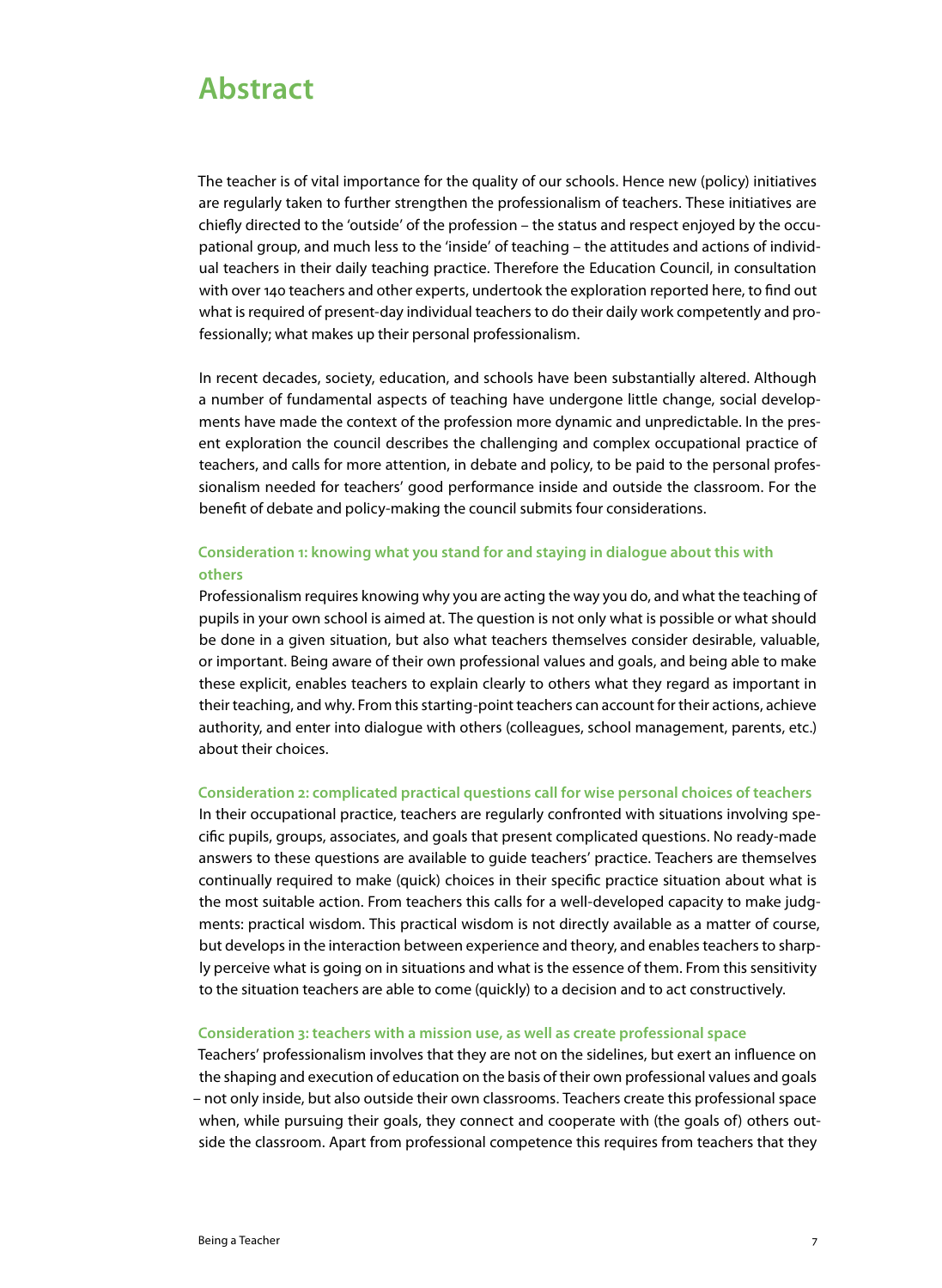have an insight into the (social) processes and power relations in their school network, and in the way they can influence these.

# **Consideration 4: critically inquisitive teachers are continually developing themselves**

In order to attune to their complex and volatile occupational practice, the development of personal professionalism is bound to be an ongoing matter. On the part of teachers this requires keeping in contact with developments in society, subject matter, and didactics. Furthermore it is characteristic of teaching practice that complex questions and dilemmas pop up for which no best answers are available. Personal professionalism involves that teachers (together with colleagues, researchers, and others) regularly scrutinize these answers to make sure that they were the proper and sensible choices to be made. This critically inquisitive attitude of individual teachers is inextricably bound up with their professionalism.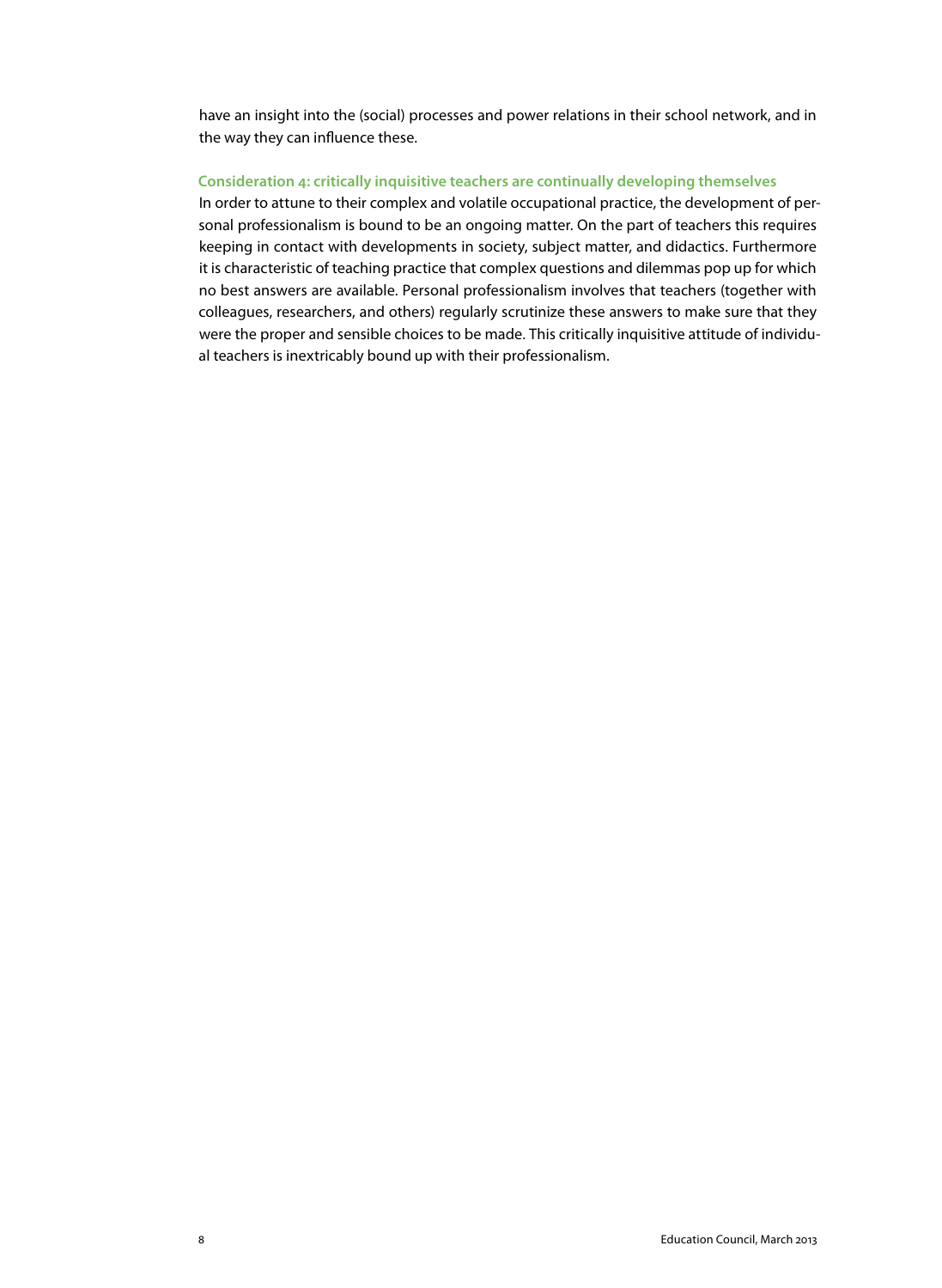The teacher is a central factor in the quality of education and ranks highly on all (policy) agendas. Various initiatives are being taken to strengthen the professionalism of teachers. These measures are chiefly aimed at upgrading the status and respect enjoyed by the occupational group, and less at the attitude and practice of the individual teacher. The Education Council undertakes here to explore this personal professionalism of teachers.

# 1 **Mounting debate about professionalism**

In its advisory role the Education Council has always emphasized how important the quality of teachers is for the quality of the education system.' The professionalism of teachers is a key factor in the realization of good education.<sup>2</sup> In the present exploration the council inquires into the question what makes up this professionalism in the daily practice of individual teachers.<sup>3</sup>

#### 1.1 Too little attention paid to personal professionalism of teachers

In recent years, in the Netherlands, the social debate about professionalism in the public sector has become intensified. Especially the subject of occupational honor (regarding it as an honor to practice a particular occupation) has played an important role in discussions. According to authors from different disciplines, professionals in the public sector (such as education, care, relief) have gotten into a tight corner.<sup>4</sup> These authors describe how public servants working in the frontline of our society (such as teachers, nurses, welfare workers, policemen) feel undervalued and are no longer able to take pride in their jobs. According to them, this 'damaged' occupational honor is the result of a lack of professional elbowroom, an underestimation of their professional knowledge and expertise, and an excess of rules, paperwork, and manuals. In the educational field this has become a prominent issue.

#### *Underestimation of complex occupational practice and professionalism*

Society and the world of the pupil are rapidly changing, and schools have to continually attune productively to these changes. In some respects this has made the occupational practice of teachers more complicated: educational subject matter undergoes rapid change, knowledge about how to teach is expanding, research has entered the school, teachers have many tasks in the social sphere, school populations are increasingly multicultural, pupils with special educational needs are integrated into regular classes, etc.<sup>5</sup> Educational innovations follow one anoth-

<sup>1</sup> E.g. Onderwijsraad, 2006; 2007; 2011a; 2011b; 2013.

<sup>2</sup> Onderwijsraad, 2012c.

With a a view to consistency the term 'teacher' was chosen in this exploration for all those teaching in the explored sectors.

<sup>4</sup> Tonkens, 2008; Van den Brink, Jansen & Pessers, 2005; Zuurmond & De Jong, 2010; www.beroepseer.nl .

<sup>5</sup> Onderwijsraad, 2008.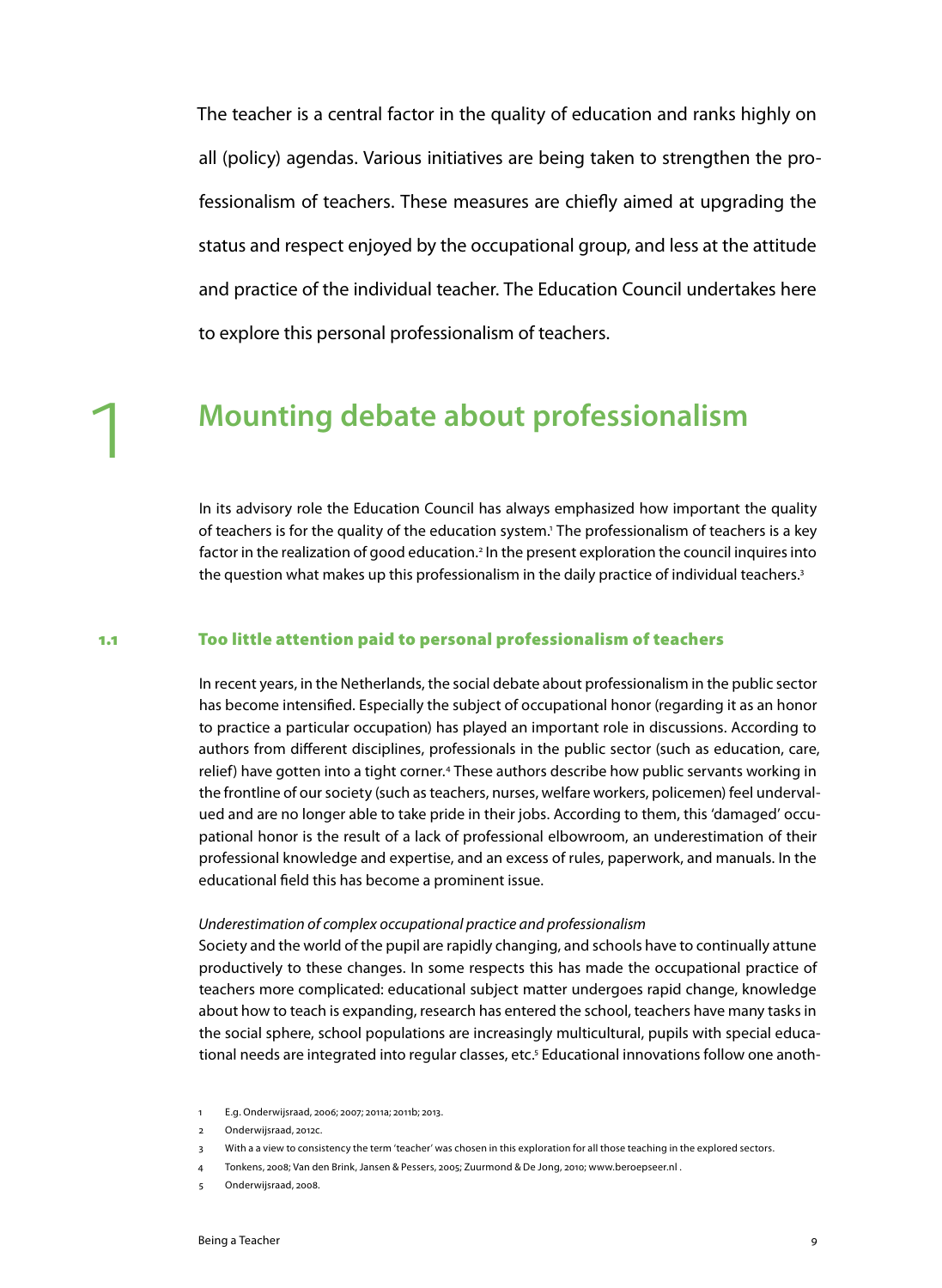er in quick succession, and cooperation among teachers has become a necessity in order to meet new expectations and demands from outside the school. Further, the educational context is affected by other developments, such as the rapid development of ICT and competition of other socializing contexts (the street, media).

Many questions and expectations coming to education from the side of government, society, and parents, used to be answered on the level of the relevant denominational group or (school) organization. Boards or managements reacted on the basis of their collective identity, and out of more or less stable values and norms. Although at present, managers often make an effort to spare their teams by dealing with some incoming questions, other questions and unfulfilled expectations end up in the hands of individual teachers. For example, formerly, when parents objected to a punishment imposed on a pupil by a teacher, the school board, and management automatically sided with the teacher and his or her appreciation of the situation. Today this is no longer self-evident, and individual teachers will often have to account to the parents for this decision themselves. In these cases teachers represent their school, to a considerable extent, in contacts with parents and other parties, and have to find suitable answers and solutions. This demands a lot of cooperation, as well as a great deal of involvement, flexibility, creativity, and investment of time.

In recent years educational policy has put a stronger emphasis on effectiveness and efficiency.<sup>6</sup> As in other occupations in the public sector teachers are required more and more to write out their actions and results and to account for them extensively on paper. Many teachers experience this as an impediment to their teaching tasks, and as a restriction of the professional space and freedom they need to offer good quality education to their pupils.

"Before my classes begin I am not busy preparing my lessons, but answering mails, about a pupil, to authorities with questions, or a new school with questions. In a spare moment, when pupils have physical education, I have to write reports and prepare records, mostly about matters of care, preventing me from preparing lessons or making lessons more challenging. After school there are meetings, consultations, and courses. I have the feeling that I could work till eight o'clock in the evening to get the day's work done. When I ask myself, looking back, if most of this time has been spent on preparing and giving lessons, the answer is no. Most of the time has gone to meetings, action plans, care tasks, etc."(teacher special education)

*Source: Van der Rijst & Van Veen, 2013.*

Teachers seem to regard this restriction of their professional space and freedom as a sign that they are not understood and appreciated by authorities.7 This feeling is fueled by critical comments from society about teaching.<sup>8</sup> Through various media these comments focus on issues like the supposed decline of the (knowledge) level of teachers and the length of their holidays.

"When I am talking about teaching, what I hear is 'easy', 'long holidays', 'short working hours'; not a lot of appreciation." (teacher special education)

*Source: Van der Rijst & Van Veen, 2013.*

- 6 Ball, 2012; Kelchtermans, 2012.
- 7 Van den Berg, Glebbeek & Bosman, 2012.
- 8 Vrieze & Van Kuijk, 2011.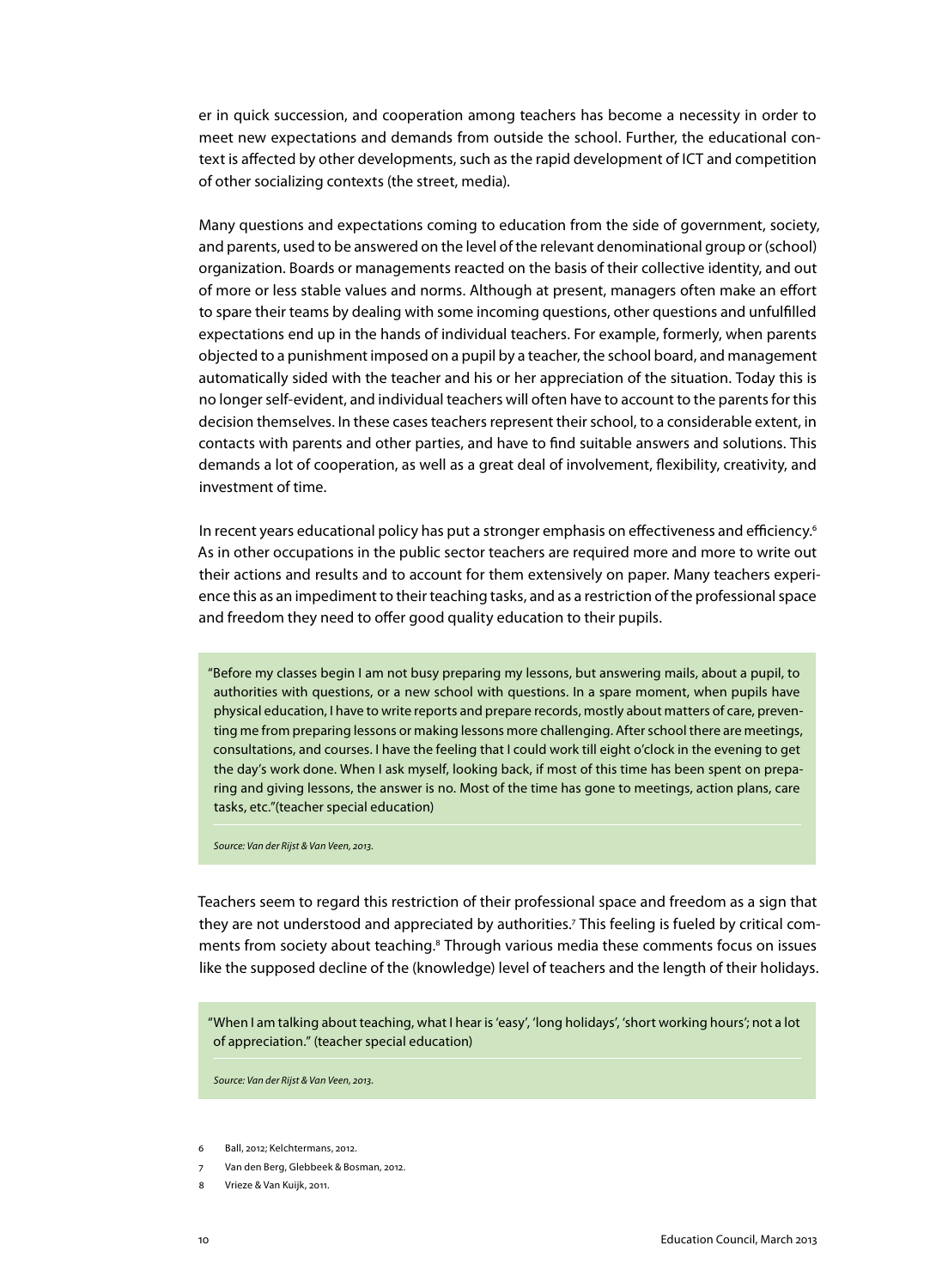#### *Teachers rank highly on the governmental quality agenda*

Everybody agrees that the teacher is a crucial factor in the quality of education.9 Along with the increased importance of education in our knowledge society, the importance of good, professional teaching has increased accordingly. (Governmental) reports, media, and diverse interest groups put forward various ideas about the make-up of contemporary teaching.10 Following this trend, government has already undertaken several initiatives to strengthen the professionalism of teachers. $11$ 

These governmental measures focus, among other things, on better possibilities for schooling (issue of scholarships and PhD scholarships for teachers), strengthening the quality of teacher education institutes (introduction of knowledge bases and new trajectories), better career possibilities (introduction of a greater diversity in positions within schools ), clearer demands on practicing the profession (working out competences, introduction of a competence dossier), or on public recognition (founding a professional association and a teachers' register).<sup>12</sup> It is supposed that these measures will strengthen the professionalism of teachers and enhance the quality of their actions in occupational practice. But the question that precedes these measures is what is the precise nature of the intended professionalism. What does it mean to teach professionally?

#### **Teachers as valued professionals**

In his book *Finnish Lessons*, Sahlberg analyses the much-discussed success of the Finnish education system and mentions strong teachers as the most important success factor of their system. He adds that the professional dignity of the teacher and the social appreciation of teaching are fundamental aspects of this success.

In Finnish society, teachers enjoy much respect. Usually Finnish teachers make a deliberate choice for a career in education, with a personal 'moral' mission, resulting from their wanting to work with young people and to contribute to their development. Subsequently, in their professional practice, they have the freedom to pursue their professional goals on the basis of this personal drive. Finnish teachers are strongly attached to this professional autonomy. They are very aware of their professional identity – what sort of teacher they want to be. They see themselves and behave as valued professionals, just as medical doctors and engineers do.

*Source: Sahlberg, 2011.* 

### 1.2 What makes teachers professional?

In daily usage, professionalism is often synonymous with competently practicing a particular occupation. Car mechanics who work professionally provide clients in the proper way with the desired quality of repairs to their cars. Clients can assess the professionalism of mechanics by the results of their work and the way in which they execute various aspects of their work. In other cases, when repairs are carelessly carried out or customers are not properly dealt with, this behavior is called 'unprofessional'. Often the same usage applies to the professionalism of

- Windmuller, 2012.
- 12 Ministerie van Onderwijs, Cultuur en Wetenschap, 2011.

<sup>9</sup> E.g. Chetty, Friedman & Rockoff, 2011; Hattie, 2003; Hattie, 2009; Mourshed, Chinezi & Barber, 2011; Organisation for Economic Cooperation and Development, 2005.

<sup>10</sup> E.g. Commissie Leraren, 2007; Commissie Parlementair Onderzoek Onderwijsvernieuwingen, 2008; McKinsey&Company, 2012; Ministerie van Onderwijs, Cultuur en Wetenschap, 2011.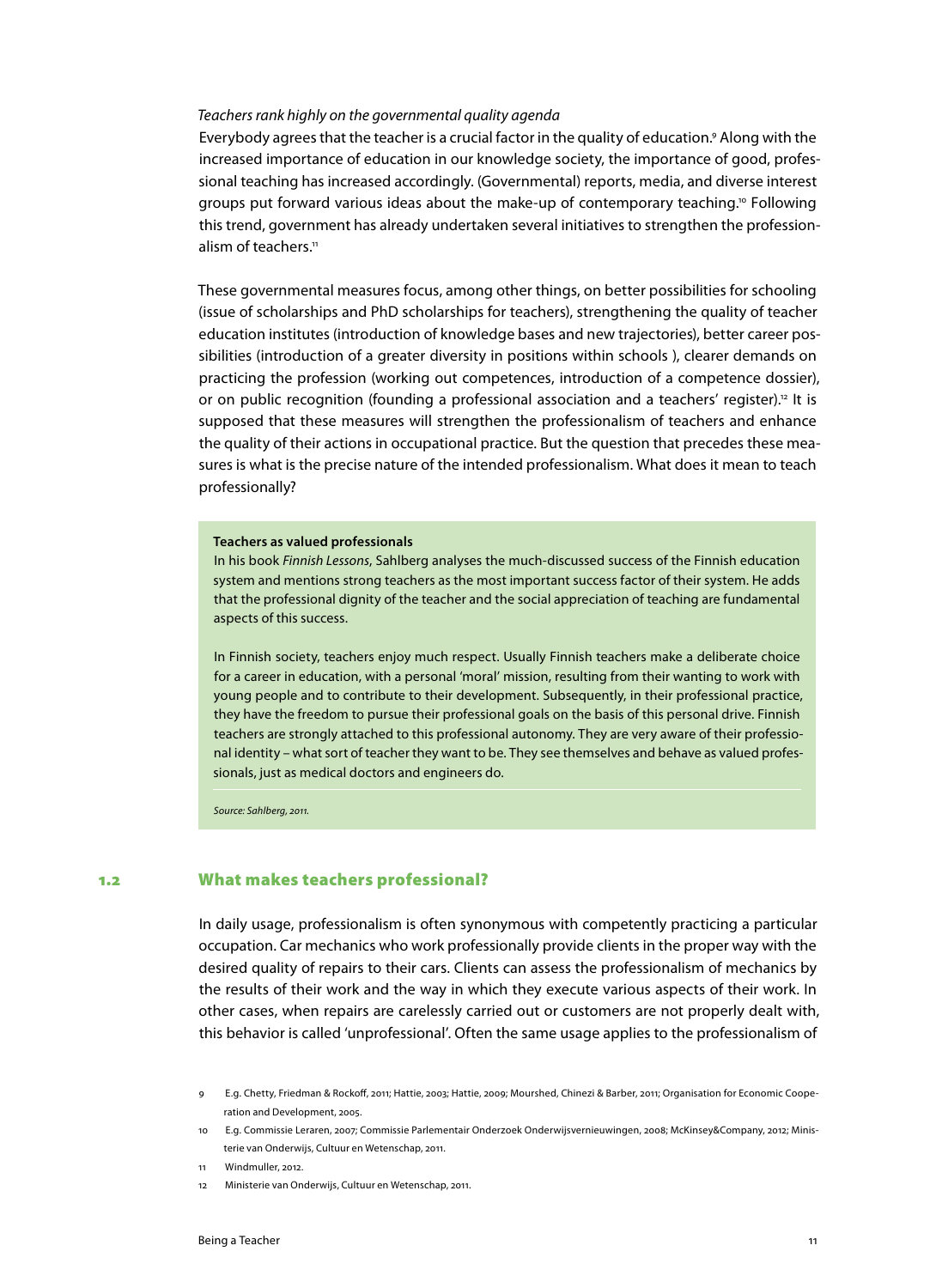teachers. Professional teachers do their work competently and provide good quality education to their pupils. However, for the teaching profession this gives rise to value-laden questions.<sup>13</sup> When are teachers acting competently? When do they act well enough to be called professional? What makes a teacher professional? These questions can be answered in different ways.

According to the traditional sociological definition of professions teaching is described as a semi-profession, because it does not conform to all the customary characteristics of a profession.14 Full professions refer to occupational groups, such as medical doctors or lawyers, which are characterized by an intensive vocational education, a theoretically founded knowledge base informing and directing their practice, their own practice code, and a high level of autonomy.<sup>15</sup> Teaching is not considered a full profession, for example because in the Netherlands admission to the occupation is not controlled by the occupational group itself, and because teaching lacks the autonomy to act independently and according to its own standards. After all, teachers are always constrained by regulations on the part of authorities and their own school organization.

When the same questions about the nature of good, professional teaching are put to teachers, they make clear that they quickly become aware of the level of each others' professionalism. They can tell by the social climate in the classrooms of colleagues, by their interactions with pupils, by the cooperation in their team, by how they talk with parents etc. In short, they can recognize and identify professionalism from the quality of attitude and performance of teachers in their daily school practice.<sup>16</sup>

"Whether somebody is a good, professional teacher can be seen, felt, and smelled the moment you walk into their classroom; by the atmosphere in their group or when you see them occupied with pupils." (teacher primary education)

*Source: Conversations with teachers.*

Hence, professionalism represents quality and added value, raising expectations with others and at the same time creating responsibilities and ambitions for professionals.<sup>17</sup> This professionalism brings with it status and respect, but professionals are also expected, individually and collectively, to pursue excellence in their occupational practice.18 Whereas the sociological definition of professionalism emphasizes the collective and the status of the occupational group, teachers focus on individual attitude and performance in practice. Although these are different perspectives on professionalism they are interconnected and cannot do without each other. Below, these connections are discussed in more detail, leading up to a starting-point for this exploration.

#### *Individual and collective professionalism*

In this exploration a distinction is made between the individual and the collective aspects of professionalism. On the one hand, professionalism is embedded in context of shared norms,

- 13 Kelchtermans, 2012.
- 14 Etzioni, 1969.
- 15 Dean, 1991; Kelchtermans, 2012.
- 16 This point came up in the talks the Educational Council held with teachers during school visits and teacher dinners.
- Kole & De Ruijter, 2007.

<sup>18</sup> The word 'profession' originallly meant taking a religious vow. In a number of occupations, professionals (notaries, medical doctors, nurses, civil servants) take a public vow or oath. Taking such a vow makes moral demands on the professional, and professionals thereby ask for trust in the proper execution of their occupation; Onderwijsraad,2007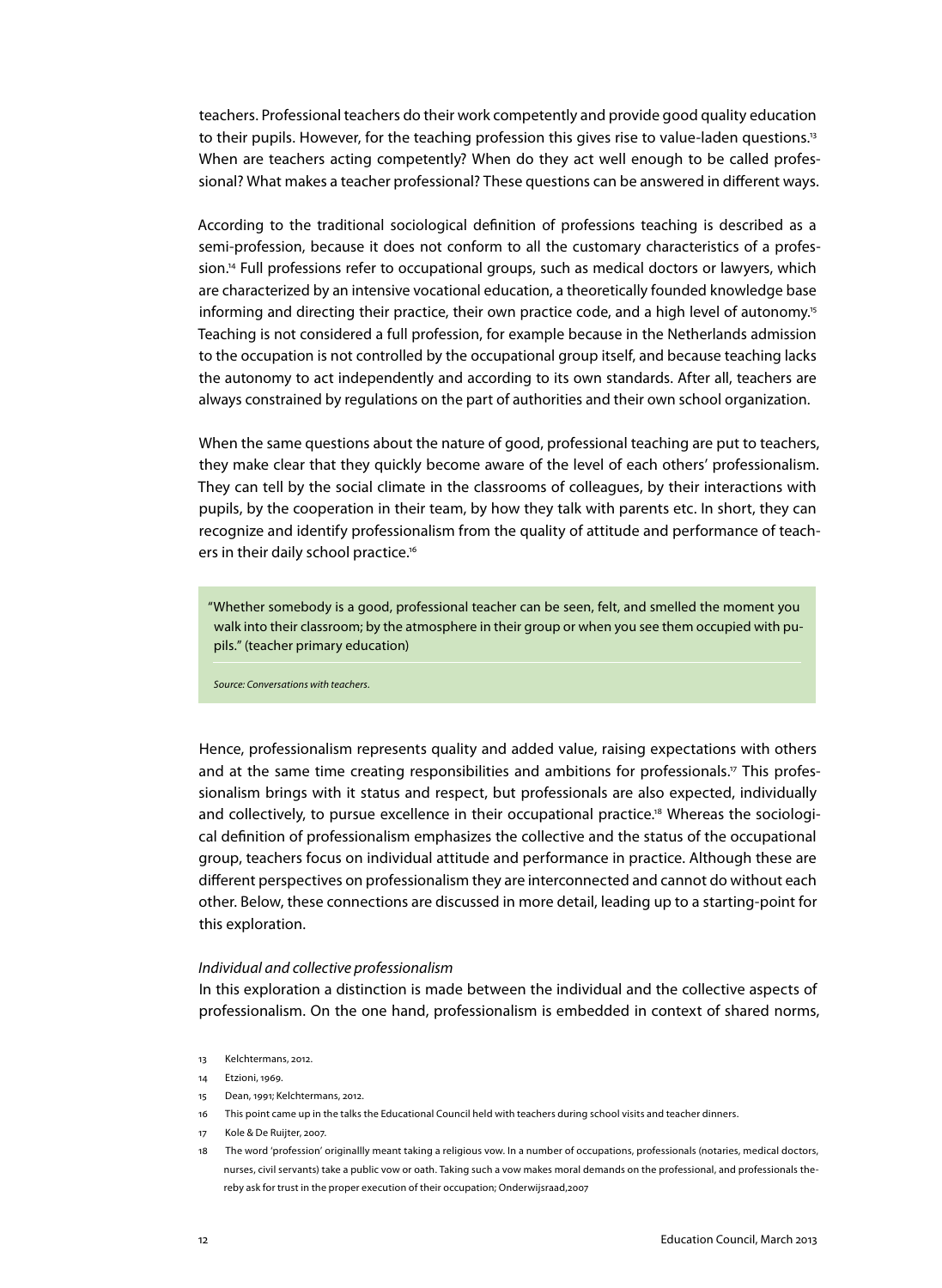values, and views in an occupational group or school team. There is a collective view of what it means to be a professional teacher, as well as a collective responsibility for maintaining this professionalism. This is aptly exemplified by the proposal to have teachers' qualification requirements reviewed by the recently founded professional association of teachers, the Education Cooperative.19 On the other hand, professionalism also has an individual side. This is the professionalism of individual teachers, resulting from their personal values and their conception of the teacher they want to be. The responsibility for maintaining this individual professionalism lies with the individual teacher.

The individual and collective aspects of professionalism do not make two separate worlds. What is intended is that individual teachers are constantly operating within the collective frameworks of the occupational group and the school team, and that these, in their turn, constantly seek connection with individual professionals. In this interaction the individual and collective aspects of professionalism can reinforce each other.

#### **Individual professionalism in the care sector**

The core of professional practice in the care sector is the capacity to constantly ask yourself what makes up good care for this particular client in this particular situation and, dependent on the situation and together with the client or others (for example representatives of the client, the multidisciplinary team), to make a considered assessment and act accordingly. In this unique situation of the client, the care professional is able to ascertain which general rule, guideline or manual, if at all, might be applicable. If the situation of the client requires this she can also, after due consideration, deviate from established rules, instructions, and routines. In a case where no manual or standard is available, she is able, on the basis of earlier experiences, to recognize general features in the situation and to choose a suitable course of action.

As professionals, individual nurses or providers of care aim at the well-being of the persons who have been entrusted – or have entrusted themselves – to their care. This orientation toward the wellbeing of the client means that the caretaking profession is morally charged. The question is always: what is good care for this particular client in this particular situation? This question has to be answered in the context of generally accepted social views of well-being for all members of society, and the views of well-being in the occupational group partly resulting from these general ones.

*Source: Ethical Commission V&VN .*

#### *Professionalism, inside and outside*

A second distinction made in this exploration is that between an inside and an outside of professionalism.20 The outside of professionalism refers to what it means to be a professional in terms of status and reputation. How does the outside world look at teaching? Here, some relevant factors are level of schooling, salary, and the (academic) quality of the knowledge base. The inside of professionalism refers to professional performance in the daily practice of teaching, and the attitude, knowledge, and standards underlying this performance. In this case relevant points are the goals that teachers pursue and the quality of their attitude, knowledge, and actions in practice.

These two sides of professionalism are closely connected and reinforce each other. In this way a professional attitude and performance of teachers in their daily teaching practice could make an important contribution to the status and respect awarded to teachers. In the same way

<sup>19</sup> Onderwijscoöperatie, 2012.

<sup>20</sup> Based on a distinction made in Hargreaves, 2000.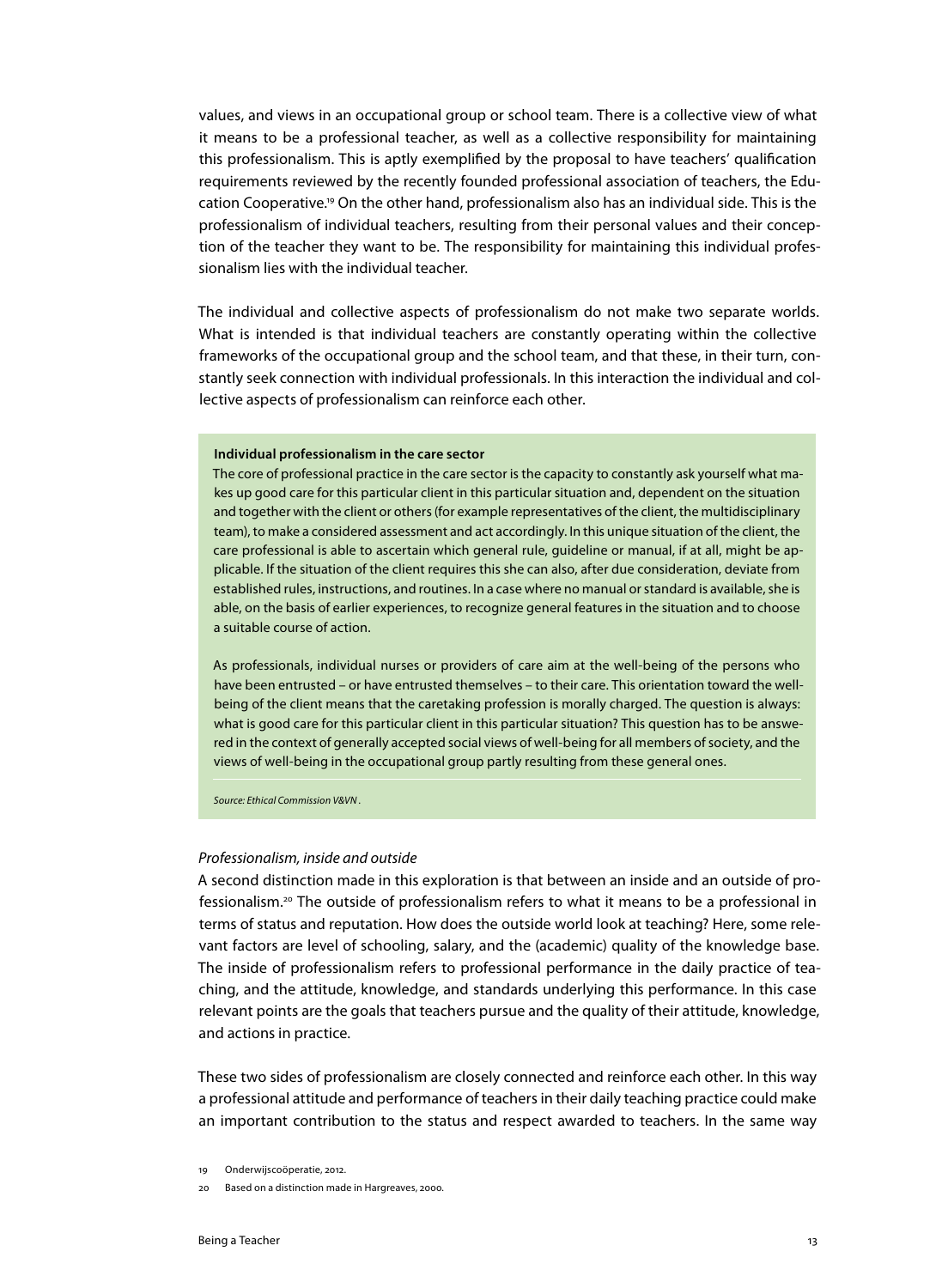higher demands on the quality of teaching could lead to higher quality in the actual practice of teachers.

### *In current debates and measures personal professionalism remains out of sight*

The council has made a connection between the two dimensions of professionalism distinguished above, and looked from this perspective at the current public discussions and government measures for reinforcing the professionalism of teachers. The diagram below is the result of crossing the two dimensions individual-collective and inside-outside. This diagram is not intended as a new model of professionalism, but was used by the council as a framework for its exploration of the professionalism of teachers.

#### **Professionalism of teachers: the exploratory framework of the council**



The diagram consists of four quadrants, each of them representing an important element in the professionalism of teachers. In interaction the four quadrants constitute the professionalism of teachers. The quadrants show examples of recent topics in the debate about professionalism and in government measures aimed at reinforcing the professionalism of teachers. The two quadrants describing the outside of professionalism refer to the status and respect awarded to teachers, either collectively, as part of the school, the school board or the occupational group (for example the introduction of a teachers' register), or individually, in their personal teaching practice (for example incentive pay). The two quadrants describing the inside of professionalism refer to the quality of attitude, knowledge, and practice of teachers, either as these are shaped collectively by the school, the school board or the occupational group (for example the formulation of competence requirements), or as shaped by individual teachers in their own daily teaching practice. An example of interaction between the quadrants is a situation in which the formulation of competence requirements for teachers by the occupational group (collective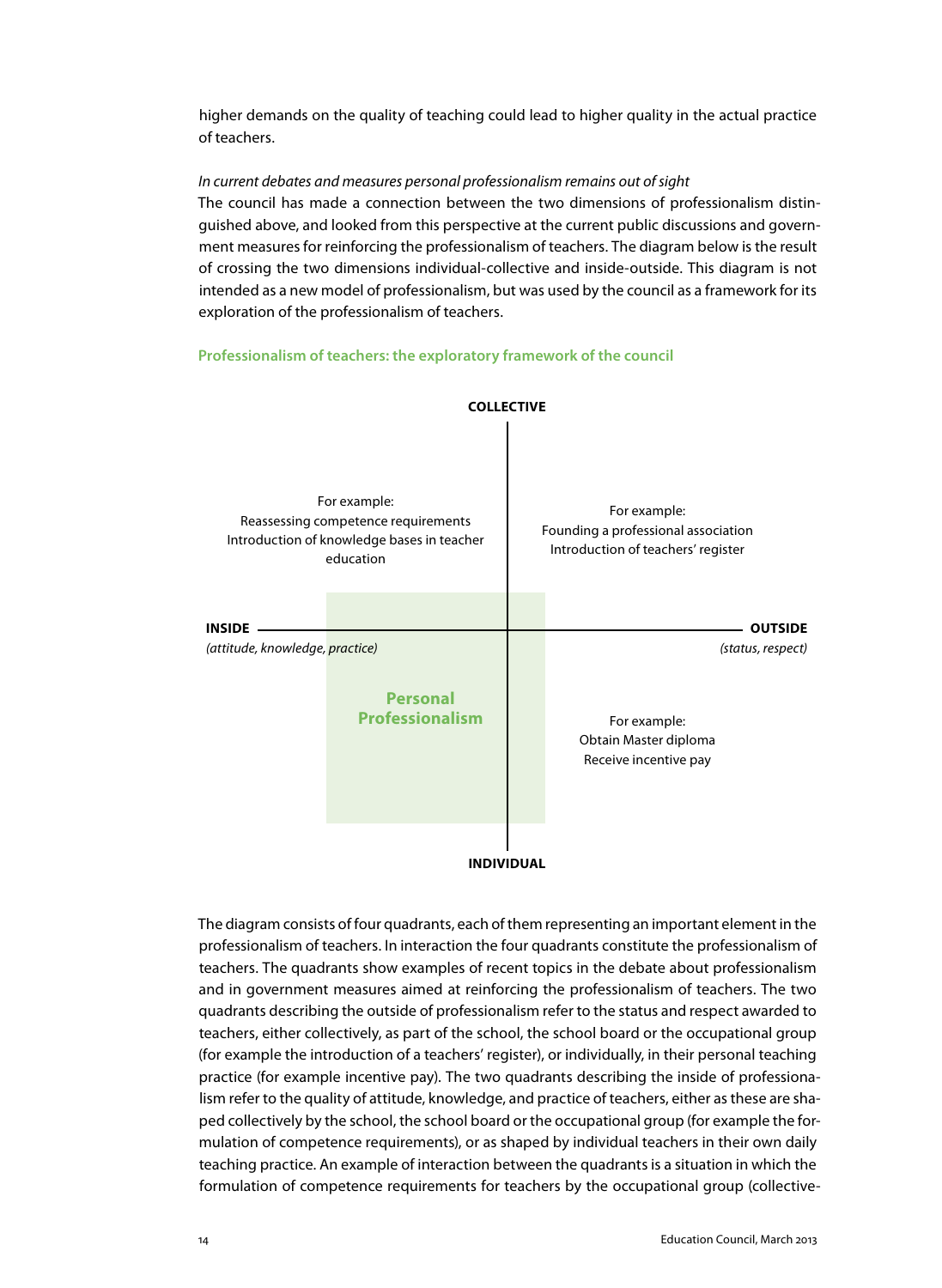inside), by putting a clear demand on attitude and performance of teachers, also adds to the status of teaching and the respect for teaching (collective-outside).

The colored area in the diagram illustrates the personal professionalism with which individual teachers execute their daily work in their school team in a good, professional manner. The greater part of this area covers the quadrant of the individual inside, and partly runs over into each of the other quadrants of the collective and the inside. It does not cover the whole quadrant of the individual inside because part of the inside of the individual teacher is always strongly bound up with the person (for example character traits). This other, completely personal part is of great importance to the authenticity of teachers' practice, but lies outside the scope of this exploration of professionalism. The colored area runs over into the other three quadrants in order to illustrate that the professional practice of individual teachers is, by definition, always in interaction with others – the collective to which they belong (for example school team or occupational group), or the outside where others award them respect or status (for example pupils or parents).

When recent examples from the debate about professionalism and from measures to reinforce teachers' professionalism are included in the diagram, it becomes clear that there is little explicit attention to personal professionalism. Measures in the other quadrants presuppose an interaction with this individual, inside aspect of the professionalism of teachers, but it is not clear what makes up this personal professionalism in the attitude and daily practice of individual teachers. In the current debate and measures the nature of personal professionalism remains implicit and therefore remains, to a large extent, out of sight.

# 1.3 Question: what is the nature of professionalism in the attitude and practice of individual teachers?

At the present moment, public discussions and governmental measures aimed at reinforcing the professionalism of teachers are predominantly directed to heightening the respect and status awarded to teachers and to the collective occupational group. The council endorses the importance of this endeavor, but notes that interaction of these measures with the individual inside of professionalism is essential. After all, professionalism is to a large extent bound up with the person and has to manifest itself eventually in the quality of the daily practice, knowledge, and professional attitude of individual teachers within their school team.

The council signals that in the Netherlands the current debate and measures aimed at reinforcing the professionalism of teachers pay relatively little attention to the personal professionalism of teachers. What exactly is, at the present moment, expected of individual teachers in order to do their daily work competently? Therefore, the council considers it important to gain a clearer understanding of the personal professionalism of individual teachers. To this purpose it formulates the following question:

*What is the nature of the professionalism of individual teachers in their daily practice and (occupational) attitude inside and outside the classroom?*

The council concentrates on teachers in special education, primary education, secondary education, and senior secondary vocational education. It further focuses on teachers who have pas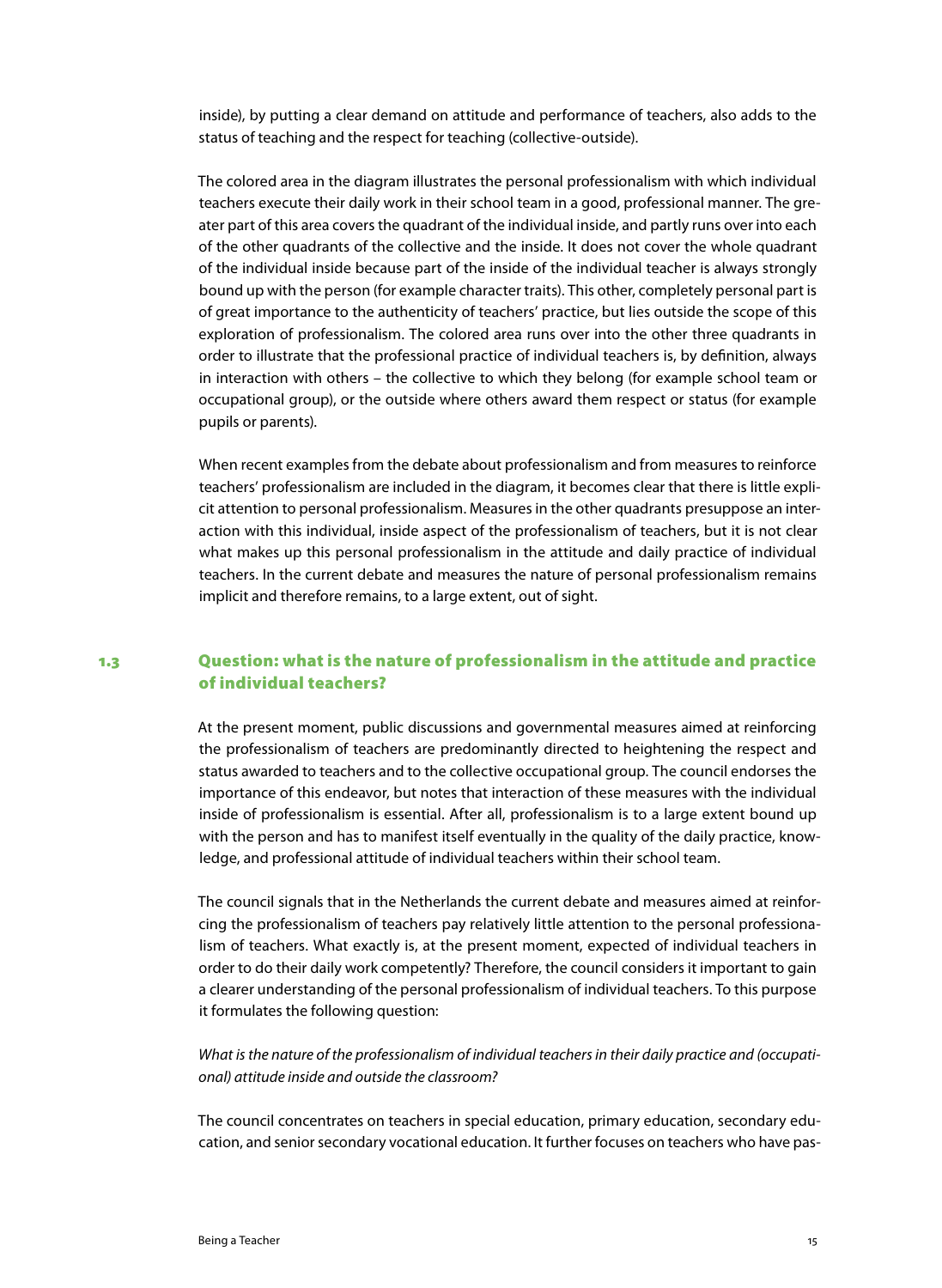sed the start-up phase and have been working in practice for at least three years.<sup>21</sup> In this exploration, the council takes as a starting-point developments in the social context that constitutes the occupational practice of teachers. Central fields of tension in education are explored, with their ensuing practical dilemmas, illustrating the complexity of the day-to-day occupational practice of teachers. The council enquires into the ways that teachers can constructively deal with the complexity and dynamics of this occupational practice. On the basis of this enquiry, it presents four considerations for reflection on the personal professionalism of teachers and policy-making on this issue.

#### **How this exploration has come about**

This exploration builds forward on recommendations of the Education Council in the context of professionalism of teachers, such as *Leraarschap is eigenaarschap* [Teachers as owners] (2007), *Geregelde ruimte* [Regulated space] (2012) and *Kiezen voor kwalitatief sterke leraren* [Choosing for qualitatively strong teachers] (2013). In accordance with the question to be explored, the council talked with teachers and management at schools for special, primary, secondary, and senior secondary vocational education. The council also talked with teachers from various schools in these sectors about the nature of their personal professionalism in present and future occupational practice, during two largescale teacher dinners in Rotterdam and Zwolle.

Additionally, at the request of the council, professor Geert Kelchtermans of the Catholic University of Louvain wrote a memorandum about the professionalism of teachers. Finally the council commissioned two studies in special, primary, secondary, and senior secondary vocational education. The Expertisecentrum Beroepsonderwijs [Expertise Center Vocational Education] carried out an enquiry into types of dilemmas in the educational practice of teachers, and the Interfacultair Centrum voor Lerarenopleiding, Onderwijsontwikkeling en Nascholing [Interfaculty Center for Teacher Education, Educational Development and Continuing Teacher Education] of Leyden University undertook a portrait study of the professionalism of individual teachers.

<sup>21</sup> From research conducted with beginning teachers it appears that, in this early phase, they are preoccupied with specific questions in connection with the transition from training to practice, their start als practitioners in an occupation, and the early development of their professional identity; Pillen, Beijaard & Den Brok, 2013a, 2013b.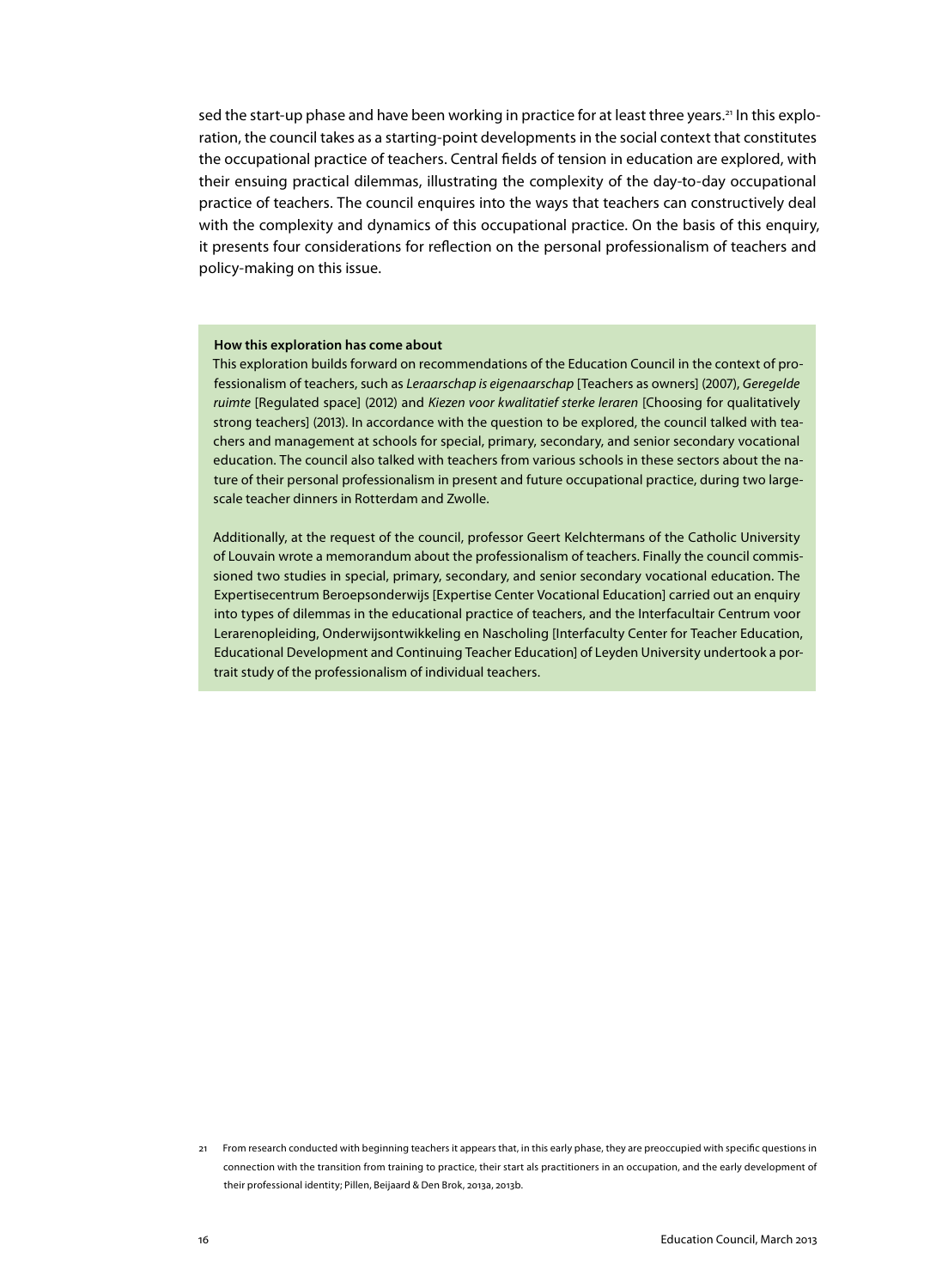In recent decades, our society, education, and schools have been substantially altered. Although a number of fundamental aspects of teaching have undergone little change, social developments have made the context of the profession more dynamic and unpredictable. In this complex occupational practice, a strong appeal is made to the judgment of individual teachers, and teachers' authority to make decisions is constantly challenged.

# 2 **The complex context of teaching**

# 2.1 Society, education and schools are changing

Social developments have introduced large changes in the context of education and schools. Society, education, and schools are no longer the same as they were sixty years ago.<sup>22</sup> As social institutions, schools are strongly influenced by these developments. Also their educational mission requires, per definition, that they attune constructively to changes in the social environment of children. On the basis of literary sources and discussions with teachers the Education Council identifies a number of important social developments influencing the educational context in which teachers are working.

In recent years, society and the economy have become more dependent on knowledge and, as a result, knowledge has developed more quickly and become more important. In education, this acceleration is reflected in the pace with which new insights are developed in the field of subject matter and pedagogy. The increased importance of knowledge and education is found at all levels of society. Sound schooling has come to be of great importance for individual success, and for companies, regions and even a national (knowledge) economy, a high-quality educational system is crucial. Hence, at the present moment, many parties take an interest in good education, not least the state.

Since the 1990s, good education in the Netherlands has been linked to (final) results and become more and more subjected to public quality requirements. Dutch schools have the constitutional freedom to shape their own teaching, but policy tends to put more emphasis on educational quality, allowing the Dutch government a larger say in the (pedagogical) make up of schooling.<sup>23</sup> This educational policy is subject to changes and has not always proved consistent. Schools are confronted with substantive educational innovations following one after the other in quick succession and with alternating priorities in educational policy.24

<sup>22</sup> Onderwijsraad, 2008.

<sup>23</sup> For a full discussion of this development see the council's recommendation *Artikel 23 Grondwet in maatschappelijk perspectief,*  Onderwijsraad, 2012a.

<sup>24</sup> Bronneman-Helmers, 2011; Commissie Parlementair Onderzoek Onderwijsvernieuwingen, 2008; *The Salamanca Statement and Framework For Action on special needs education 1994.*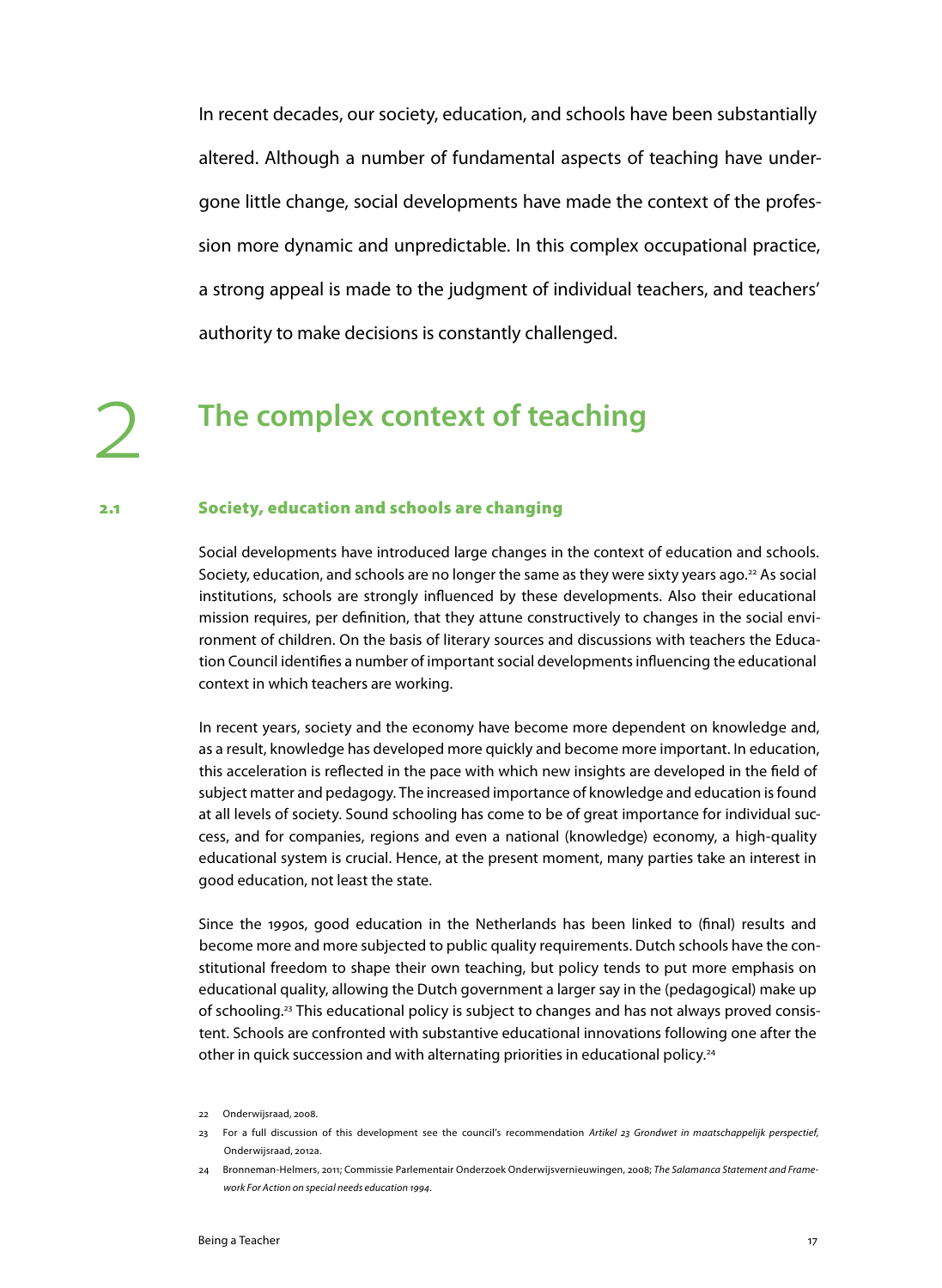"I think that development is a good thing, only innovations come so quickly one after another. What you hear from many colleagues, and what also worries me sometimes, is not getting a chance to explore and discuss things, to work out an organization for what we have to do. We have to go work on core tasks, these aptitude tests … Give us some time to develop these and feel at home with them. But no, as soon as we're started, the next change comes up." (teacher senior secondary vocational education)

*Source: Van der Rijst & Van Veen, 2013.*

The quick pace of policy changes in the Netherlands partly coincides with changes at the international level (such as international agreements about placement of pupils in connection with the introduction of the policy measure 'appropriate education', increasing complexity of the managerial field, increased attention of politics and media to incidents that occur in education, and changes in political coalitions and members of government (each of them with their own policy agendas).

During the last two decades, an economic view of education has become dominant in the policy of the Dutch government. Supply-driven policy has given way to demand-driven policy, and policy-making has become dominated by quantitative objectives. This has brought about a more businesslike educational process in schools, in which achievement, testing, and statistical accounting have taken a more prominent place.25 Over time Dutch schools and other educational institutions have received more autonomy to respond to the complex questions confronting them (for example by the introduction of lump sum budgets). On the other hand schools are also more emphatically accountable for their results to government and other interested parties.<sup>26</sup> Accounting for these results, they have to show that they are effectively and (cost) efficiently setting goals and achieving the desired results.<sup>27</sup>

"Some things to be accounted for are early leaving, IBO money, and students' achievements in language and arithmetic. Authorities are afraid that schools are wasting money. This takes a lot of time. More and more, schools are changing into companies. When things are not in order, this costs money. To a certain extent this is a good thing. Formerly all money was earmarked, but now no longer, and everything has to be accounted for. Schools are held accountable only for the figures, not for the way students are taught. For example, what is assessed is only the number of career interviews, not the quality of these interviews." (teacher senior secondary vocational education)

*Source: Conversations with teachers.*

Also, the school is increasingly regarded as a partner in solving social problems. This is an international trend, known as 'educationalization'.<sup>28</sup> In line with this trend, the development of multifunctional schools is encouraged, as these can respond to a diversity of social expectations. This requires that schools and teachers be able to connect and work together with parents and

26 Windmuller, 2012.

<sup>25</sup> Bronneman-Helmers, 2011.

<sup>27</sup> Ball, 2012; Bronneman-Helmers, 2011; Kelchtermans, 2012; Kuhry & De Kam, 2012.

<sup>28</sup> Hooge, Honingh & Langelaan, 2011.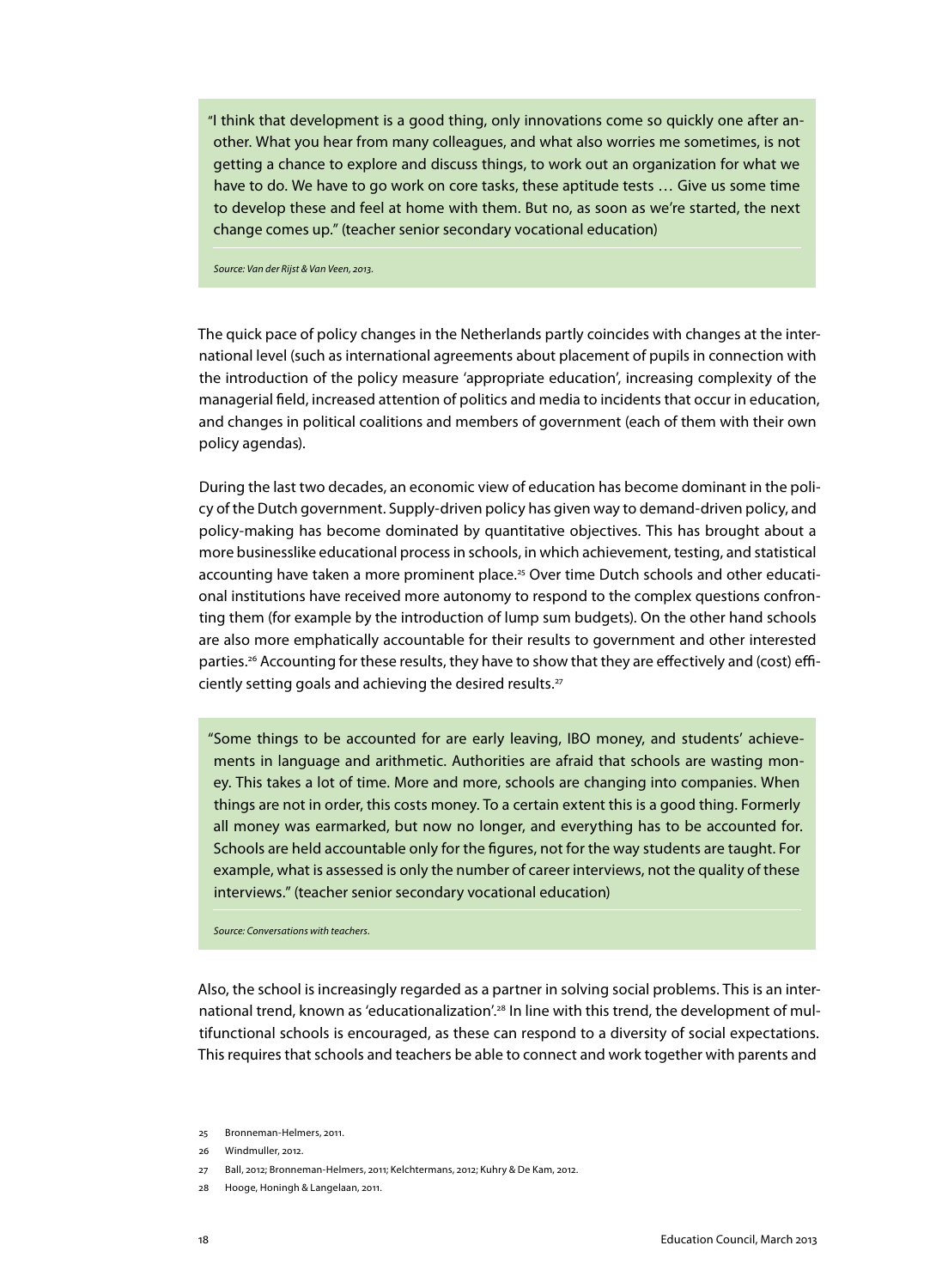other nearby institutions, in the sphere of day care, sports, art, and culture.<sup>29</sup> It is also expected of schools and their teachers that they pay attention to a range of social problems, such as putting down segregation (privileged versus underprivileged children) and the promotion of citizenship and social integration.30

These changes in the (policy) context of education are embedded in the larger context of five central developments characterizing our present and future society: individualization, informalization, informatization, internationalization, and intensification.<sup>31</sup> These are long-term interconnected changes, manifesting themselves in different ways in different social fields. These broad developments make up the context of education and schools, which in their turn are the stage on which present and future teachers practice their profession.

#### *Individualization*

Individualization refers to a variety of long-term and interconnected developments resulting in the fact that in Western societies people are increasingly participating as individuals, rather than as group members. Since the 1960s the once powerful influence of social institutions and authorities has more and more rapidly declined. Life choices used to be strongly determined by society and by the denominational or social group from which people originated, and resulted in more or less standardized life stories.

In former times, the core task of pedagogues (parents, institutions, authorities) consisted in initiating children and adolescents in the existing world of adults, which was regarded as a stable state of affairs. Within their own denominational group and class, people were bound to values and standards also believed to be more or less indisputable. The school played an important role by transmitting and safeguarding these values and standards. In those times what was expected of schools and what tasks were assigned to them was mainly laid down by denominational institutions (churches, political parties, and social organizations). Educational policy was aimed at an honest allocation of rights and means. Government had little to do with the substance of education, and the nature of policy-making was largely administrative, juridical, and centralistic. In this context, teachers were expected to be chiefly devoted, loyal subservient in carrying out the instructions of their superiors.<sup>32</sup>

In contemporary society, life choices are largely made by the individual. Individuals make these choices more independently, not only in choosing their schools, partners, or types of relation, but also in the sphere of dress, food, and music. This freedom of choice brings with it a certain compulsion to choose – individuals have to make their own appraisals, and when things do not work out as desired, they are themselves largely responsible. Individuals are regarded as the designers and executives of their own lives, on the basis of choices they have made themselves.33 All individuals are under an obligation to express and develop themselves. Personal experience and authenticity are regarded as highly important – people want to remain true to themselves and are not easily prepared to follow a course plotted by tradition or environment.<sup>34</sup>

- 32 Onderwijsraad, 2008.
- 33 Schnabel, 2004.
- 34 Taylor, 1989.

<sup>29</sup> Doornenbal, Van Oenen & Pols, 2012; Onderwijsraad, 2012d.

<sup>30</sup> Onderwijsraad, 2012d.

<sup>31</sup> Schnabel, 2000.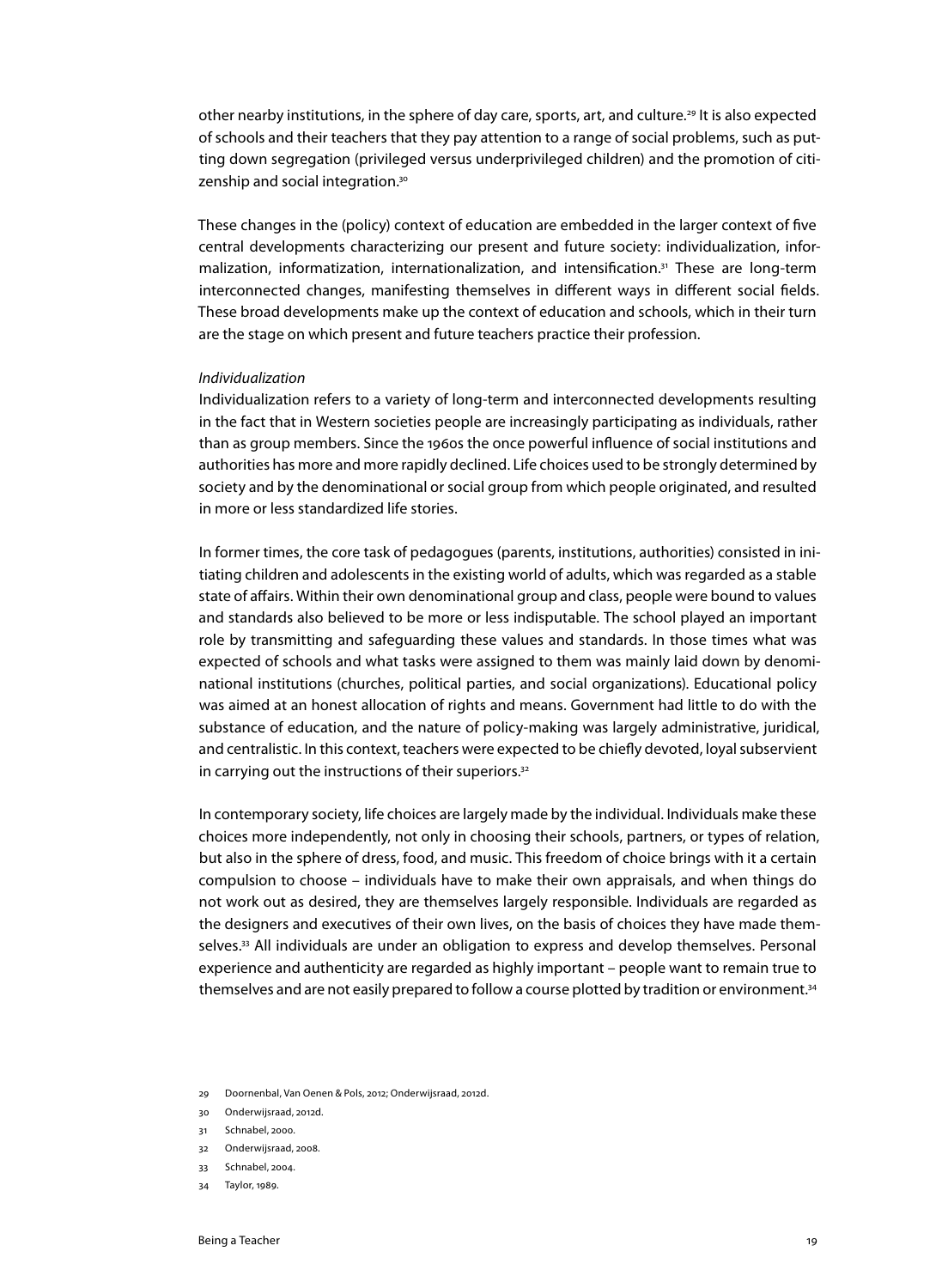In the educational context, individualization becomes visible in, for example, the emphasis on self-development and the development of individual talents of pupils. Pupils and parents are increasingly asking themselves whether the form and content of the schooling being provided to them are best suited to their individual needs. Moreover, this individual demand is encouraged by the government, in, for example, the introduction of the so-called 'rucksacks' with financial support for individual pupils with special needs.35

Increasingly, schools are expected to provide customized education for individual pupils. This means, among other things, that today's teachers are required to attune their subject matter and way of instruction to their specific pupil population and to the neighborhood in which the school is situated. They must be able to differentiate and attune their teaching to the socio-cultural background, the individual level, and the personal learning style of their pupils, also when these pupils need additional care. To this purpose schools develop internal care structures and participate in cooperation with externals, in order to provide for care pupils and pupils with specific needs.<sup>36</sup>

#### *Informalization*

This term refers to a process, akin to individualization, in which, from the end of the nineteenth century (with a strong surge in the 1960s and 70s), power relations became more equal and manners more relaxed. People no longer automatically accept the formal authority that society has assigned to politicians and authorities.<sup>37</sup> Informalization has affected all human relations, such as between employers and employees, parents and children, teachers and students, or government and citizens.

As a result of informalization, relations between family members have become more egalitarian. In the Netherlands and other Western countries, negotiation appears to have become the standard principle of education, parents steering a middle course between the strict, authoritarian education they were brought up with themselves (or the highly permissive education of the 1960s and 70s) and the new democratic style. This is not always an easy thing to do and involves a lot of uncertainty for parents. Besides, informalization has contributed to a situation in which processes (working, learning) take place less often on a basis of formal membership of physical, hierarchical organizations, but increasingly take the character of (virtual) networks of individuals cooperating on a basis of equality and mutual attractiveness as to personal profiles and motives. In these networks, people in authority cannot simply derive their authority from the fact that they represent a formal institution (such as a ministry, hospital, or school). They have to earn their authority, for example, by showing that they operate honestly and competently, and to make sure that they do not lose this authority by improper, uninformed, or uncertain behavior.<sup>38</sup>

In the educational context, informalization is apparent, for example, in the fact that pupils, parents and society do not automatically assign authority to schools and teachers, but that this authority has to be constantly earned anew.<sup>39</sup> Also, schools are affected in various ways by new, informal methods of learning and cooperating in (virtual) networks with which they have to link up. This does not only apply to pupils, in their virtual network environment of Hyves, Face-

- 35 Veldheer & Bijl, 2011.
- 36 Onderwijsraad, 2008.
- 37 Wouters, 2008.
- 38 Van Stokkom, 2010
- 39 Jansen, Van den Brink & Kybers, 2012.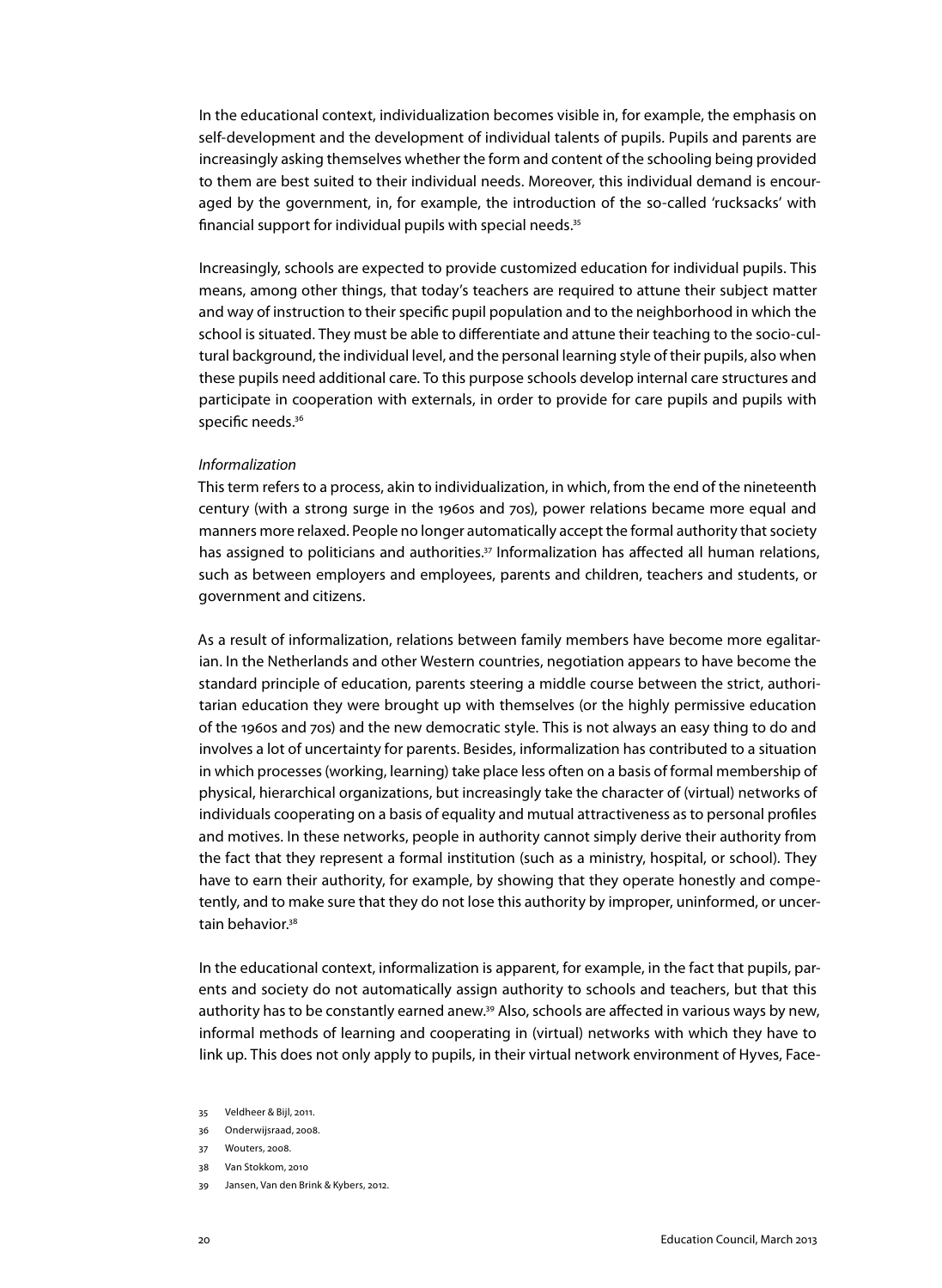book, Twitter, and YouTube, but also to teachers who are working in a network as freelancers and are no longer attached to one single school organization for a longer period of time.

#### *Informatization*

During the last two decades informatization has boomed, with far-reaching consequences, especially for information and communication. As a result, barriers in space and time have in many cases been taken away. A diversity of ICT-applications has appeared in all fields of daily social life and keeps rapidly developing. In various ways, the process of informatization reinforces the processes of individualization and informalization. For example, through the Internet, individuals are now able to retrieve information from various sources independently and to get into contact with others for their own personal goals. Subsequently, this information enables them to verify, and if necessary to dispute, the judgments of authorities such as medical doctors or teachers.

In the educational context, informatization becomes apparent, for example, in ICT-applications used in schools, ranging from the smart board to digital registration systems. Also, it is important for schools to be able to link up with the social world of young people, in which digital information and communication play an important role, and to prepare them for a society in which this role will become more and more important.<sup>40</sup>

#### *Internationalization*

In our time, the world lies readily at hand. Among other factors, informatization and technical developments eroded physical boundaries and made the open economy and society of the Netherlands still more sensitive to developments in Europe and the rest of the world.

In the educational context internationalization shows up, for example, in the multicultural pupil population which strongly developed, especially in urban regions, from the 1970s.<sup>41</sup> At present, in cities like Amsterdam and Rotterdam, more than half the schools in primary and secondary education have a pupil population with a majority of non-Western children. These schools have to deal with this cultural diversity and attune their education to pupils for whom Dutch is not their native language. More broadly, internationalization is manifested in education in the way schools are now expected to prepare pupils for an international society and economy, in which, for example, a command of English is required.

#### *Intensification*

The intensification of society is a development appearing in the quickened pace and stronger pressure of work and time in daily life, and also in people's desire for intense and intensive emotional experiences. The heightened rhythm of life may, for example, be seen in parents of young children who are both working and making careers. The desire for intense experiences can be witnessed in young people making a world tour after leaving secondary education, or in the attraction of large-scale, collective events (such as royal birthdays, musical events, silent parades, Facebook festivals).

In the educational context, intensification becomes visible, among other things, in the fact that parents of children are ever busy, or that teachers themselves are living under pressure of time. Also, the school may be affected by intensification when pupils give expression to their desire

<sup>40</sup> Kennisnet, 2012.

<sup>41</sup> Ministerie van Onderwijs, Cultuur en Wetenschap, z.j.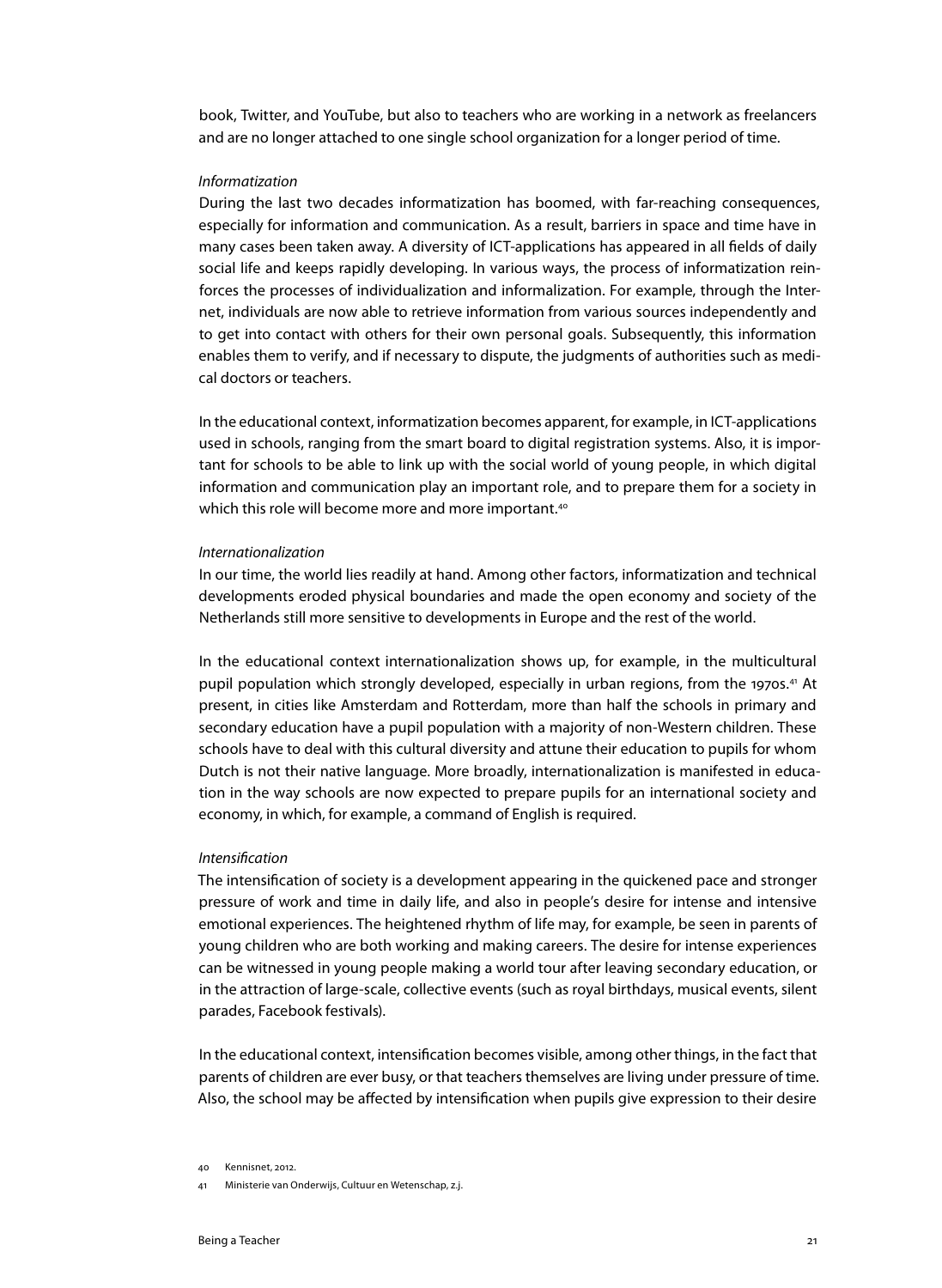for more intense experiences in the field of music, relations, sex, and their own bodies, sometimes in combination with alcohol or drugs.

#### 2.2 Fields of tension in the occupational practice of teachers

Teaching practice is complicated. Good teaching requires the full attention of teachers during the day. This is not a completely new thing. Over the years, authors have described characteristics of the complexity of teaching: teachers have to pursue different educational goals and functions at the same time, they have to deal with the personal history of every pupil, educational practice includes a variety of activities taking place simultaneously, many situations call for immediate action on the part of teachers, many activities take place in the public eye, and the results of many processes in educational practice cannot easily be predicted.42

The complexity of teaching is also illustrated by the fields of tension which are inherent in the occupational practice of teachers. Partly on the basis of the talks held with teachers, the council distinguishes at least five fundamental fields of tension in which teachers are operating and by which they are regularly confronted with professional choices in their practice.

*Tension between different goals of education: qualification, socialization, and personal development* Basically, education has three different goals, which partly overlap one another: qualification, socialization, and personal development.43 Education aims at providing people with knowledge and skills required for further schooling or an occupation (qualification). Also, education aims at integrating pupils into certain social structures, such as society or an occupation (socialization). In view of this goal, pupils are introduced into cultural, social, political or professional practices, traditions, and values (for example citizenship education). Sometimes personal development is mentioned as a separate goal, in order to emphasize that education also contributes to shaping the subjective, autonomous side of the pupil. The goal of education is not only to help pupils achieve knowledge and skills, but also to learn how to live and participate in the social order. Education also has to contribute to shaping individuals with their own assignment of meaning, values, and standards.

In their teaching practice, teachers experience the fundamental tension between these goals. Teachers aspire to satisfactory results for all their pupils, enabling them to start their working life with a proper qualification, and to become competent, critical, and creative practitioners. At the same time, teachers want to prepare these pupils for a (social) role in which they can take part in society as educated citizens. And, thirdly, teachers intend that all pupils develop their personality and learn to make independent decisions. During the day teachers have to assess constantly which is, in a given situation, the desired balance between these goals.<sup>44</sup> Teachers are trying to find this balance – for example – at moments that they have to assess what, in a specific situation, is best for a particular pupil, or what kind of subject matter and pedagogical approach is most suitable for a group. This field of tension becomes stronger when demands on education are made from outside, obliging teachers to give precedence to one of these goals at the cost of other ones and making it impossible for them to establish the desired balance themselves. For example in the case that high priority is given to improving achievements in the area of language and arithmetic (qualification), it may become difficult for teachers to

42 Den Brok, 2011; Doyle, 1986.

<sup>43</sup> Biesta, 2011; Peschar & Wesselingh, 1995.

<sup>44</sup> Biesta, 2011.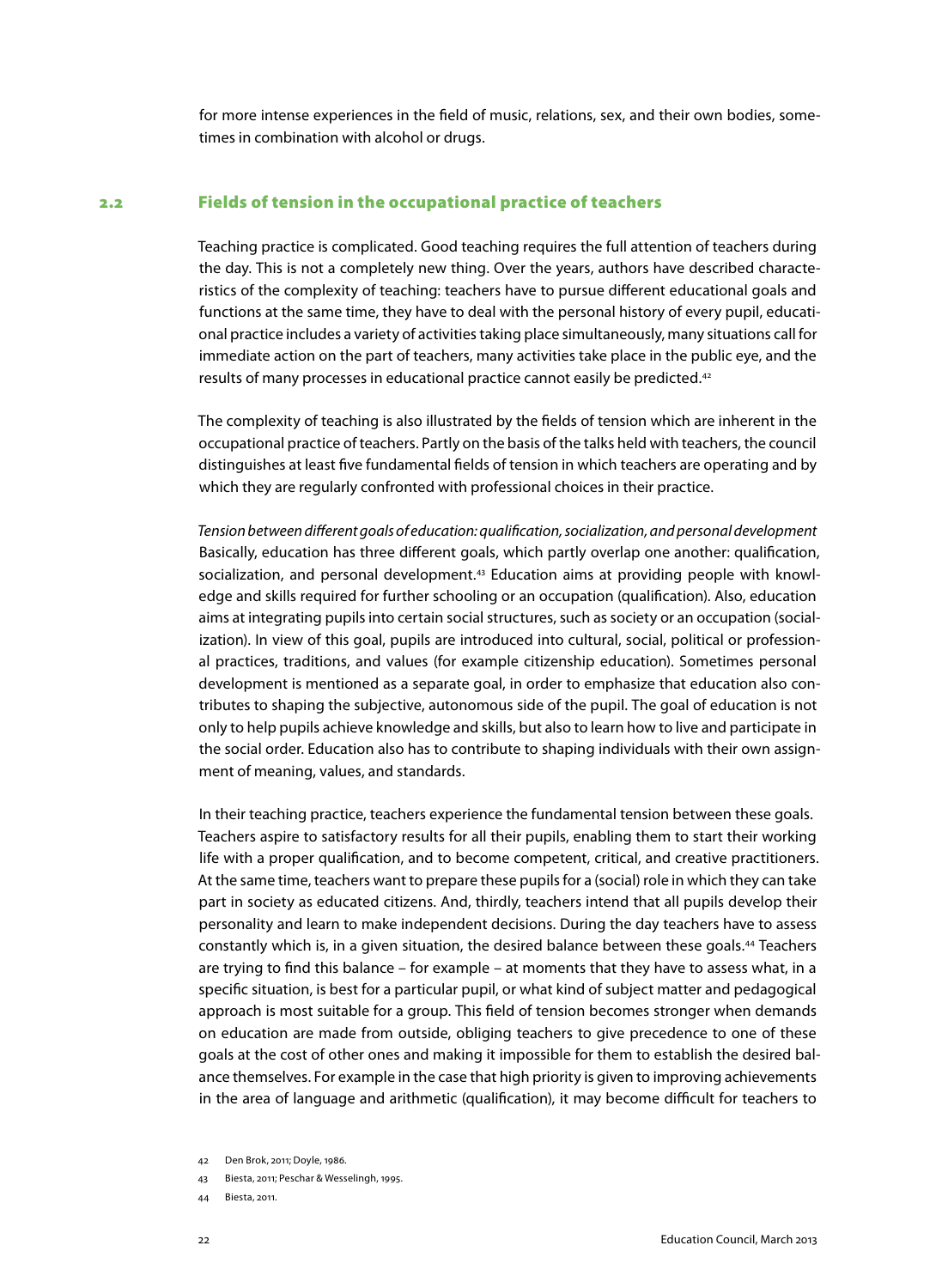give sufficient attention to the development of pupils' social competences when they think this is necessary (socialization).

"During meetings most of the time is devoted to how they can make the difference between the central exam and the school exam as small as possible. In lessons more training is done with the subject matter they have to master for the exam … Increasingly less time remains for personal development … My love for the work of Couperus [Dutch novelist] was aroused because my teacher could tell such wonderful stories about him and conjure up his writings so vividly. Today there is no longer time for that kind of thing." (teacher secondary education)

*Source: Conversations with teachers.*

### *Tension between striving for the common good and providing customized teaching*

Teachers are held responsible for providing something for all their pupils in common. Education fulfils basic functions for all its pupils and strives after achieving common core objectives and attainments. At the same time teachers are increasingly expected to work custom-made and to attune their teaching to individual needs of their pupils. This field of tension becomes more pressing for teachers at the moment that individual needs in their pupil population become more diverse (for example, in the sphere of care, sociocultural background, or native language).45 In this context it is quite a challenge to teachers to do justice to all these individual needs of pupils and, at the same time, shepherd the whole group to the desired common final attainments level.

"I am constantly worried by feeling powerless, because I have to do so many things at the same time, and therefore haven't got enough time for this individual pupil. You always have the rest of the class to deal with when you want to help this one pupil." (teacher primary education)

*Source: Van der Rijst & Van Veen, 2013.*

*Tension between personal involvement and professional distance*

Usually, teachers are strongly involved with the well-being and development of their pupils. They have a heart for pupils and their involvement is an important source of motivation. They are aware of the needs of their pupils and it is not surprising that teachers want to look after each of them as best they can. Nevertheless there are situations in which their personal involvement can be at odds with the professional distance demanded of them on the basis of school regulations, standards, and personal well-being. For example, there are requests for aid which can no longer be (exclusively) answered by the teacher. In those cases teachers must ask themselves where their own involvement can or must end and a stronger professional distance is desired.46

"You drown if you are not committed, but commitment may also be a pitfall. How to achieve a balance? Sometimes you have as much as seven pupils with special needs in your class. Then you have to make choices. Sacrifice three of them to be able to save four? You cannot save all of them." (teacher senior secondary vocational education)

*Source: Conversations with teachers.*

<sup>45</sup> Artiles, 1998; Ponte, 2003.

<sup>46</sup> Aultman, Williams-Johnson & Schutz, 2009; Shapira-Lishchinsky, 2011.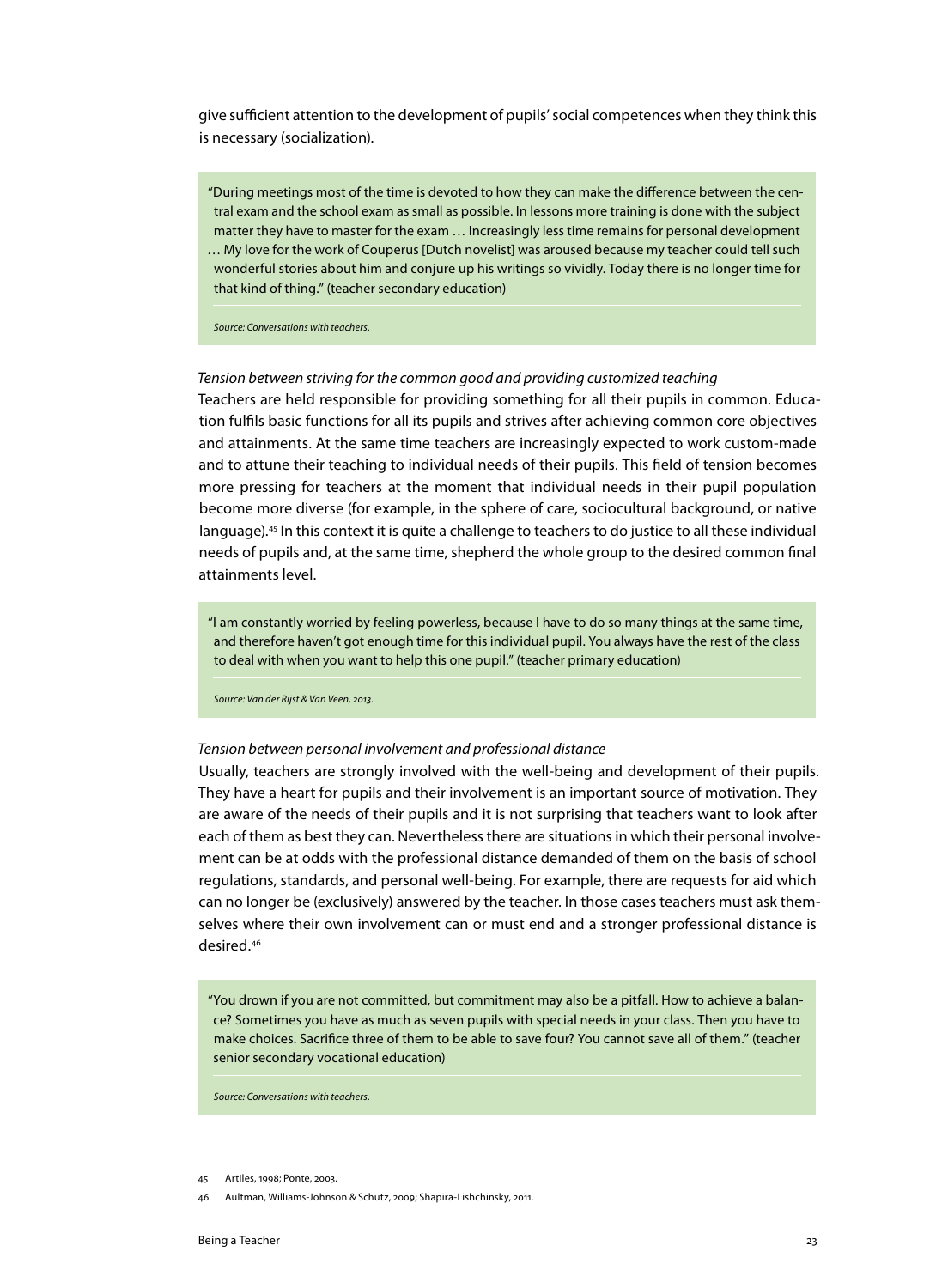#### *Tension between directing and guiding the learning process*

A traditional and important field of tension in teaching concerns the tension between directing and guiding the learning process.<sup>47</sup> Teachers can focus their actions on respecting the freedom of their pupils to learn, or on giving direction to the learning proces.<sup>48</sup> In the first case, teachers give guidance to pupils, and in the second they instruct their pupils. On the one hand, teachers must encourage the independent learning of their pupils and provide coaching to them for this purpose, but, on the other hand, teachers also have ideas and expectations about the goals and outcomes of the learning process, and have to give directives to pupils at the proper moment. Teachers are regularly confronted with situations in which tension arises between these two functions and in which they ask themselves to what extent they should give either direction or guidance.

"I have a pupil … who thinks in a fully divergent way and now wants to write an essay on chakras, for which he needs guidance. This topic has to be linked up with a school subject. Maybe with social science … We spent a lot of time considering what we could do with this, nothing at all in fact, because it doesn't connect with any school subject. Then he says: yes, but why is this necessary? Why can't I just study what I like myself? Then I thought: actually you're dead right. So now I will supervise him. He's going to work out a number of questions for himself and then I will polish them up a little so his essay will have some social dimension … I keep an eye on the quality, he must come up with a good story, he will have to do some research and with the help of scientific methods." (Teacher secondary education)

*Source: Van der Rijst & Van Veen, 2013.*

#### *Tension between one's own pedagogical views and those of others*

Education takes place in interaction, cooperation, and connection with others. Colleagues, school management, youth welfare, social work, parents, and other parties have their own views about how a teacher should act pedagogically. Sometimes these views differ from those of the teacher in question. In that case, teachers are brought into a field of tension in which they have to decide to what extent they will stick to their own views and values, or act in accordance with wishes and views of colleagues, parents, and other parties.<sup>49</sup>

# 2.3 Teachers have to deal with dilemmas inside as well as outside the classroom

In their conversations with the council, teachers indicated that the above fields of tension regularly confront them in their educational practice with complicated issues needing to be (sometimes quickly) answered. Often these issues arise in specific situations, with specific pupils, groups, objectives, and associates. There is no fixed prescription for how teachers should deal with these situations, which are, to a certain extent, unique. They confront teachers with dilemmas in which they can do different things and for which different plausible options are available.<sup>50</sup> In these situations, teachers have to make a careful assessment themselves and make their own choice for what, in the specific situation, is the most effective and desirable course of action. The dilemmas experienced by teachers in their day-to-day practice inside the classroom

- 47 Van Kan, Brouwer & Zitter, 2012; Van Parreren, 1965.
- 48 Berlak & Berlak, 1981; Tzuo, 2007.
- 49 Shapira-Lishchinsky, 2011.
- 50 Van Kan, Ponte & Verloop, 2013.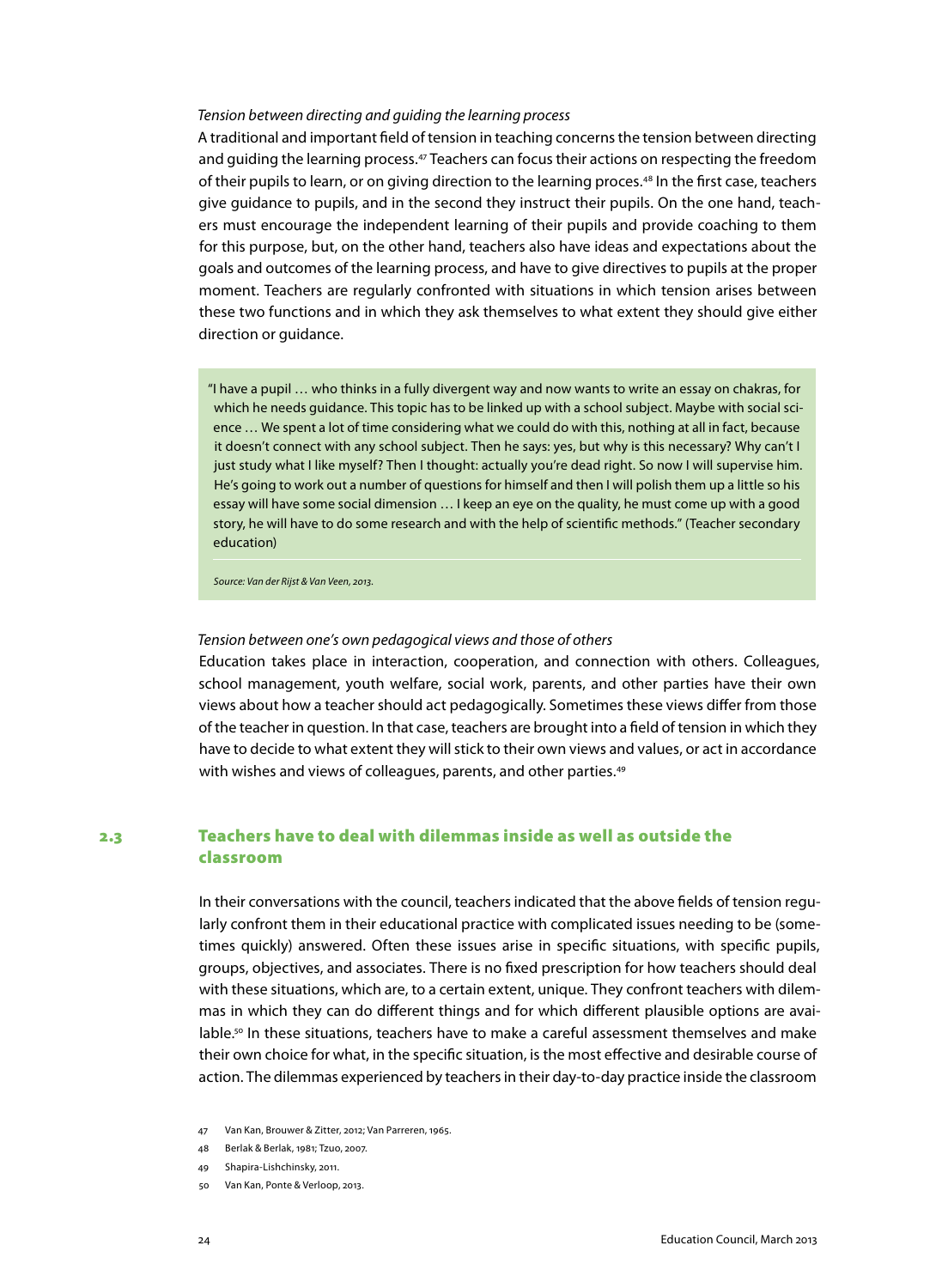(when teaching) and outside the classroom (when cooperating, etc.) give insight into their everyday practice and what is demanded of teachers to act responsibly in this practice.

#### **Dilemmas in the everyday practice of care**

Also in other sectors in the public sphere, professionals are regularly confronted with dilemmas. In care, for example, nurses and providers of care strive for good quality care. They want to provide the care that patients and clients need and also to distribute this care fairly. As professionals this is their ideal of providing care. In practice, however, this cannot be done without dilemmas, as it is not clear in every situation what is suitable or best to be done. These dilemmas concern both long-standing ethical questions such as euthanasia and everyday practical activities in the sphere of care.

In recent years, nurses and providers of care are increasingly confronted with (moral) dilemmas. This is caused by various changes in care. For example, there is an increasing demand for transparency and for more extensive administrative accounting in records and reports. Because of this administrative pressure, less attention and care can be bestowed on the client. It is no longer possible to take a walk with the client. On what activities should nurses or providers of care spend their precious time, on providing good care for the client, or on administrative tasks? Also, the changed care assessment brings along more dilemmas. Nurses and providers of care signal increasingly more restricted indications, as well as indications for a lower level of care than in former practice. To what extent should nurses and providers of care provide the care which they consider necessary according to their own standards, and to what extent should they adhere to the indicated care?

*Source: Struijs & Van de Vathorst, 2009.*

#### *Types of dilemmas in everyday teaching practice in the classroom: who, what, and how?*

At the request of the Education Council, a selection of 160 different dilemma situations of teachers in their classroom was analyzed.<sup>51</sup> These situations were observed in the everyday practice of teaching, and selected when teachers indicated that they had dealt with them in a particular way, but had realized afterwards that other suitable alternatives had been available. Hence their choices in these situations were not simply correct or incorrect – they also saw good reasons to react differently. In all, fifty teachers from special, primary, secondary, and senior secondary vocational education took part in this study.

The example below shows such a dilemma situation in the everyday practice of a teacher in secondary education, who chose to adhere strictly to the rules about mobile phones in his classroom, but afterwards saw good reasons to relax this rule in the case of the culprit in question. This teacher considered how far he should have adhered strictly to the rules when his lesson was disturbed by the mobile phone of his pupil going off, and how far he should have reacted more permissively, taking the pupil's excuse for the unintended ringing of the phone into consideration.

51 Van Kan, Brouwer & Zitter, 2012.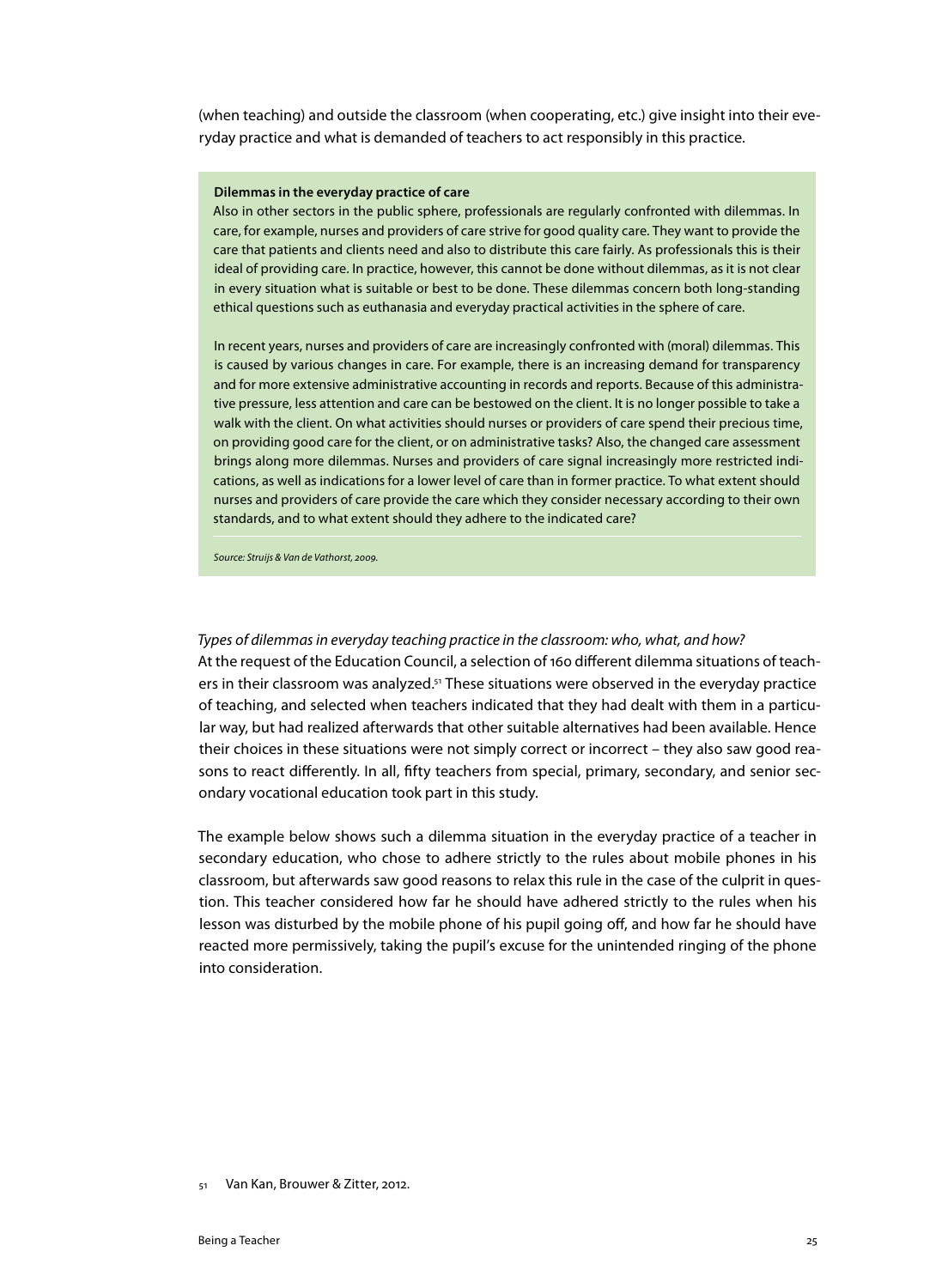#### **Example of a dilemma in the classroom: keep strictly to rules, or relax them?**



*Source: Van Kan, Brouwer & Zitter, 2012.*

In teaching practice, three types of dilemmas may be distinguished: dilemmas as to who, how or what.

*What-dilemmas* refer to what pupils have to learn. For example, the dilemma between how far teachers should focus on the curriculum, or on the capacities of their pupils. Should you make the same demands on every pupil as to the quantity of work to be done in a given space of time, or should you adjust demands to the capacities and motivation of specific pupils?

*How-dilemmas* refer to the way teachers teach and the way pupils learn, and what behavior teachers consider permitted. For example, the dilemma between how far the teacher intervenes in the learning process of the pupil, and how far the teacher leaves room for pupils' initiatives and discovery learning. As a teacher, should you guide pupils all the way through a complex problem in physics, or should you allow pupils to solve this problem individually or in groups?

*Who-dilemmas* refer to who teachers are as professionals, and how they relate to their pupils. For example, the dilemma between how far pupils are dependent on a teacher in order to find their way in the educational system, and how far pupils can solve problems independently. Do you interfere as a teacher because a pupil threatens to have an outburst of rage, or do you allow this to take its course in order to see if this pupil is able to keep himself under control?

These three types of dilemmas may be subdivided into twelve specific dilemmas with which teachers may be confronted in their classrooms (see frame).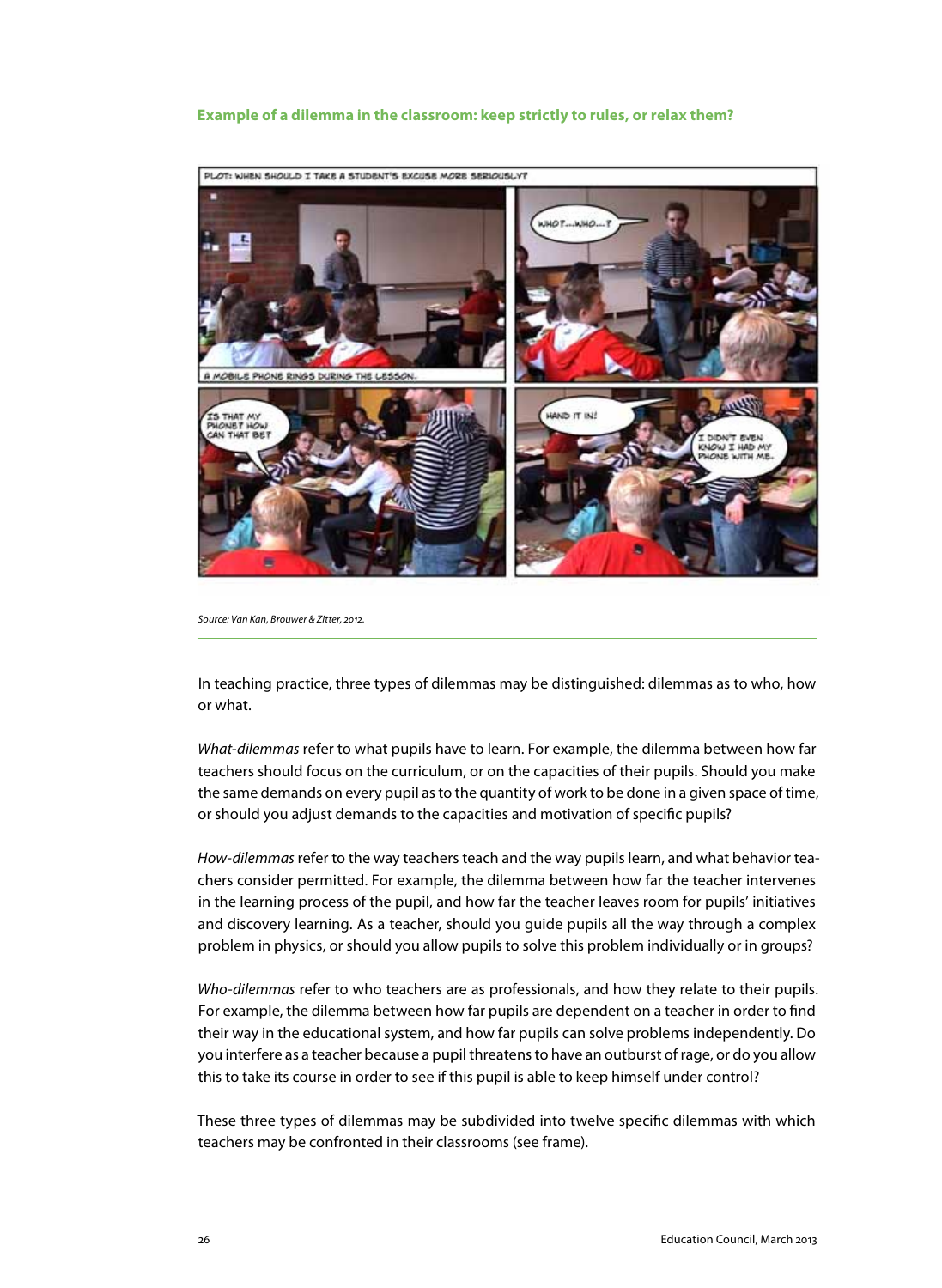### **Dilemmas in the classroom**

#### *What-dilemmas*

- 1. Focus on curriculum, versus focus on capacities of individual pupils.
- 2. Striving for maximum results versus being satisfied with less.

#### *How-dilemmas*

- 1. Directing the learning situation, versus leaving room for autonomous learning.
- 2. Focus on learning, versus focus on working.
- 3. Correcting the group, versus correcting the individual.
- 4. Teacher control, versus pupil control of the learning process.
- 6. Collective attention, versus differentiated distribution of attention.
- 7. Strict adherence to rules, versus relaxation of rules.

#### *Who-dilemmas*

- 1. Providing special care, versus starting from pupils' own responsibility.
- 2. Impersonal, versus personal attitude towards pupils.
- 3. Taking on the traditional role of an instructor, versus that of the practitioner of an occupation.

*Source: Van Kan, Brouwer & Zitter, 2012.*

All these dilemmas describe two extremes of what a teacher can do in a specific situation. Each of these extremes represents an action which may contribute to the quality of teaching the pupils involved in the situation. Between these extremes, teachers have to strike a proper balance, being regularly confronted with the question how far, in a specific practice situation, they have to choose for one or the other extreme. Apart from occasional exceptions, these dilemmas are of general occurrence in the practice of teachers in the various sectors. In the Appendix, these dilemmas are further described and illustrated with examples from different educational sectors.

#### *Dilemmas in everyday practice of teachers outside the classroom*

The current practice of teachers does not stop at the door of their classrooms. Today, in every sector, teachers work together as members of a team and are also increasingly cooperating and interacting with other parties, such as care coordinators, social workers or parents. Teachers' practice outside the classroom is taking an increasingly important place. The conversations of the council with teachers made clear that, in this area as well, teachers are regularly confronted with dilemmas. These dilemmas arise in the interaction between individual teachers and their environment (colleagues, management, subject department, care team, etc.).<sup>52</sup>

One important dilemma shows up in accounting for professional actions to others outside the classroom. Increasingly, teachers have to account for their professional actions on paper and this can be important for constructively cooperating with others outside classroom. However, teachers may feel a tension between how much time outside their lessons they should devote to reporting and accounting for their professional actions, and how much time to the preparation of their teaching. To what extent should you spend your time on recording all the individual requests of your pupils in their action plans, and to what extent on preparing your lessons for these pupils?<sup>53</sup>

- 52 Fransson & Grannäs, 2013.
- 53 Van der Rijst & Van Veen, 2013.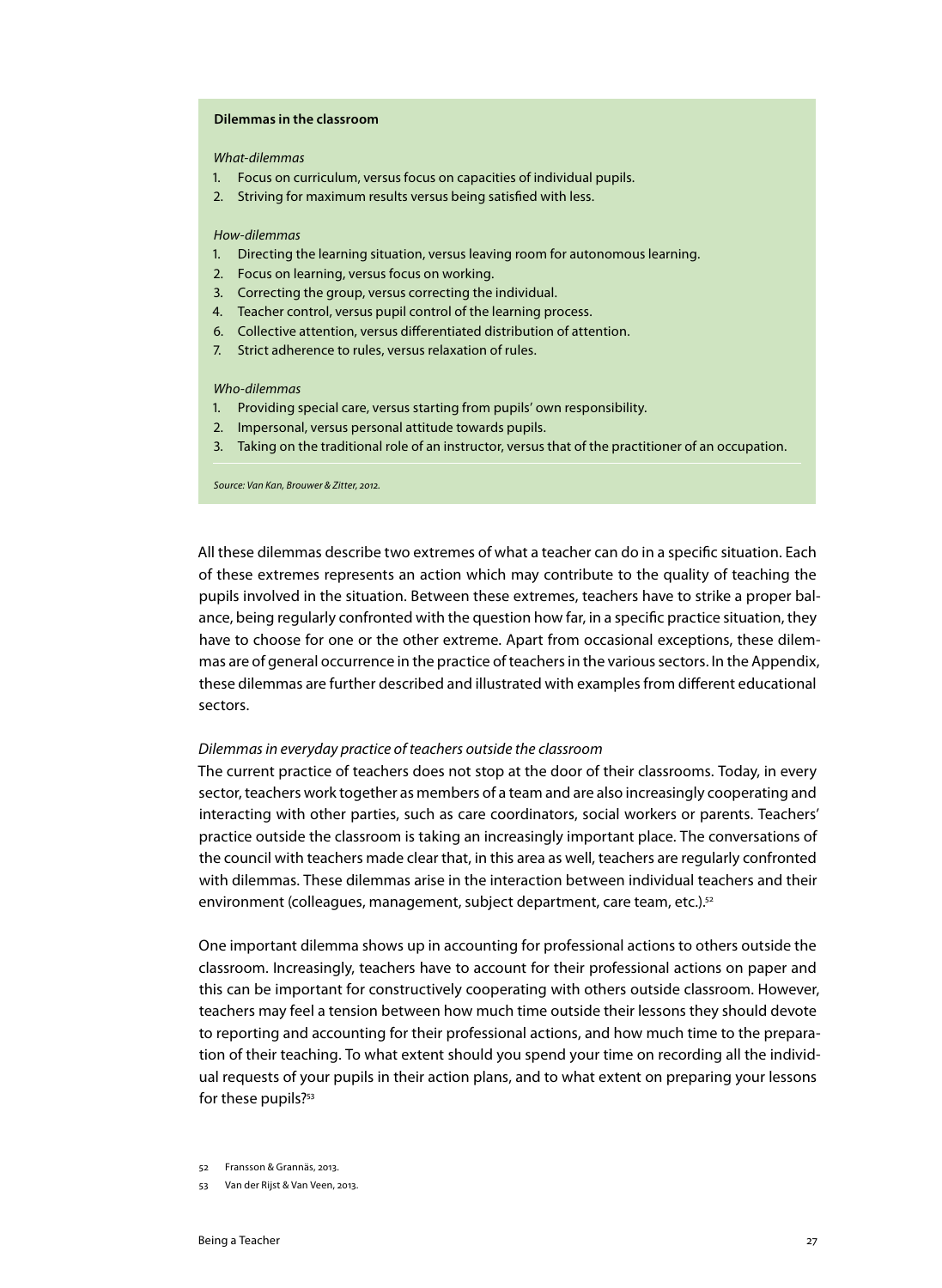"I often have the dilemma: should I carefully put on paper what I have in mind for this pupil, or should I collect the materials I need and carry out this plan? Too much time goes into administration. In these cases I always have to choose, as there is no time for both. But you are obliged to put your plan on paper, especially if you want an indication for a pupil, that case the plan must be worked out in detail … In the beginning, I put in a lot of overtime to get these reports done. But there is a limit to this. So I choose. It doesn't become a trashy report, but sometimes not everything is put on paper and I just carry it out. It's a matter of give and take. But at one time you choose for a full report, and at another time for executing your plan." (teacher primary education)

*Source: Van der Rijst & Van Veen, 2013.*

A related dilemma that can show up outside the classroom is how far teachers should feel personally responsible for the quality of certain processes and results, and where collective or shared responsibility begins. How far should teachers feel personally responsible for the fact that a pupil with special educational needs cannot get along in their own classroom, and how far can they share this responsibility with colleagues, managers, providers of care and parents?54

Another moment of choice can arise in the relationship with colleagues. Teachers may be strongly involved with colleagues, and this involvement may be an important source of motivation and the basis of a closely-knit team. However, teachers may experience dilemmas as to how far they should go to be loyal to their colleagues and the views of their colleagues, about what is best in a certain situation. How far should you go along with your colleagues when they are holding back on the development of a new structure of care, hoping that this innovation will blow over, and how far should you go to put forward your own ideas about improving matters?<sup>55</sup>

A comparable moment of choice may also emerge in the relationship with management. Considering their position in the organization, teachers may be expected to respect the decisions of their managers, and this formal division of roles may lend stability to the policy of the school. However, teachers may experience dilemmas as to how far they should be loyal to managers and their views, and how far they should choose to act according to their own views. How far should teachers accept decisions of managers when they rigorously prescribe the moments for testing, and how far should they decide to resist and plan these moments for testing according to their own views?<sup>56</sup>

# *Choices to solve dilemmas are not between black and white: different action perspectives are possible*

The above list of dilemmas is not meant to be exhaustive, but meant to show that dilemmas in the occupational practice of teachers are inevitable. Indeed, these dilemmas are inherent in teaching.<sup>57</sup> They illustrate the complexity of everyday occupational practice and what it demands of teachers to act competently and professionally in this practice.<sup>58</sup> The dilemmas show that professional choices of teachers are only seldom between good and bad, or a choice for one of two extremes. Often these choices are not between black and white. They depend on the features of the specific situation, and teachers may approach these situations from dif-

- 54 Kelchtermans, 2012.
- 55 Shapira-Lishchinsky, 2011.
- 56 Kingma, 2013.
- 57 Kelchtermans, 2012.
- 58 Fransson & Grannäs, 2013.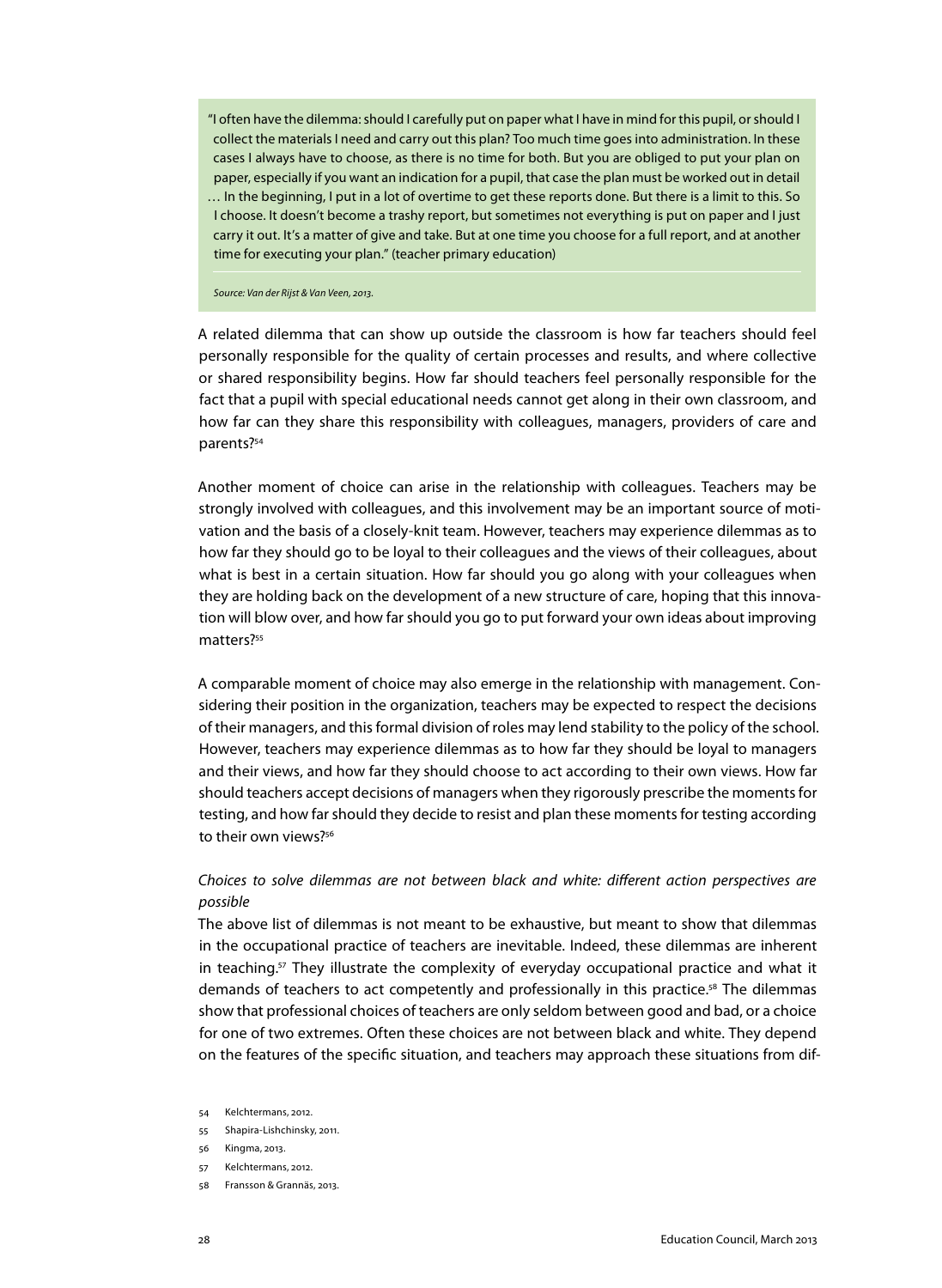ferent perspectives. In the frame below, six of these perspectives are described. From each perspective, teachers pursue a responsible goal in their teaching of pupils. However, it is for the teacher to consider and decide how far the different perspectives and goals get priority in specific practical situations.

#### **Action perspectives in the classroom**

- care perspective: pupils have to be protected and to receive proper care and a proper environment;
- • personal perspective: pupils are unique and their personal development and needs take a central place;
- • contextual perspective: the history, background, and living conditions of pupils have to be taken into account;
- • critical perspective: pupils have to be prepared for taking part in discussions as equals and to develop independent opinions;
- functional perspective: pupils have to achieve optimal learning achievements, and their learning potential has to be maximized;
- • psychological perspective: pupils' behavior has to be labeled in mental or emotional terms, to ensure that teaching and learning can be attuned to this..

*Source: Van Kan, Ponte & Verloop, 2013.*

For example, when a pupil has had a very unsettling experience at home on the previous day, a teacher may choose, from a care perspective, to start by making contact with this pupil in a personal way, and not to expect from a functional perspective that this pupil is ready to take an active part in the first lesson of this day. Teachers' choices of the desired action perspective differ from situation to situation, and depend on the features of the specific situation and the assessment made by the teacher in question.

### 2.4 The teacher as a contemporary and all-time professional

To what extent is it a different thing to be a teacher today, compared to former times? The council notes that certain fundamental aspects of teaching do not differ much from those of sixty years ago, such as the above fields of tension in which teachers do their work and the dilemmas requiring them to make professional choices. At some moments, this makes teaching complicated and challenging, but this is part of the character of the profession. In this sense, teaching is an occupation of all times.<sup>59</sup>

However, the big difference with former times is that the social context in which teachers practice their occupation is strongly subject to change. Today's society is a network society in which people take part in highly divergent short-term connections and groups, which have become more dynamic and international.<sup>60</sup> In this context teachers, per definition, can no longer work in isolation. Education and schools are influenced by these social developments and thereby the context in which teachers do their work is changed as well. Together these developments reinforce each other and lead to a dynamic, sometimes unpredictable, occupational practice which, for teachers, is seldom the same from day to day and from school to school.

Kelchtermans, 2012.

<sup>60</sup> Bouttelier, 2011; Castells, 1996.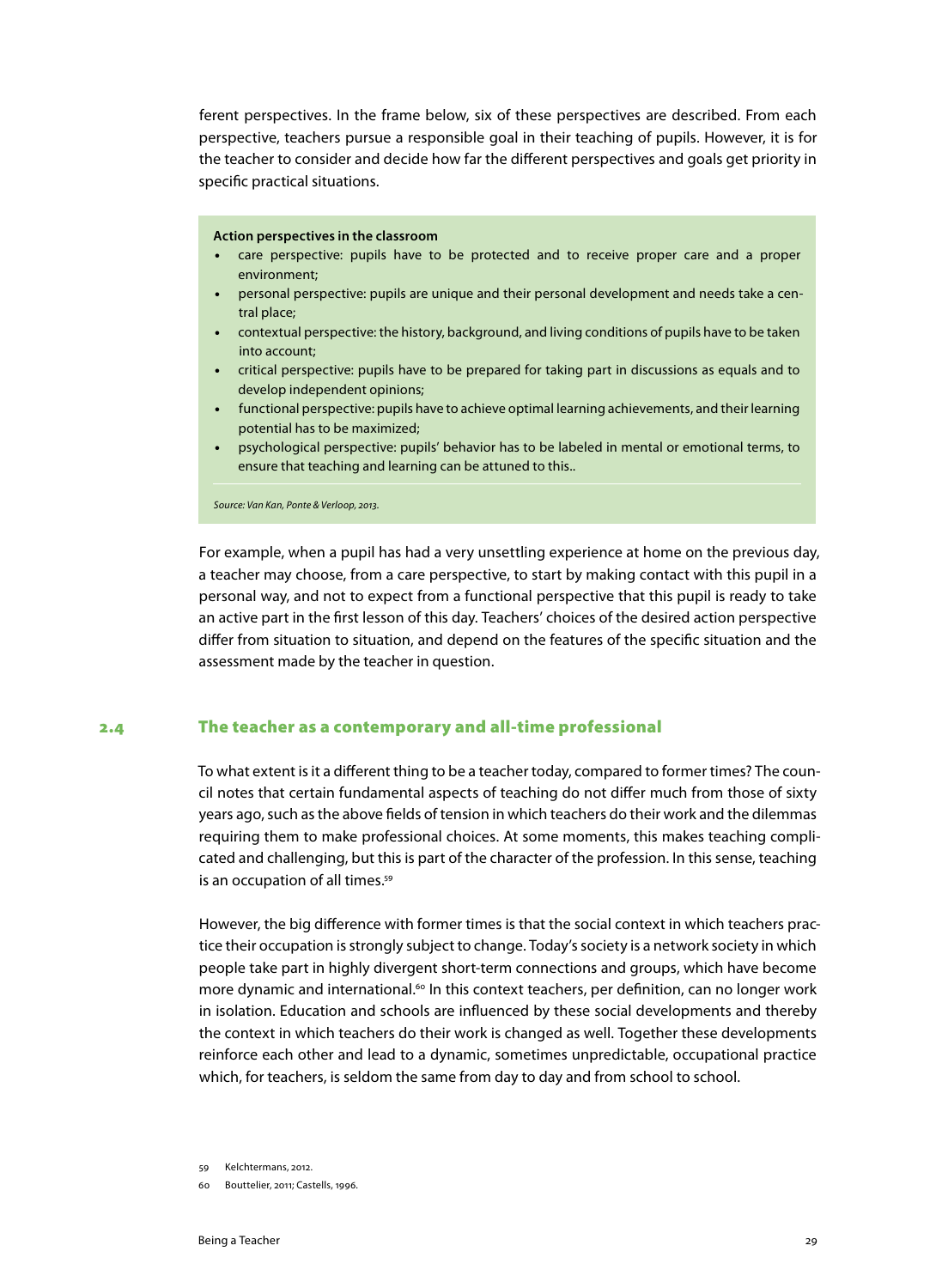For teachers, the primary art (and task) is to connect meaningfully with these changes in the everyday world of their pupils. This requires from teachers that they keep up with developments in society, their subject, and the way their subject is taught. Time and again they have to achieve new theory, and to master and learn to apply a new approach. Hence private and collective views of what is effective keep developing and have to be regularly readjusted.

"This child has ADHD, and you are supposed to know exactly how you should deal with him. And it is considered odd that you haven't thought of putting a screen on the table so this child can work undisturbed. All of this you are expected to know. This is the feeling that makes it so complex, that everybody is constantly pulling at you, that you have to do things in a particular way and that you are expected to find out how to do this in your classroom. After your initial training you are not yet fully equipped to look after your class, there's so many things you don't know yet. This takes some five or six years. But even then it is much and complex." (teacher primary education)

*Source: Van der Rijst & Van Veen, 2013.*

Secondly, in such an occupational context, strong demand is made on the personal judgment of individual teachers. Occupational practice is too complex and unpredictable for standardizing actions in manuals and prescriptions. In their – sometimes complicated – practice situations teachers have to assess themselves what is, for the case at hand, the right decision in the interest of the quality of their teaching. For example, teachers have to be able to judge for themselves how far it is desirable in a specific educational situation to follow the established curriculum, or to deviate from this curriculum on the strength of legitimate considerations.

"I have the feeling that I have to adhere very strictly to a fixed plan (lesson program), with the substance of which I am very much in agreement, but because this plan is so rigorously fixed, you can never deviate from it. I consider it professional for a teacher, when he sees that a pupil doesn't cope, to pay more attention to this … I think that you have to act on what you see … I need more freedom to do what I think proper to do." (teacher primary education)

*Source: Van der Rijst & Van Veen, 2013.*

A third important change signaled by the council refers to the changed authority relationships in society. The authority of a teacher in the eyes of parents, pupils, and others is no longer selfevident and has to be earned again and again. In the first instance, this is the result of the informalization of social relations, but it is also a consequence of the greater importance of education and individualization. After all, high-quality schooling is important for social success and therefore it is important that the talents of every pupil are optimally developed. For example, from this social background, many of today's parents do not simply accept a message of the teacher that their son or daughter achieves below average. During Conversations with teachers, these parents are no longer satisfied by being informed about school matters, but come forward with their own questions and, if necessary, challenge views and actions of teachers.

"Three times a year we have talks with parents. For me this is very intensive, because you have to make clear to parents how their child is achieving at school, what their child is able to do and often what it is not yet able to do. For example a child who has underachieved for spelling for four years. Then parents ask how this is possible. I explain that he has a very small vocabulary, doesn't learn for his tests at home, etc. But then those parents ask what I am going to do to improve this." (teacher primary education)

*Source: Van der Rijst & Van Veen, 2013.*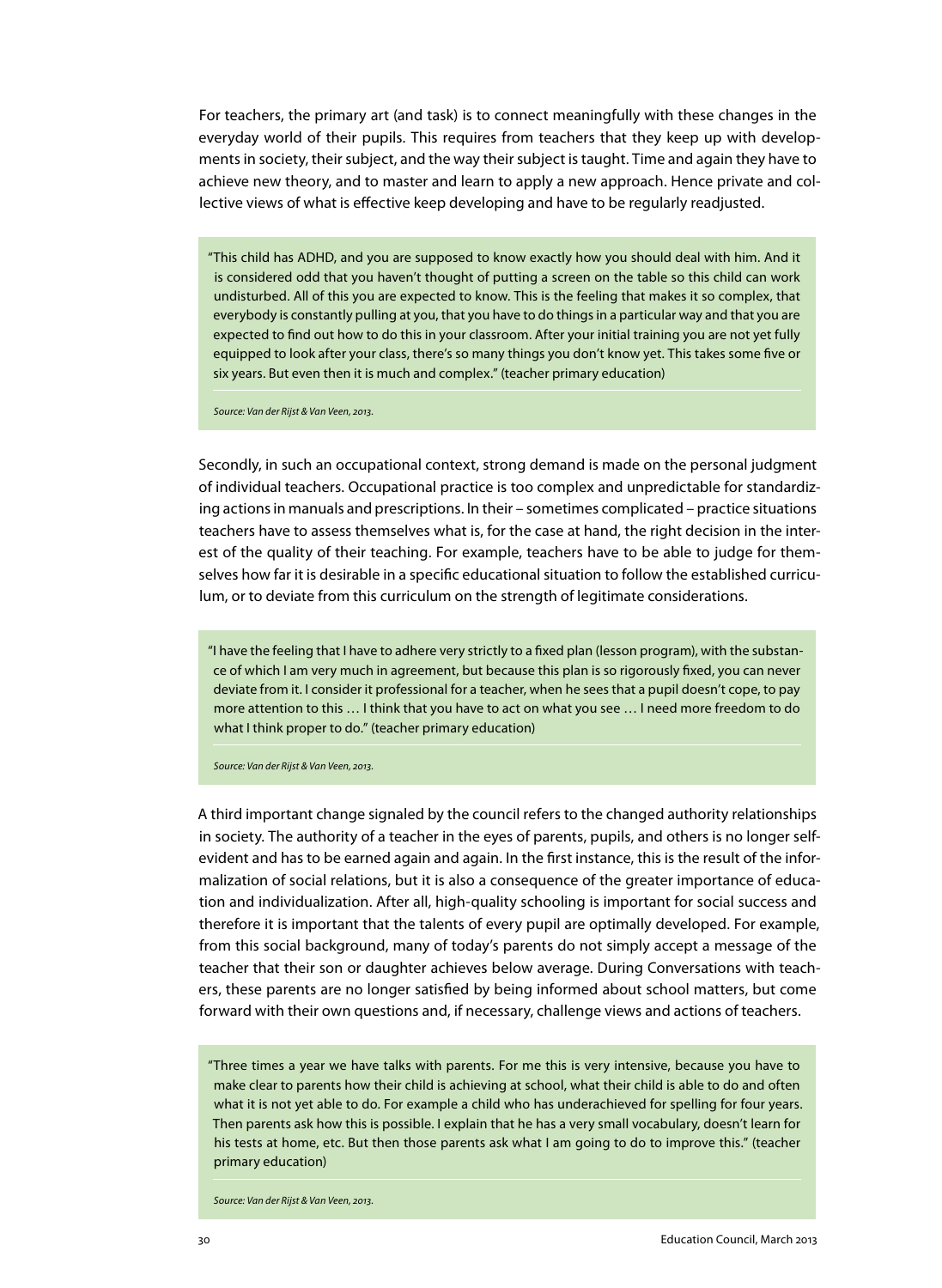The changing occupational context calls for a personal professionalism on the part of individual teachers, which will enable them to make their own choices in practice situations, to account for these choices to all concerned, and in this way to achieve and maintain the necessary authority for their actions. The council calls for more explicit attention in debate and policy-making for what this personal professionalism amounts to and for recognition of its importance.

# 3 **Personal professionalism inside as well as outside the classroom**

# 3.1 Dealing with the complexity of local occupational practice calls for personal professionalism

The council concludes that the school, as a social institution, is greatly influenced by a number of social developments. On the basis of their educational mission, schools and teachers have to attune meaningfully to these changes in the everyday world of their pupils. Further, these developments have increased the complexity, diversity, and unpredictability of occupational situations.

No fixed 'recipes' exist for achieving adequate performance in such an occupational practice and teachers constantly have to make reasoned assessments in order to decide what, in their specific local practice situation, is the best course of action. While large demands are made on teachers' own practical judgment, the authority on which they base those decisions in their current educational practice has become less self-evident. Teachers have to earn their authority in the eyes of pupils, parents, and other parties over and over again.

This changed occupational context demands of individual teachers, apart from sound knowledge of their subject and competence, a certain level of personal professionalism enabling them to make their own choices in specific practice situations, to account for these choices to those concerned, and in this way to achieve and maintain the necessary authority for their professional actions. Personal professionalism presupposes, per definition, that teachers do not make these choices in isolation. In making these choices, individual teachers always look for interaction with the (development of) collective values and goals of their team, school, occupational group or government.

The council concludes that this personal professionalism of teachers is not always present as a matter of course, but at the same time determines to a considerable extent the quality of teachers' performance in their occupational practice, and consequently the quality of education. Therefore, the council recommends paying more explicit attention to the nature of this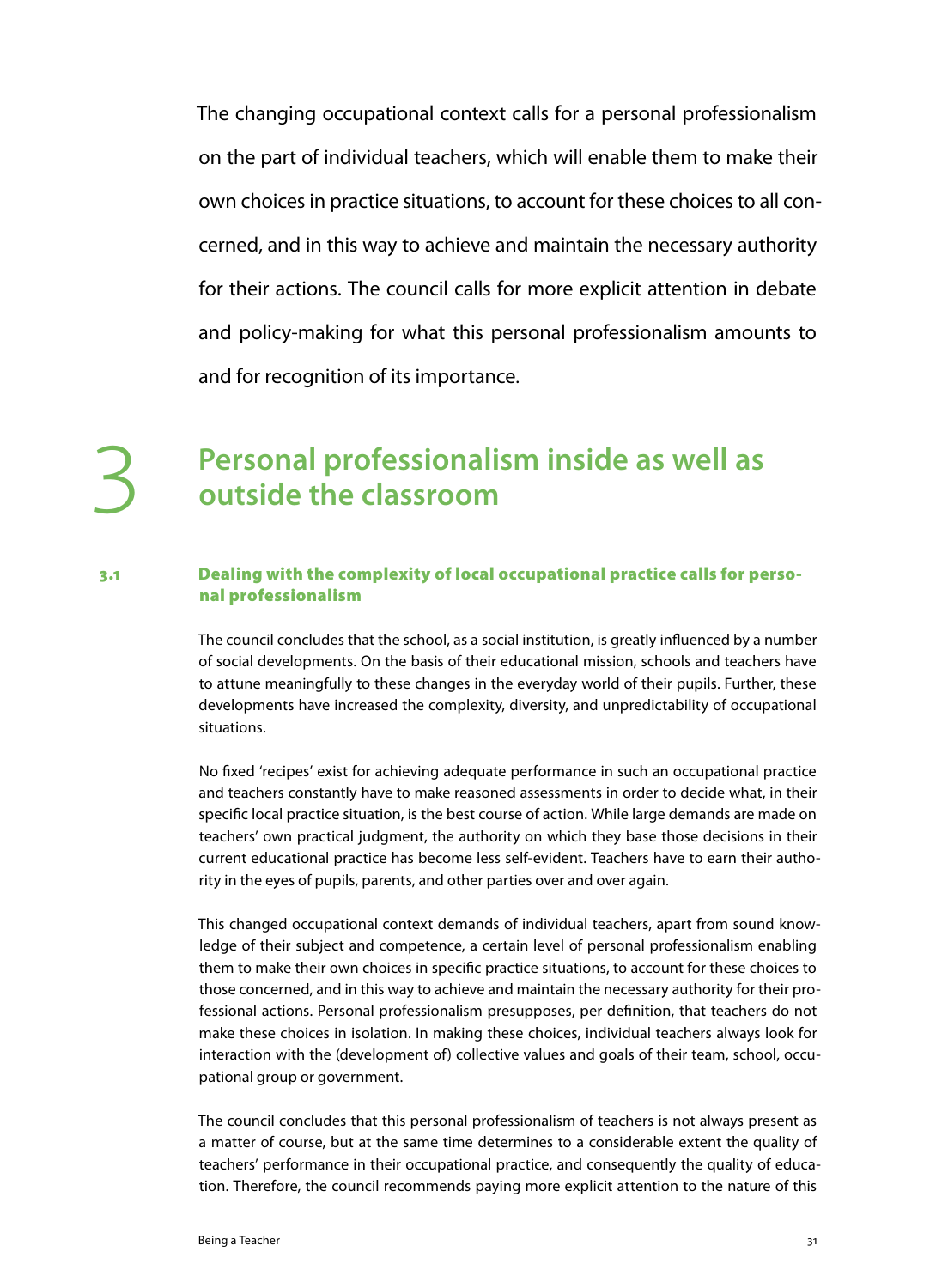personal side of professionalism and to the recognition of its importance. To this purpose the council submits four considerations.

# 3.2 Four considerations in thinking about personal professionalism of teachers

*Consideration 1: Knowing what you stand for and staying in dialogue about this with others* Because of the large demands made by current teaching practice on the personal judgment of teachers, personal motives and the professional identity of teachers have gained major importance. What do you stand for in your occupation? What teachers consider important, which goals they pursue in their teaching, and what kind of teacher they want to be largely make up the basis of the individual choices they make from day to day in their local occupational practice. Together with the necessary professional competence, personal professionalism originates in the mission, values, and identity of individual teachers. These basic features are closely connected with teachers' intrinsic motivation for the profession and their involvement in teaching, and to a considerable extent give direction to their actions and attitudes in everyday teaching practice.

This personal core of professionalism is constantly developing during a teacher's career, in continuous interaction with developments in the occupational context. From teachers this demands that they are consciously aware of this personal core and, when necessary, that they are able to make this explicit to other parties in their educational environment (colleagues, parents, managers, etc.). In this way teachers are able to enter into dialogue with others about the 'why' of their actions and explain why they chose, in specific situations, to act as they did. Skilful handling of this kind of dialogue about the goals and underlying values of their professional actions will enable teachers to a considerable extent to achieve authority in the eyes of parents, pupils, and other parties. Moreover, in this dialogue about values and goals, teachers can always look to interaction with the (development of) collective values, goals, and views of their school organization or occupational group. To begin with, this dialogue should be facilitated close to the practice situation, and be encouraged by local schools and their governing bodies.

#### *Consideration 2: Complicated practical questions call for wise personal choices of teachers*

In their occupational practice, teachers are regularly confronted with situations involving specific pupils, groups, associates, and goals that present complicated questions and dilemmas to them. No ready-made answers to these questions are available and teachers are therefore themselves continually required to make (quick) choices in their specific practice situation about what is the most suitable action. These choices are not black and white, and often there is a number of equally plausible alternatives. For teachers to do the right thing in the right way in concrete educational situations demands practical wisdom: making a (rapid) assessment balancing the different alternatives; the collective frameworks and values of school, occupation, or government; their own professional values and goals; and the features of the specific situation. Teachers who are able to make such balanced and considered choices show professionalism in their actions and gain authority in the eyes of parents, pupils and other parties.

This practical wisdom comes about in a continuing interaction between teachers' experience, expertise and (existing) knowledge. In this interaction, teachers gradually develop more and more 'feeling' for situations in their occupational practice. They increasingly recognize the important features of situations better and more quickly, and react more and more adequately to these situations. Practical wisdom plays an important role in the quality of professional per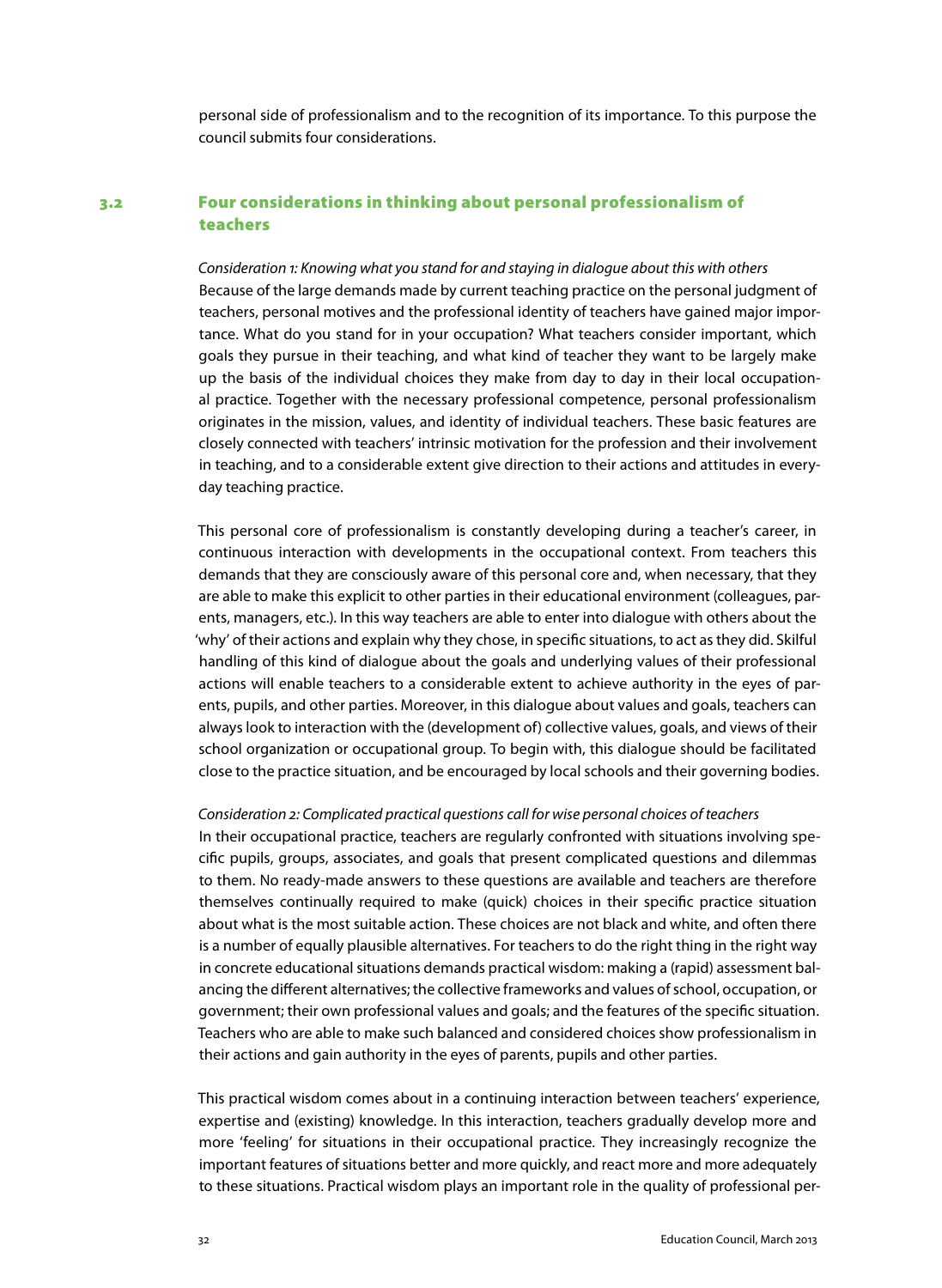formance, but, by being implicit and specific to situations it is not easily measurable with the help of standardized, generic instruments.

In order to appreciate practical wisdom, it is important for schools to look for new, creative approaches in their supervision and evaluation of teachers, approaches that allow insight into the extent to which teachers have developed practical wisdom in their teaching practice. Besides, development of practical wisdom calls for (shared) reflection on practice situations and on examples of good practice in training and professionalization.

#### *Consideration 3: Teachers with a mission use, as well as create, professional space*

The mission of teachers does not stop at the door of their classrooms. Teachers are important players in the field of education, and they need professional space in order to pursue their educational goals and values outside the classroom and to contribute to the making of education as members of the professional learning community of their school.

One aspect of personal professionalism is that teachers both use and create this space. The professional space of teachers is extended by their connecting and cooperating with others outside the classroom. In this cooperation trust in the relationships between colleagues, and with managers and other parties, plays an important role. One way in which teachers may enhance this trust between colleagues, and with school management, parents, and other parties, is to account regularly for the activities they undertake. On the basis of their intrinsic motivation and expertise they can also achieve a leading role in school activities that contribute to their professional goals. This involves always looking for connections between personal goals and goals of the collective (team, school, occupational group). From teachers this demands professional competence and an insight into the (social) processes and power relations in their school network, and the way these may be positively influenced.

#### *Consideration 4: Critically inquisitive teachers are continually developing themselves*

Society, education, and occupational practice are continually on the move. Personal professionalism requires that teachers keep up with these changes, and time and again find answers to new questions that emerge in their practice. To this purpose, together with colleagues, researchers, and others, they look critically and inquisitively at their own practice and professional actions. When teachers take a critically explorational attitude and undertake (cooperative) practice-oriented research into important and urgent questions in their educational practice, their (collective) practice and personal professionalism develop continually.

This critically inquisitive attitude and competence ensure that other aspects of personal professionalism keep developing as well. It enables teachers to continue their exploration of who they want to be as a teacher, and so further develop their identity; to critically scrutinize their values and goals and become more and more proficient in making these explicit in their dialogue with others; to keep looking critically at their experiences in the light of existing knowledge, and so continue to reinforce their practical wisdom; and to gain new insights into educational topics and issues, so that, on the basis of this expertise, they can achieve leadership and influence in school activities and are able to use and create professional space. Teachers who keep looking critically in this way (together with others) at their own actions in educational practice and, when necessary, readjust these actions to developments in the occupational context, help to guarantee educational quality, and achieve authority and respect in the eyes of all parties concerned.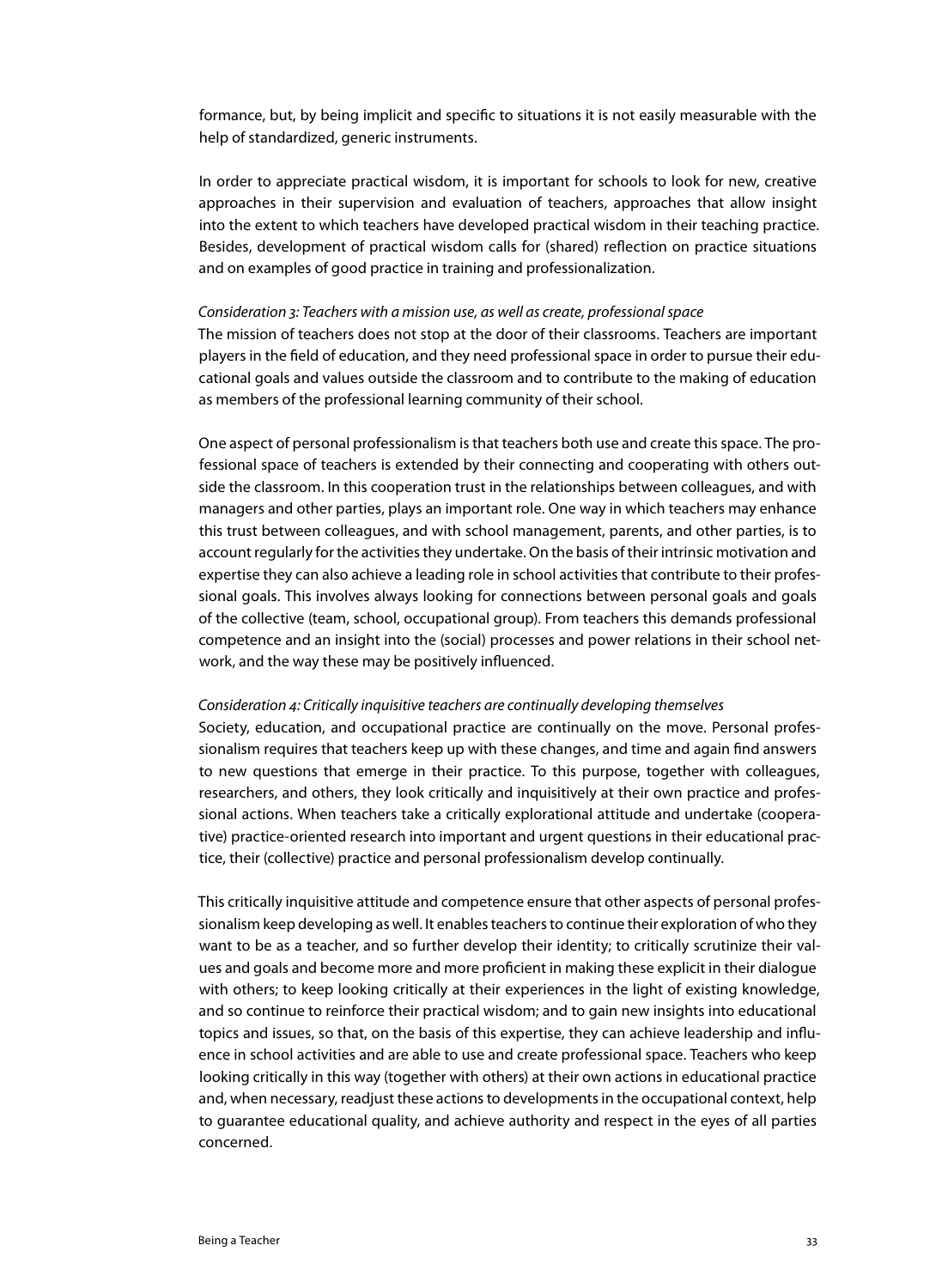Personal professionalism has its roots in the mission, values, and identity of individual teachers. These features are closely connected with teachers' motivation and involvement in occupational practice. To a considerable extent they give direction to teachers' actions and attitude in occupational practice, in continuous interaction with collective values of the school organization and the occupational group. When competent teachers rely on these features when they enter into a dialogue about choices in their occupational practice, and, when they account for these choices to others, they can achieve authority for their actions.

# 4 **Knowing what you stand for and staying in dialogue about this with others**

### 4.1 Teaching as a value-laden mission

In teaching practice, many situations call for a quick solution. For example, how do teachers go about restoring discipline in their classroom? Teachers cannot avoid these technical 'howquestions'. They are of common occurrence, they are important, and they require an immediate response. As a teacher you have to step in (quickly), otherwise your classroom is demolished.<sup>61</sup> In the press of daily practice teachers run the risk of just solving these 'how-problems'. In those cases, why they choose for a particular action is not considered.

"When you are working for more than twenty periods, you are in an action mode. You must do everything all the time, everything is important, and tomorrow you have to be there again. So you have no time to sit down and think things over." (teacher secondary education)

*Source: Van der Rijst & Van Veen, 2013.*

#### *Knowing what you stand for as a teacher*

For teachers, answering the value-laden 'why-questions' in their teaching is of fundamental importance for adequately answering the many 'how-questions' in their occupational practice.62 What do you stand for as a teacher? Professional performance requires that you are well aware of what you are doing and what your teaching is aimed at. After all, teaching is not only a matter of what is possible, or what has to be done, in a given situation, but also of what a teach-

61 Van Kan, Brouwer & Zitter, 2012.

62 Kelchtermans, 2012.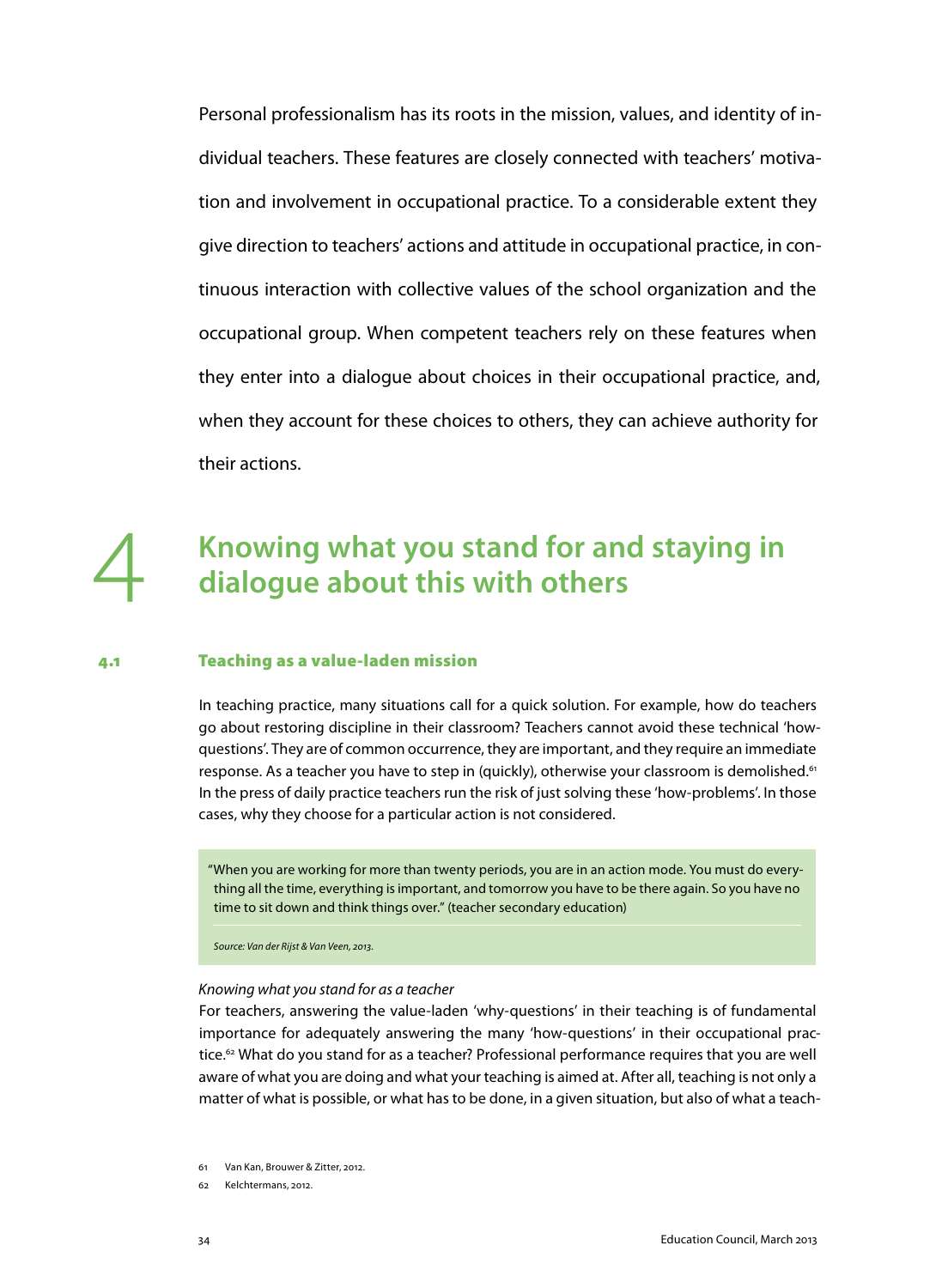er regards as desirable, valuable, or important.<sup>63</sup> For example, why does a teacher in senior secondary vocational education explain an assignment to his group in the way he is used to doing this in the everyday practice of his own business, and not according to the manual?<sup>64</sup> Perhaps he wants to get in touch with the everyday world of his pupils, all of whom are doing work placement. So his choice of how he presents his instruction is driven by his view of the why of his teaching – he considers it important and valuable in his teaching to get through to his pupils and to motivate them. Such a professional goal or value determines the way he deals with this situation. In practice the 'why' and 'how' of teachers' actions are closely connected. Professional performance of teachers requires a competence enabling them to constantly make a connection between the 'why' and the 'how'.

Teachers need a clear personal answer to the 'why' of their choices. The particular way in which they choose to work out their teaching is determined to a considerable extent by their underlying views of who they are or want to be as teachers (their identity), the values and goals they want to pursue (for example, attuning to the specific background and characteristics of each pupil), and their subject knowledge and pedagogical stock-in-trade.<sup>65</sup> Also these views are often closely related to the reason that a teacher chose teaching as an occupation, and why a teacher stays in this occupation. These views make up the educational mission that teachers pursue in their teaching: in their transmission of knowledge and their dealing with pupils.<sup>66</sup> Commitment to this mission lies at the heart of teachers' involvement and motivation in their occupational practice.<sup>67</sup>

"I became a teacher because each time I got near a school something started stirring inside me, making me feel very good. School is a place where I can get a lot of satisfaction. The core of my work is that I get the best out of children. Allowing children to do this themselves. This gives me a kick. When I see that children are able to get the best out of themselves, are able to do something, get their teeth into something, or when I have been able to bring them a step further in their learning process, that's what gives me a kick." (teacher primary education)

*Source: Van der Rijst & Van Veen, 2013.*

However, this 'inner fire' will not automatically keep burning forever. Research indicates that far from all teachers remain intrinsically motivated and involved during their teaching career.<sup>68</sup>

#### *Knowing what you go for as a teacher*

If they do not act on the basis of their own values, goals, and mission, teachers will come to act reactively, even if technically speaking they act correctly. In whatever educational situations they face, they may comply with the bare necessities of what is required of them by rules and the outside world, but they will do not do what they themselves consider most desirable on the basis of their own educational values. In this way teachers can easily degenerate from makers to executives of education, and lose motivation, involvement, and the inner drive to provide the highest possible quality of education to their pupils.

- 64 Van Kan, Brouwer & Zitter, 2012.
- 65 Beijaard, 2009; Rohaan, Beijaard & Vink, 2012.
- 66 Hooge, Honingh & Langelaan, 2011; Korthagen, 2004.
- 67 Bokdam, Berger & Volker, 2011; Vogels, 2009; Vogels & Bronneman-Helmers, 2006.
- 68 Canrinus, 2011; Canrinus, 2012.

<sup>63</sup> Biesta, 2009; Jacobs, 2010.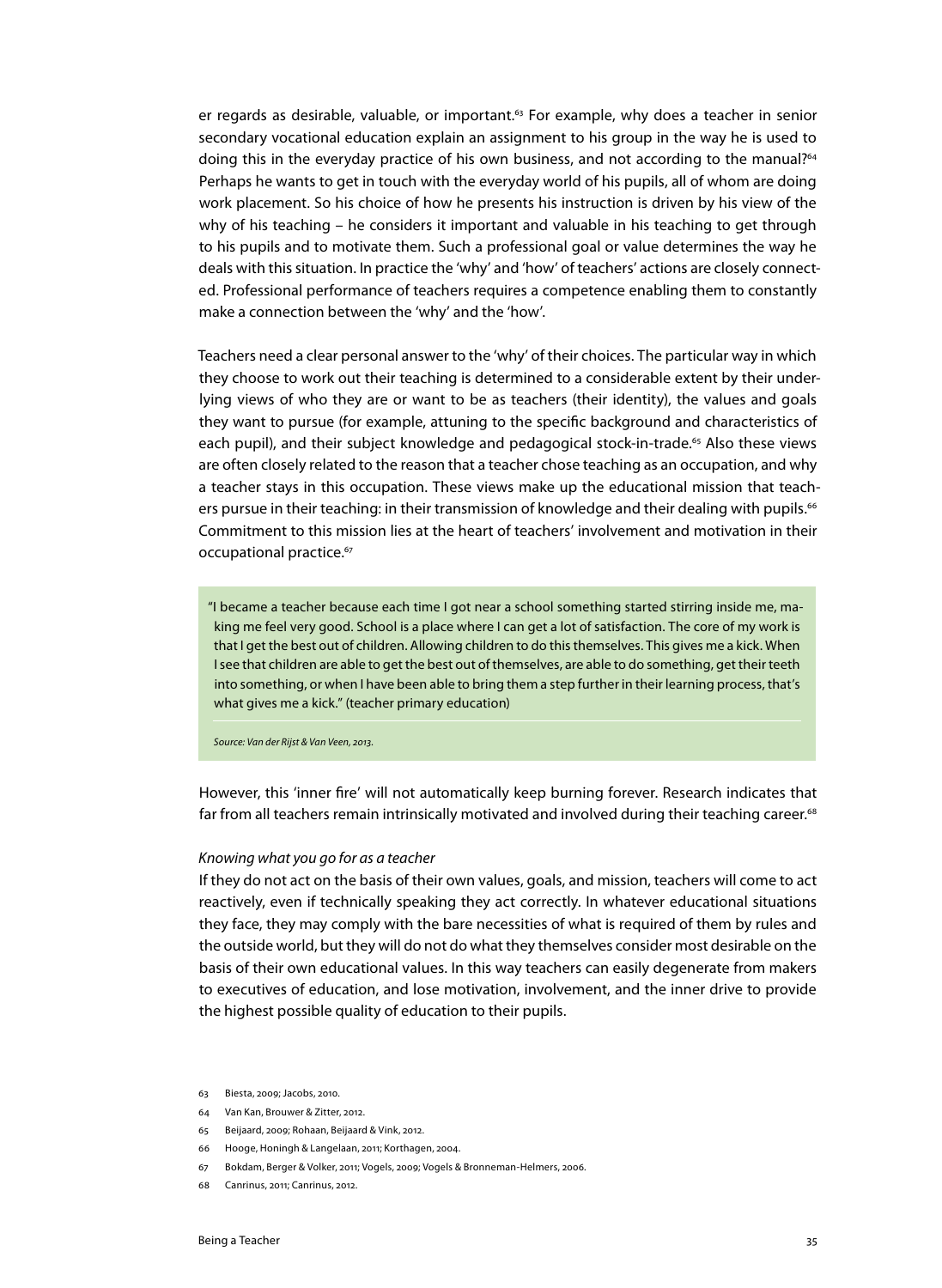Teachers who know what they stand for in their teaching are also able to purposefully stand up for something in their occupational practice. They do not merely react to situations occurring in their practice but, by choosing a particular course of action, they also deliberately give direction to these situations. These teachers do not take a present state of education for granted, but have ideas about the make-up and development of education, and pursue (together with others) the values and goals that they consider important. The council regards the explicit presence and motivating power of this value-laden mission, apart from the required knowledge and skills, as the basis for good professional teaching.

"When you know who you are yourself and what you stand for, the principal doesn't need to make your choices for you." (teacher primary education)

*Source: Conversations with teachers*

# 4.2 Mission, values, and identity are interconnected

The council noted previously that the actions of teachers take place in a regulated space.<sup>69</sup> Teachers' autonomy to pursue their own professional goals and values is always limited by the law and by collectively established norms, values, and goals (for example, competency requirements in the law Professions in Education). An important part of the personal professionalism of individual teachers consists in their finding their own way in this restricted space. This means that, in their practice, they not only pursue their own values and goals, but they are also aware of collective frameworks and constantly look for a connection with collective values and goals.<sup>70</sup>

Although teachers' own mission, values, and identity are of great importance, they cannot be regarded in isolation from the collectively cherished values and identity of the team, school, and occupational group with which teachers are inextricably bound.<sup>71</sup> The quadrant of professionalism presented in the first chapter, showed that the personal professionalism of teachers presupposes a continuous interaction between the actions of individuals and the larger collective of which they are members.

#### *Entering into a professional dialogue with associates*

In chapter 2, we concluded that the occupational context has become more complex, diverse, and unpredictable. What is the best course of action in a given situation cannot be determined beforehand, and the authority with which teachers make decisions is no longer self-evident. The only thing teachers can do is to make their practical choices explicit and defend them as best they can, but in so doing they cannot fall back on a respected institution or knowledge base lending them the necessary authority.<sup>72</sup> Even when relevant results of research are available, teachers still have to make their own choice about how to deal with specific practice situations. This uncertainty and 'disputability' of their actions is inherent in the educational practice of teachers. It introduces a form of vulnerability into the professionalism of teachers which is not so much a problem as it is a characteristic of teaching. It belongs to the occupation and makes contacts and discussions with others both possible and necessary.

- 69 Onderwijsraad, 2012c.
- 70 Jacobs, 2010.
- 71 Kole & De Ruijter, 2007.
- 72 Kelchtermans, 2009; 2012.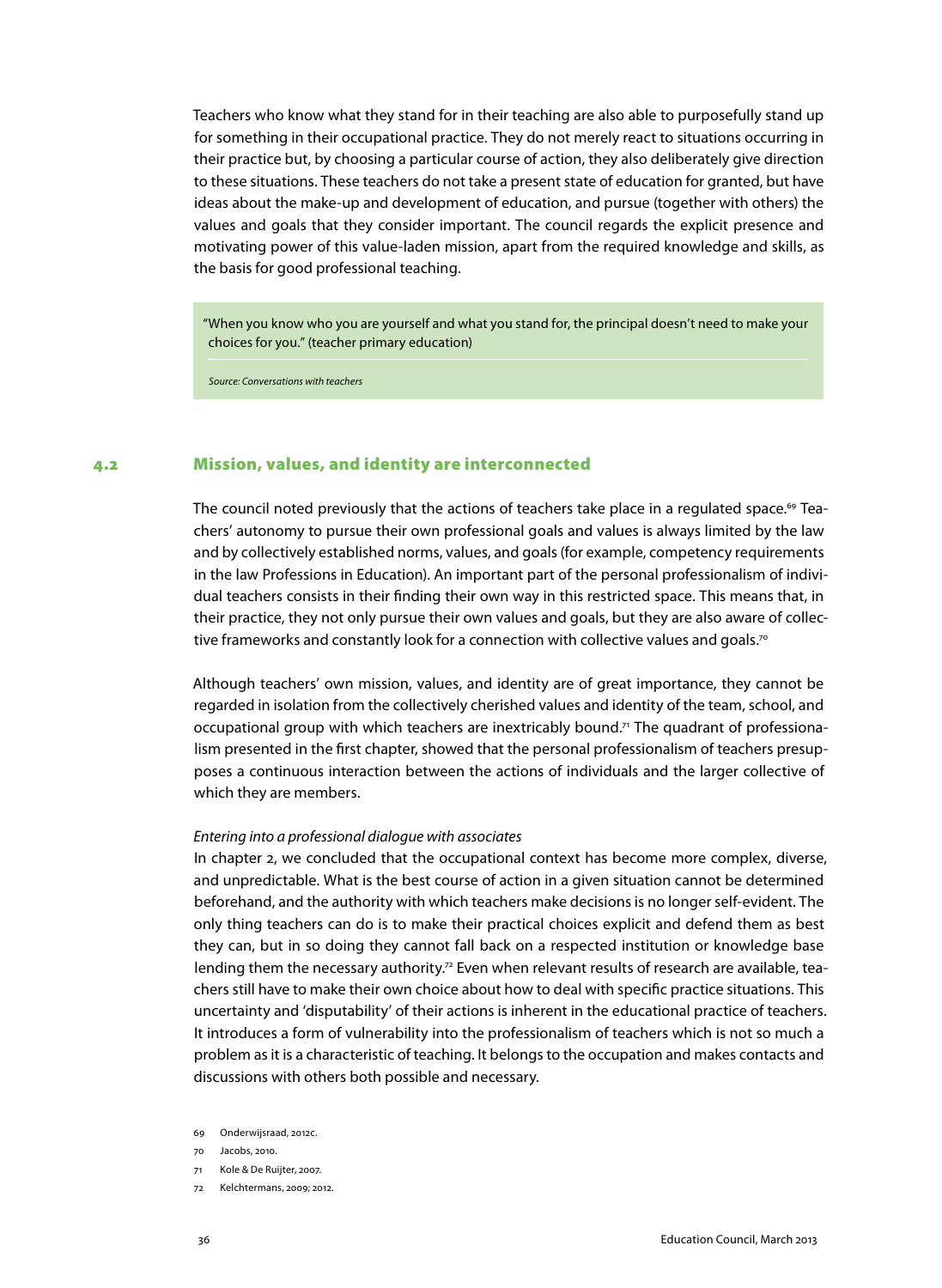Being explicit about their mission, values, and goals enables teachers to explain clearly to others what they consider important in their teaching and why. From this starting-point teachers are able to account for their actions and enter into a dialogue about their choices. Moreover, teachers who take up this dialogue are also able to make necessary connections with other professionals. With a view to acting competently in occupational situations, it becomes more and more important for teachers to build up a constructive interdisciplinary dialogue and to cooperate, for example with remedial educationalists, youth welfare workers, social workers or teacher educators.73

"I accept that they look at the results, but then I want to get into conversation with them and to be able to explain why certain things are going the way they do in certain classes." (teacher secondary education)

*Source: Kingma, 2013.*

#### *Professional dialogue in policy?*

The council regards sustaining such a dialogue as an important element of the personal professionalism with which today's teachers can adequately design their teaching as well as achieve authority in the eyes of others in the educational context (for example parents). At the same time, the council notes that this modeling of education and accounting for education through dialogue takes place in the action space of teachers and schools, and lends itself less easily to direction and control from generic and uniformizing policy measures. To begin with this dialogue should be facilitated and encouraged by local schools and their governing bodies. This discussion about individual values and educational goals may also provide a basis for the development and further definition of broadly supported collective goals in schools and governing bodies.

"This is something I worry about. Seeing that the response from outside is always to impose new measures, new supervision. But that isn't going to work at all. The occupational group will have to be stronger and do this kind of thing itself. This cannot be regulated or pushed from outside … They [teachers] have to improve what happens in class themselves and enter into discussion with one another so you get an idea of how we are doing things. In the way of 'I've seen your lesson and I have some ideas about good teaching, and what do you think of them?' The role that is played by your views in the pedagogical choices you make. But that isn't something they talk about … What's missing is a discussion about what makes good teaching." (teacher secondary education)

*Source: Van der Rijst & Van Veen, 2013.*

Facilitating and starting up the dialogue is regarded by the council as an important way to address teachers in the present occupational practice on the subject of their professionalism, and to account for and improve the quality and results of their local teaching practice through an exchange of views and experiences.

73 Noordegraaf, 2007; Schuman, 2010.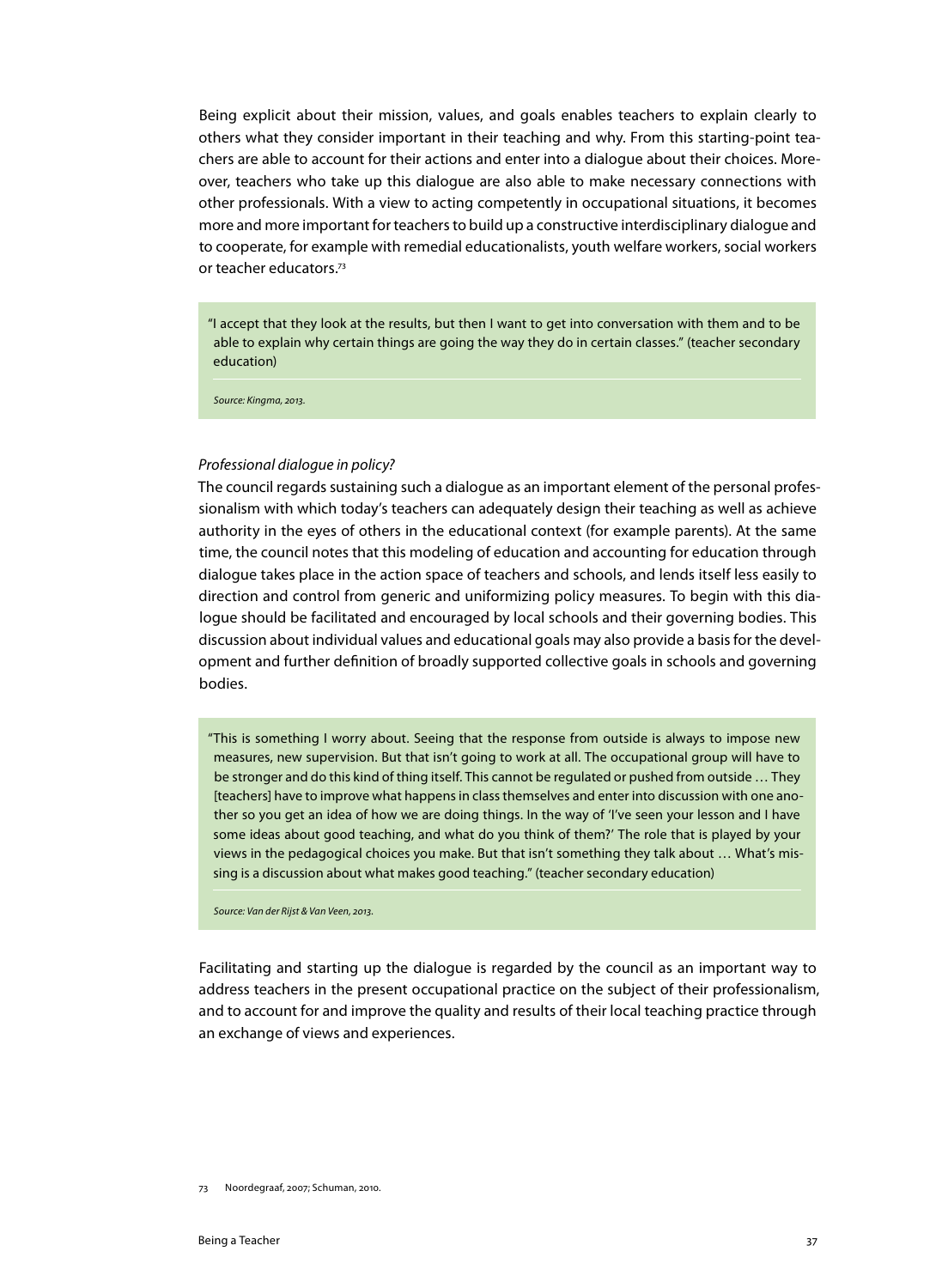In their occupational practice, teachers are regularly confronted with situations involving specific pupils, groups, associates, and goals that present questions for which no ready-made answers from the occupational group, school organization, or other institution are available. Teachers themselves have to make choices as to what, in each practice situation, is the most suitable action. From teachers this calls for a well-developed capacity to make judgments: practical wisdom.

# 5 **Complicated practical questions call for wise personal choices of teachers**

# 5.1 Practical wisdom: doing the right thing in the right way

The council notes that the competence and knowledge of teachers are of great importance for professional performance in the occupational context, but those are not enough. For the personal professionalism of teachers, their individual judgment is of great importance as well. In the complicated situations and dilemmas that arise in their occupational practice, teachers have to constantly (and often rapidly) make the right decisions. Teachers assess what is the proper thing to do in each situation and, subsequently, how they can act in the right way. In this process they make use of what they know and are able to do. And they reckon with both collective and personal values and with the characteristics of the specific practice situation. In order to act adequately (and rapidly) teachers need well-developed practical judgment: practical wisdom.74

"What we do is top-class sport. We have to change tack all day long. We have to make one choice after another." (teacher primary education)

*Bron: Gesprekken met leraren.*

#### *Practical wisdom*

In the past decade, authors in the field of professionalism and professional development have gone back to the old concept of 'practical wisdom'.75 Briefly, practical wisdom does not refer to abstract knowledge that can be generalized or to technically correct performance, but to doing the right thing in the right way in concrete practice situations. We see this practical wis-

<sup>74</sup> Compare professional performance in the context of the care sector, Van Dartel, 2012.

<sup>75</sup> Practical wisdom dates back to a distinction made by Aristotle (384-322 v.Chr.) in the doctrine of virtues as described in his *Nicomachean Ethics*, between: Episteme ('Scientific, theoretical knowldge'); Techne ('Professional competence'), and Phronesis ('Practical wisdom'); Aristotle, 2005.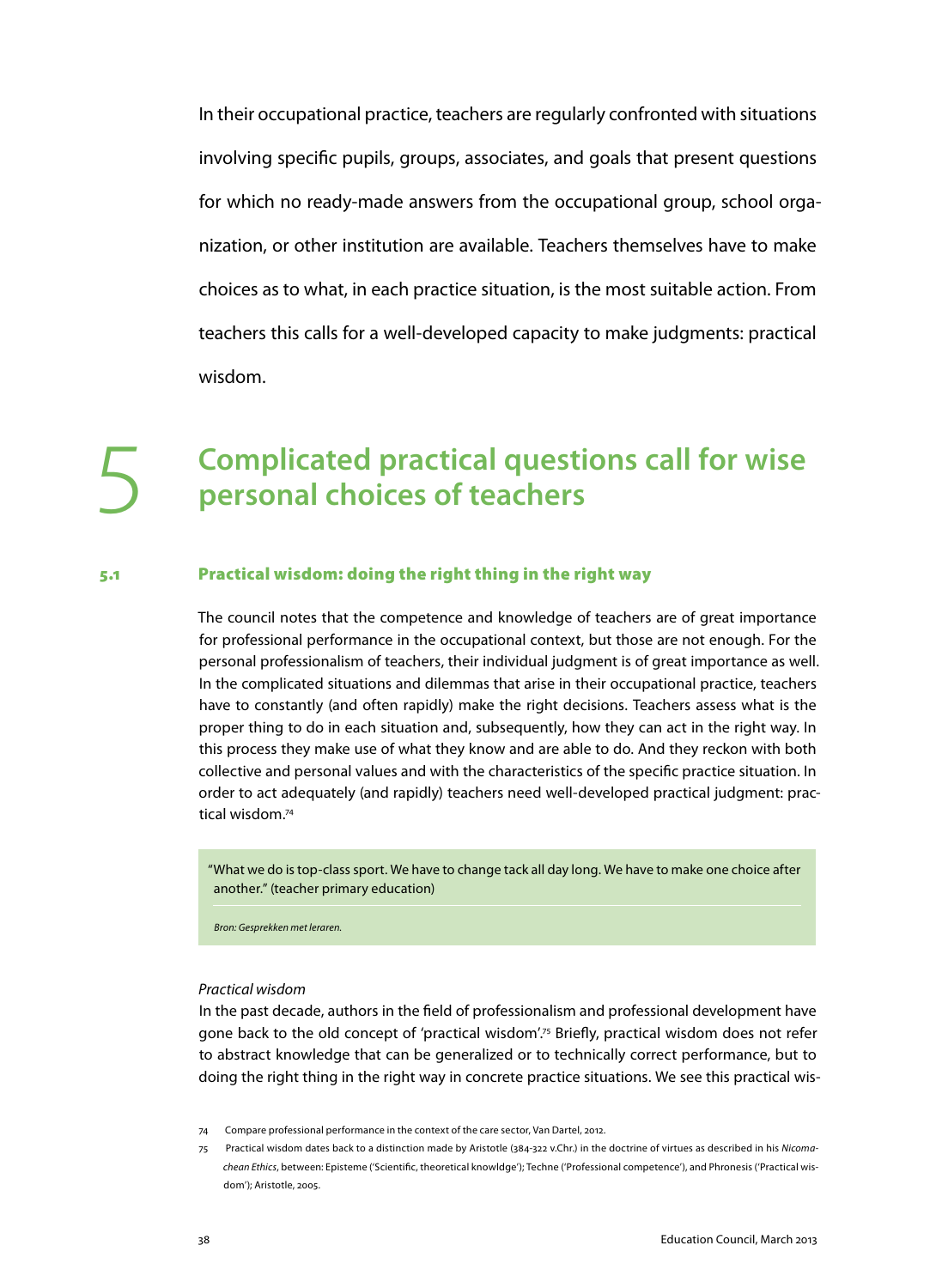dom for example when teachers deal adequately with the dilemma situations described in chapter 2: the way they assess the practice situation, make considered choices about what in this specific situation is the right course of action, and then act accordingly.

Hence, practical wisdom has an ethical, value-laden dimension. It refers to unique situations and to the assessment of what in these situation is the right course of action. Teachers do not only consider *how* they should solve the situation, but also *why*, in this situation, this is the right solution. It presupposes something that was already described in the last chapter: that teachers, in their occupational practice, not only have to be able to answer the technical 'how-questions', but also the 'why-questions' in their teaching.

When it comes to practical wisdom the whole person of teachers is important – not only their competences as teachers, but also their identity, values, and goals.76 This practical wisdom comes with experience and consists in the ability to deal with the complex and unpredictable nature of practice situations on the basis of values. Recently Schwartz and Sharpe described a number of characteristics of professionals, working with practical wisdom in a broad range of occupations (see frame).

#### **Characteristics of professionals with practical wisdom**

- They know the goals of the activities in which they are involved. They want to do the right things in order to achieve these goals; they want to answer the needs of the people they serve.
- • They know how to improvise; they are able to balance conflicting goals and to interpret rules and principles in the light of the particulars of each specific situation.
- They are attentive; they know how to 'read' the social context and how to look at the grey area in the situation beyond the black and white of rules.
- • They know how to take the perspective of another; to perceive a situation as it is perceived by another, and so to understand how the other person feels. This shift of perspective is what enables a wise person to feel empathy for others and to make decisions that serve the needs of their clients (patients, pupils, etc).
- They know how to connect feeling with reason; they trust feelings to point to what is important to do in a situation, and give these feelings a place in their assessment, without allowing them to distort it. They are able to know intuitively, or by a 'gut-feeling', what is the right thing to do, so that they can act quickly when a situation requires it. Their feelings and intuitions are well-developed.
- They are experienced; practical wisdom is a craft, and craftsmen develop when they have the right experiences. For example, they learn to be good listeners by often listening.

*Source: Schwartz & Sharpe, 2010.*

### *Feeling for the specific situation*

Practical wisdom of teachers develops in interaction between experience and theory. From teachers it demands that they try to apply their theoretical knowledge in practice, and verify how effective these theoretical insights are in their specific practice situations. Gradually they see through situations more and more accurately and develop a feeling for what is important and what they should do or abstain from doing in everyday educational situations.77

76 Biesta, 2011.

<sup>77</sup> Korthagen & Kessels, 1999; Lunenberg & Korthagen, 2009.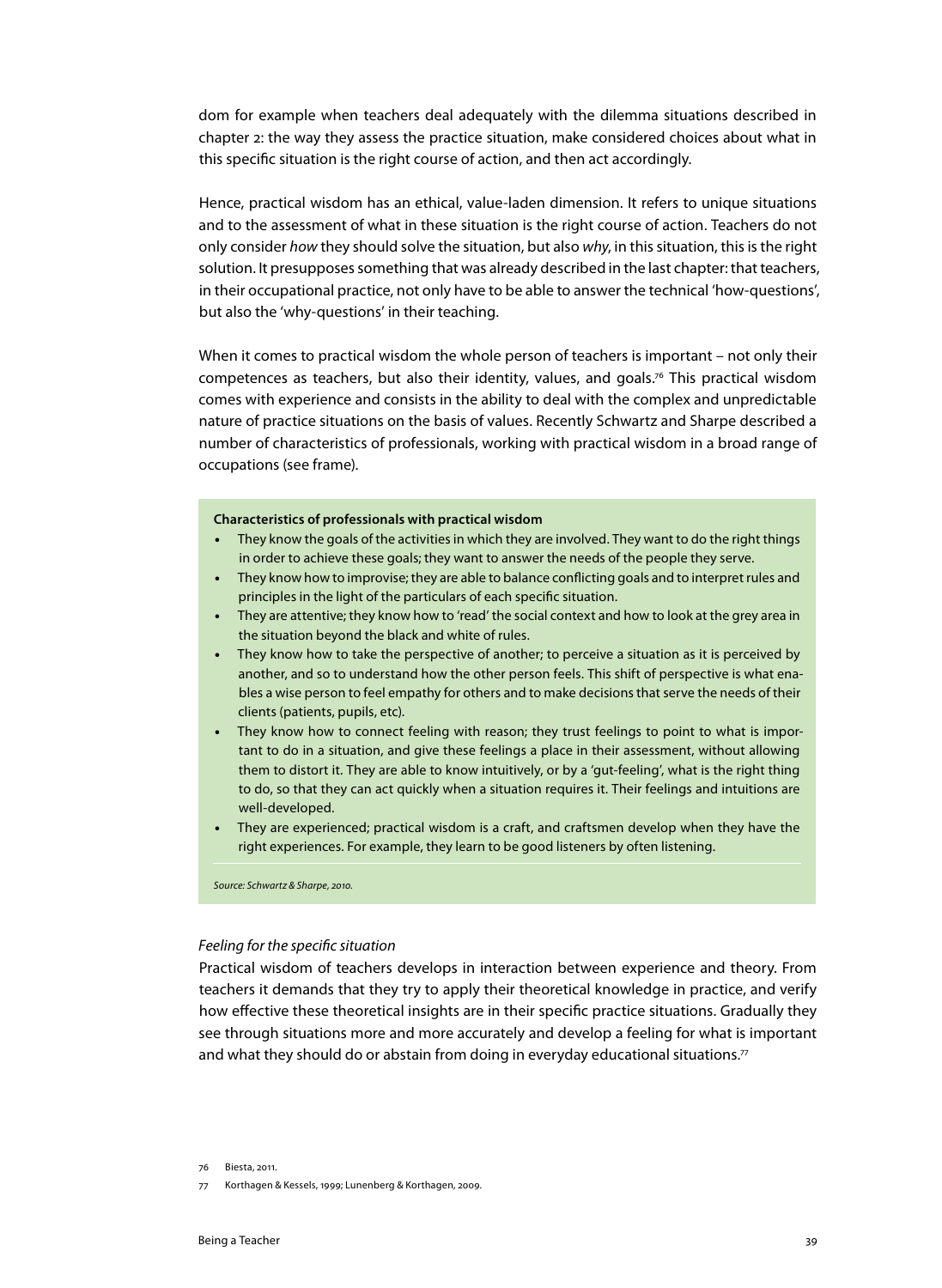#### **Listening to the 'something fishy feeling'**

The 'something fishy feeling' has been known as a diagnostic phenomenon in the practice of general practitioners for more than a century. Countless stories describe how a 'something fishy feeling' has incited general practitioners to refer a patient in time to a hospital. Although rational arguments were practically lacking, they did not hesitate to call in a specialist. Experienced specialists take this feeling of general practitioners seriously, and medical disciplinary tribunals take it into account in their verdicts concerning both general practitioners and specialists, considering that general practitioners have to listen to their 'something fishy feeling' and to act accordingly.

The 'something fishy feeling' plays an important role in general practice and is based on knowledge – scientific knowledge, knowledge from experience and knowledge of context. This feeling integrates feeling and reason, and body and mind. All over the world there are names for this feeling, such as 'onderbuikgevoel' in Dutch, 'gut-feeling' in English or 'jikkan' in Japanese.

*Source: Inoue, 2012.*

Thus, practical wisdom refers to seeing, hearing, and feeling sharply what is going on in a given situation, and what is the essence of the situation. This 'feeling' for the situation enables teachers to (rapidly) take the right decisions and to act adequately in their occupational practice.<sup>78</sup> The example below illustrates the importance of practical wisdom for the teaching practice of teachers.

#### **Practical wisdom: an example from teaching practice**

It is her first year in front of the classroom. Her class is restive. Seated behind her desk, Miriam tries to keep an overview of the situation, regularly asking pupils to be more quiet. However, her admonitions do not always have the desired effect. Also when she is explaining something, the class is not always attentive. Recently, when she was in the middle of a complicated explanation about volcanic activity, a note even went flying through the classroom. Because she needed to keep all of her attention on her instruction, she did not react to this, and that meant that the unrest in her classroom just got worse. After the lesson, Miriam had to conclude that her explanation must have been missed by a considerable number of the pupils.

Three years later, Miriam's teaching practice takes on a different character every day, and feeds her with experiences with which she can develop practical wisdom. In her first, difficult year she developed a feeling for signals from the class indicating that unrest might crop up and impede the learning of pupils. This sensitivity makes up part of the practical wisdom that she brings with her now when she steps into a classroom. Now the note that John wants to pass on no longer holds an immediate threat for discipline in the classroom, but Miriam feels that John's action may lead to further consequences, for example with regard to Sophie. Sophie is dyslectic and urgently needs Miriam's oral explanation. So she wisely corrects John. She does this practically without interrupting her explanation, but also makes clear to John that his bond with her is not in danger by smiling to him and giving him a wink. But Miriam's actions are also inspired by theoretical knowledge about dyslexia, a knowledge that she has internalized and can apply at once in this specific situation.

In short, it takes only a few seconds for Miriam to take in the essential elements of the situation: a possible disturbance; Sophie's dyslexia problem and Sophie's need of Miriam's oral explanation; safeguarding a positive relationship with John; and keeping the rest of the class attentive to the lesson. In this situation Miriam proves able to act adequately without very much difficulty. She remains in contact with her own feelings and wishes, and manages to maintain a clear structure for her

<sup>78</sup> With respect to the adult-child relationship, the pedagogue Van Maanen defiined this quick judgement in a comparable way as pedagogical tact': 'to exercise tact means to see a situation calling for sensitivity, to understand the meaning of what is seen, to sense the significance of this situation, to know how and what to do, and to actually do something right'; Van Maanen, 1991. In the broad field of professionalism this practical judgment is also defined as 'Fingerspitzengefühl'; Jacobs, 2008.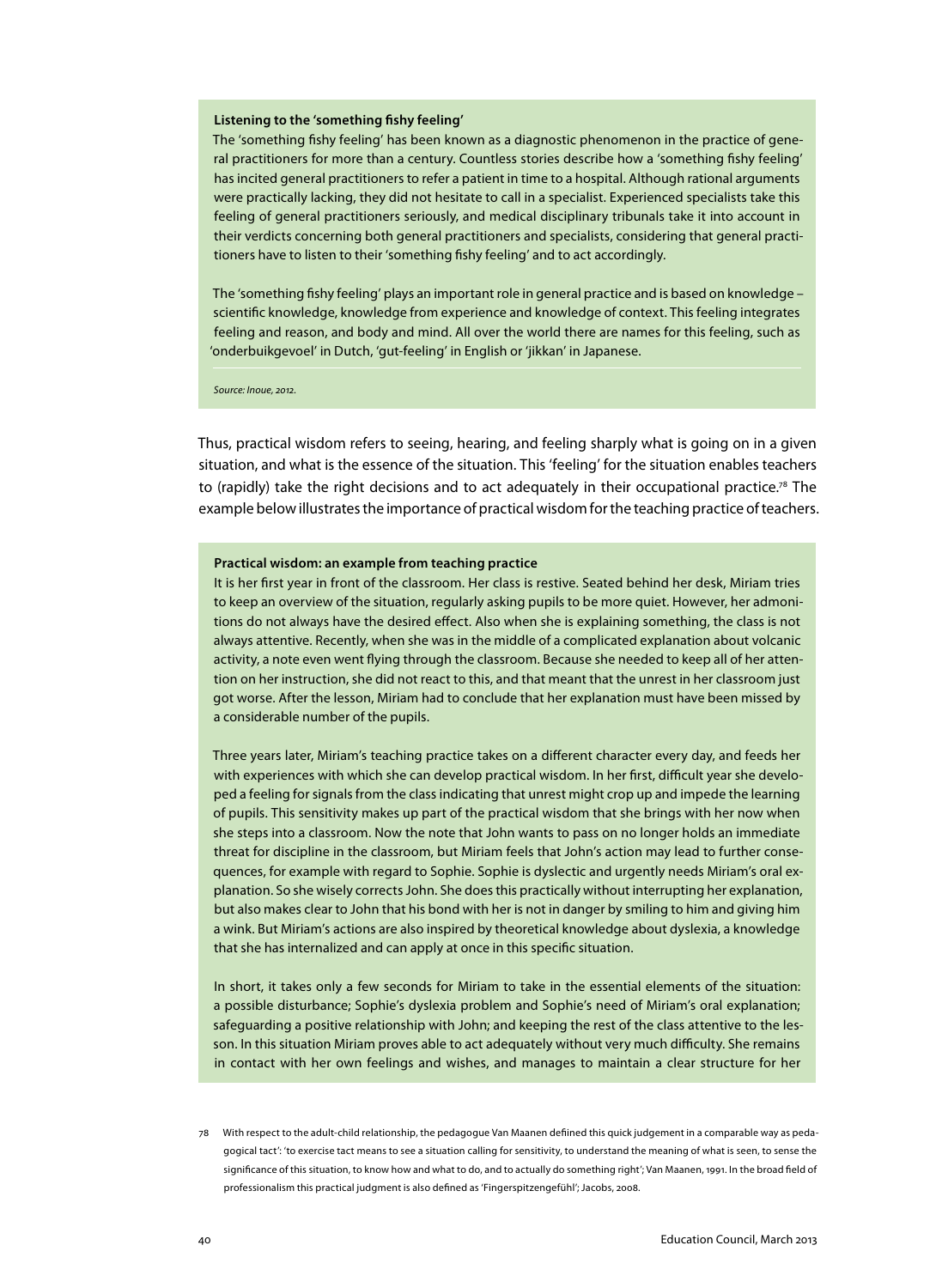explanation about volcanic activity. Thus Miriam is able to act wisely and integratively in this complex situation. Compared to three years earlier her practical wisdom has grown. This growth may be characterized as a growth of sensitivity – a better and quicker perception of essential aspects of the here and now. She sees the situation differently and better than she did three years ago.

*Source: Lunenberg & Korthagen, 2009a.*

# 5.2 Practical wisdom does not develop by itself

In their talks with the council, teachers pointed out that practical wisdom is something 'to be felt' in the teaching practice of their colleagues. In one way or another practically wise teachers often take the right decisions in their professional actions, but it is not easy to explain to others exactly why certain teachers are endowed with this wisdom, and others are not. Practical wisdom is closely connected with the person and actions of individual teachers, and hard to make explicit.79 Practical wisdom is important for a good, professional performance, but the question is how can it be usefully portrayed and how can its development be stimulated.

# *Evaluating practical wisdom requires different forms of evaluation*

Practical wisdom may be felt in daily practice, but cannot be easily measured. It is difficult to assess the extent of practical wisdom of teachers with the help of standardized instruments because of its implicit and situation-specific nature. Since practical wisdom plays an important role in the quality of teachers' actions and their teaching, it is important to look for creative new ways to gain insight into the extent to which teachers have developed practical wisdom in their actions. In the evaluation and supervision of teachers' performance schools may reserve a place for such new approaches. In the assessment of such a less tangible element of personal professionalism, the council sees possibilities for learning from other sectors, such as the official recognition of the 'something fishy feeling' being important for the good performance of general practitioners.<sup>80</sup>

# *Developing practical wisdom by training and imitation*

Practical wisdom does not develop by itself. It originates in practice, and teachers develop a capacity for wise assessments by sustained training and reflection, in which they connect their experiences with insights of others (colleagues, theory, and educational research).<sup>81</sup> In this way, teachers also develop the necessary speed with which to instantly make adequate assessments in their often busy teaching practice. In developing this judgment, examples might be studied of teachers who have already achieved a high level of mastery. This might be done by observing them and interviewing them about situations and the underlying reasons for their actions in these situations.<sup>82</sup> For the development of practical wisdom, the council sees an important role in such a (cooperative) reflection on practice situations in the curriculum of teacher education, induction programs, and other activities in the sphere of further professionalization.<sup>83</sup>

<sup>79</sup> Lunenberg & Korthagen, 2009a.

<sup>80</sup> Stolper, 2010.

<sup>81</sup> Biesta, 2011.

<sup>82</sup> For an example of such an approach, see Van Kan,Ponte & Verloop, 2010.

<sup>83</sup> Lunenberg & Korthagen, 2009b.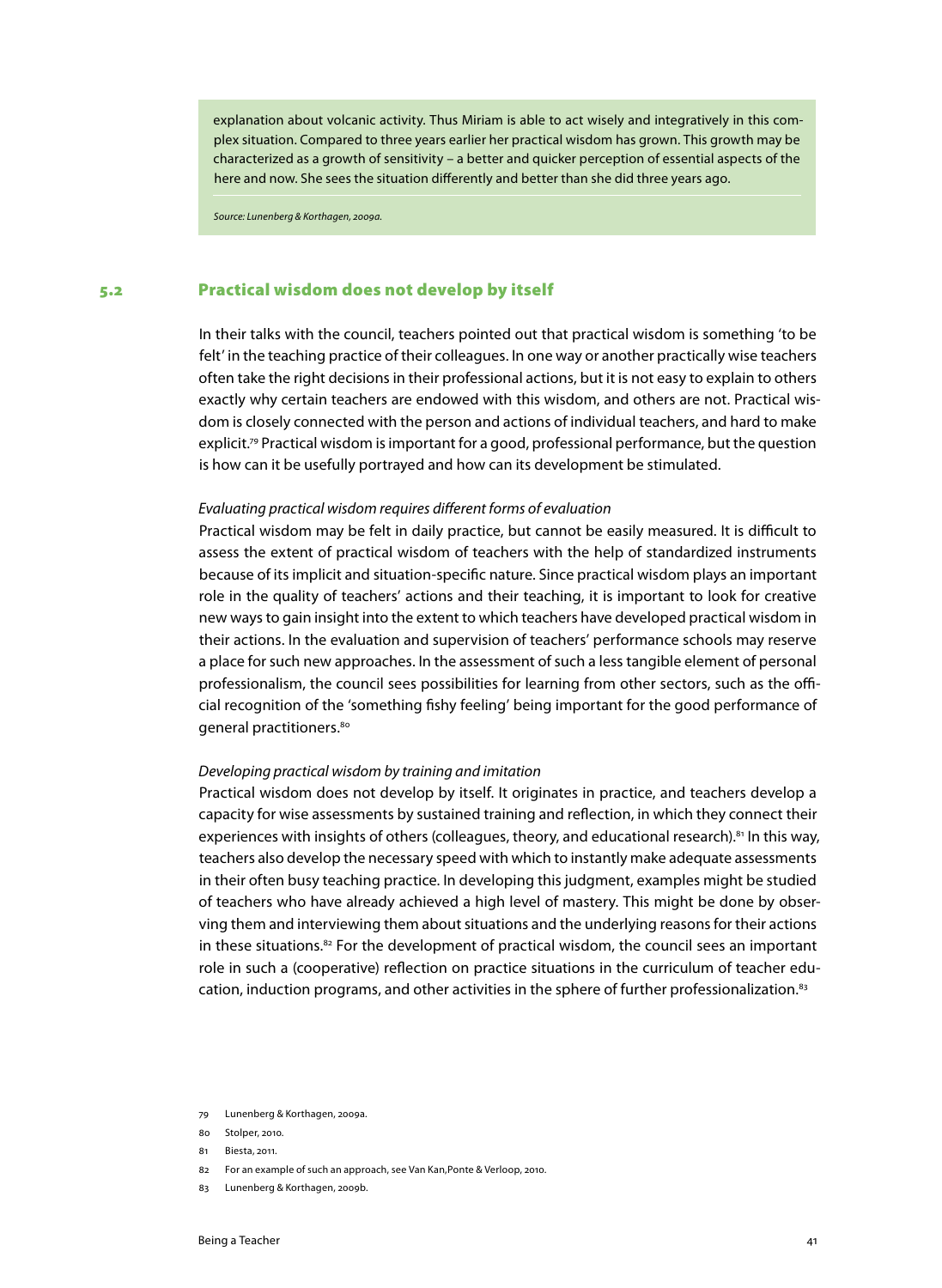Teachers with a mission need space in order to pursue their educational goals in the professional learning community of their school. They use as well as create this space by looking for connections with others and by achieving leadership in working together. Exerting an influence in this way not only requires from teachers that they are competent in their teaching, but also that they are sensitive to power relations and (social) processes in their school network.

# 6 **Teachers with a mission use, as well as create professional space**

# 6.1 Looking for balance between personal professional goals and contexts of professional space

In recent years, with respect to professionalism, (policy) papers increasingly call attention to the professional space of teachers (see for example the action plan Leraar 2020 [Teacher 2020].84 Professionals per definition command a space in which their actions are not only determined by standardized procedures, but in which they are able to a certain extent to make their own decisions.<sup>85</sup> This professional space of teachers is usually defined as the extent to which teachers have authority over, or are able to exert an influence on, work processes in education. The recently founded professional association of teachers, the Onderwijscoöperatie [Education Cooperative], defines this space more broadly as: 'the space available for teachers to use their expertise for the benefit of educational quality. This is a space enabling teachers to make decisions with respect to curriculum, set-up (pedagogy and organization), and professional development.'86

Professional space is not only determined by characteristics of the factual action space (structures, rules, means, etc.), but to at least an equally important extent by the degree to which teachers actually experience this action space.<sup>87</sup> Generally, teachers experience a fair amount of authority over what takes place in their classroom, but their influence on the design and implementation of education or professionalization is less clearly experienced outside the classroom (for example at school level).<sup>88</sup>

- 85 Zuurmond & De Jong, 2010.
- 86 Onderwijscoöperatie (z.j.).
- 87 Hulsbos, Andersen, Kessels & Wassink, 2012.

<sup>84</sup> Ministerie van Onderwijs, Cultuur en Wetenschap, 2011.

<sup>88</sup> Diepstraten & Evers, 2012; Hogeling, Wartenbergh-Cras, Pass, Jacobs, Vrielink, e.a., 2009; Kessels, 2012.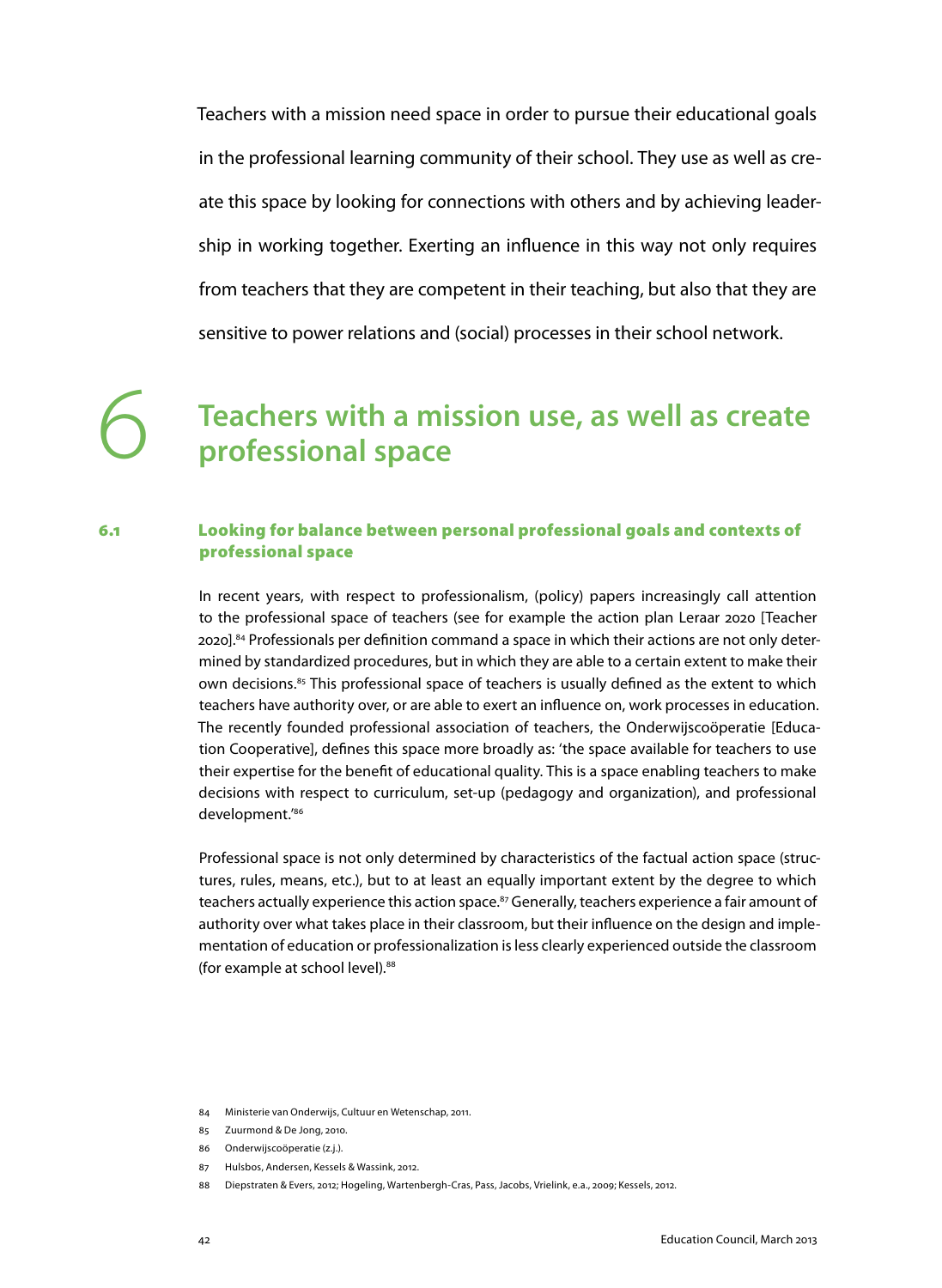"As a teacher in senior secondary vocational education, I have a fair amount of freedom to shape my lessons. In primary education much more has been laid down, not only the books we use but also the rest of the method. Here we have to develop much more of that ourselves, and this gives us the freedom to decide ourselves how we can attune the contents of lessons to the level of students. We do have these qualification dossiers, partly generic and partly specific for the subject. And we have to reckon with them … As a result of the scaling-up of senior secondary vocational education it sometimes appears that things are put through from above. It seems that the managers do not always know what is taking place on the shop floor. I have little influence at the policy level, but I do have some influence on how to deal with policy in our team." (teacher senior secondary vocational education)

*Source: Van der Rijst & Van Veen, 2013.*

Extending this space is sometimes regarded as a way to enlarge the autonomy and authority of teachers, with a view to raising the quality of education. $89$  The council has previously indicated that this professional autonomy is limited by established standards with respect to subject matter and (minimal) achievements, examination, and qualification requirements for teachers.90 In the opinion of the council, these standards may well represent a zealous attempt to give direction to the actions of professionals. At the same time, too large a measure of central (governmental) direction is undesirable, as this prevents teachers from making optimal use of their professional space. Ideally the development of standards and the providing of space go hand in hand, thus creating a regulated space.

With respect to the professional performance of teachers, this means that, in their occupational practice, they continually look for a balance between what they themselves consider suitable and valuable, and what is required of them by their environment.<sup>91</sup> In their practice situations, teachers have to look for a balance between the mission, values, and goals they pursue, and the contexts of professional space in which they are operating. The council takes the view that personal professionalism of teachers not only consists in their optimally using the given space in pursuing their professional goals, but also in creating this space proactively together with others.

# 6.2 Creating professional space by looking for connections

One characteristic of the professionalism of teachers is that they are not on the sidelines in the professional learning community of their school, but exert an influence on the design and implementation of education on the basis of their own values and goals.<sup>92</sup> Not only inside their own classroom, but also outside the classroom. This professional space in the learning community of their school is created through interaction and cooperation with colleagues and managers.93

#### *Achieving influence outside the classroom*

Teachers often feel that their interests are affected by matters they cannot directly influence. They not only feel involved with their own class and pupils, but also with developments in the school organization or curriculum, such as innovations or cutbacks. These are often matters

<sup>89</sup> Kessels, 2012; Bruining, Loeffen, Uytendaal & De Koning, 2012.

<sup>90</sup> Onderwijsraad, 2012c.

<sup>91</sup> McDaniel, Immers, Neeleman & Schmidt, 2010; Ponte, 2003; Van Swet, Van Huijgevoort, Cornelissen, Kienhuis, Smeets, e.a., 2008.

<sup>92</sup> Kelchtermans, 2012.

<sup>93</sup> Onderwijsraad, 2013.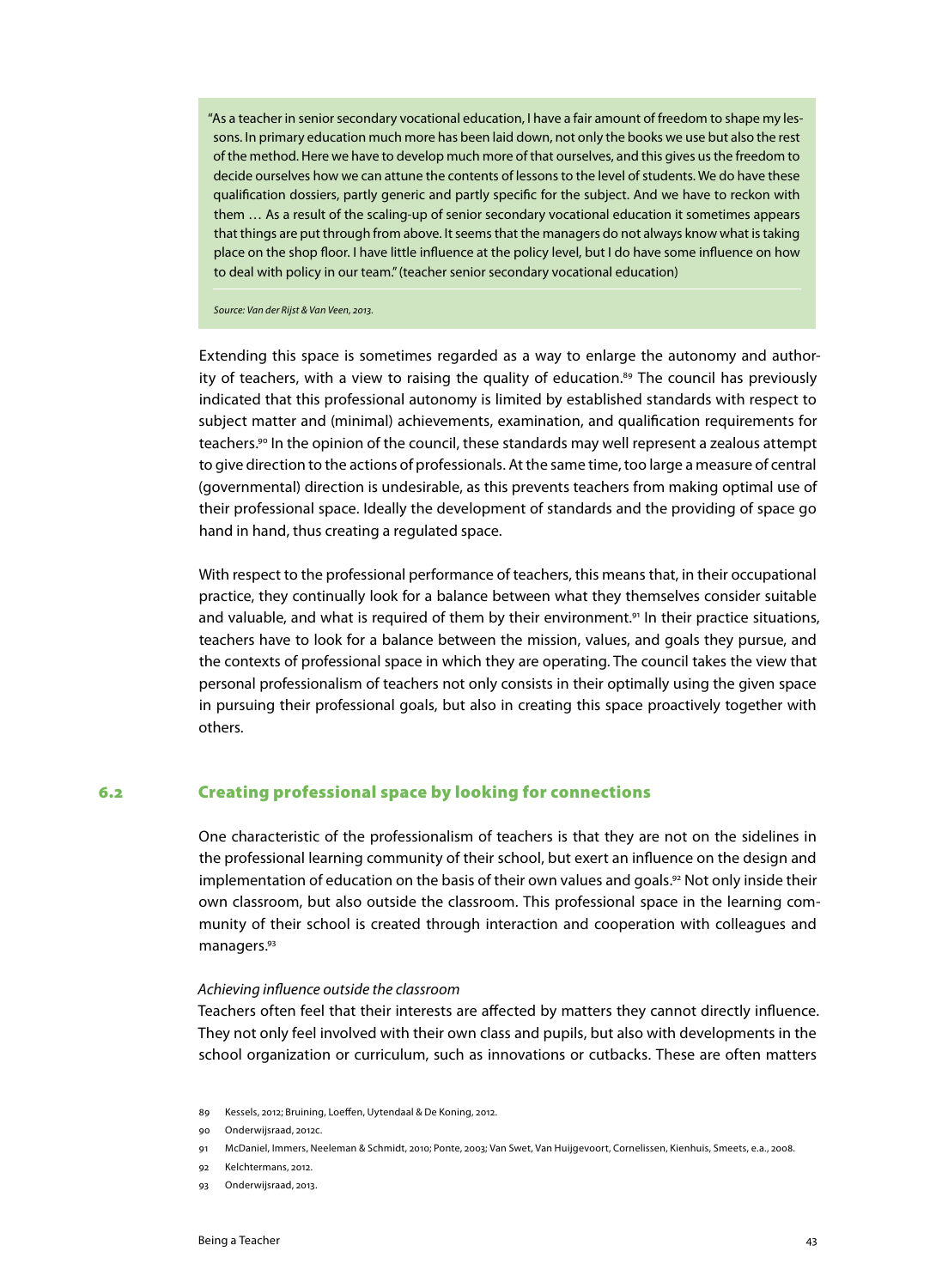outside their sphere of influence, referring to decisions that bring about changes which are too big to be handled directly (on one's own). If they were to attempt to deal with these decisions themselves, they risk frustration. They are not able to get their own initiatives off the ground and have the feeling that they are running up against a wall.

"You can make your voice heard during team meetings. But sometimes, because of my sector going comprehensive and scaling up, I get the feeling that I have increasingly less influence on certain matters … For example, visiting work placements. Last year we teachers still did this ourselves, but now it has been decided at the institute level that these visits will be taken over by a number of specialists in this field. This makes things easier for the teacher, but the lines become longer – as teachers we know the students and so we can more easily give them customized teaching. I have to accept this situation, also because I have no influence on the broad policy of the institute." (teacher senior secondary vocational education)

*Source: Van der Rijst & Van Veen, 2013.*

Teachers who want to increase their influence and realize their goals can purposefully undertake activities that lie just beyond their own sphere of influence.94 When a teacher finds that her influence goes no further than the door of her own classroom, she might deliberately begin to cooperate with colleagues from other classes. For example, if she thinks that sporting activities are very important to help pupils with special needs to become stronger socially, she might invite a sports association to develop with her a plan to this purpose. Subsequently, she may present this plan, together with the sports association, to her colleagues in a team meeting, and invite them to take part in it. By undertaking such activities this teacher step-by-step increases her influence on the design and practice of education in her school, and thereby enlarges her professional space to pursue her goals.

"I can completely realize my ideas about teaching in my classroom, and also in the school. And I make sure that I can do this. Just by coming up with ideas. Not by presenting them as the final truth. And I do not only put my own ideas into practice. It's really a matter of cooperation. Also things happen which weren't my own idea, but I do learn from them, realizing that I can do it that way as well." (teacher secondary education)

*Source: Van der Rijst & Van Veen, 2013.*

#### *Professional space grows by connecting, trusting and being accountable*

The professional space of teachers grows by teachers connecting and cooperating with others outside the classroom. In this cooperation, the quality of the relationships with colleagues, managers, and other associates plays an important role. The quality of these relationships is largely reflected in the extent to which colleagues trust one another's capacities and integrity, and respect one another's ideas.<sup>95</sup> A school climate characterized by mutual trust is a fruitful breeding ground for teachers to pursue goals together with others.

94 Cornelissen, 2009; Covey, 1989; Verdonschot, Spruyt & Dresen, 2011.

95 Moolenaar, 2010.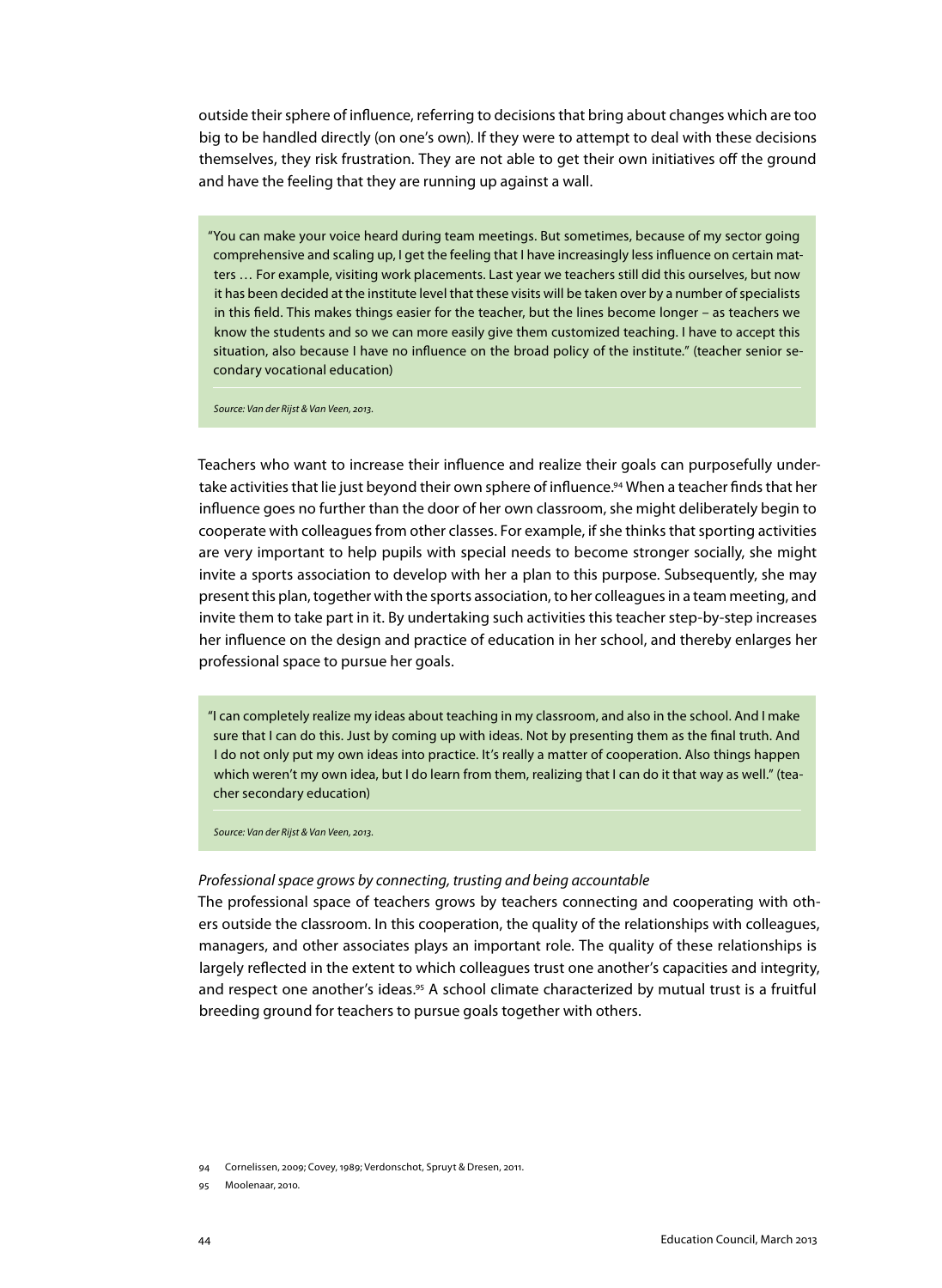"The more noise there is between teacher and manager, the more tension may arise. The larger the distance, the thinner the trust, and trust is necessary for good communication. On this point, things could be further improved." (teacher secondary education)

*Source: Kingma, 2013.*

When teachers succeed in gaining this trust it is easier for them to involve others in the cooperation they seek and the goals they pursue. One way for teachers to further increase this trust among colleagues, management, parents, and other associates, is by regularly accounting for the activities they undertake. This can be done in a variety of ways so that teachers show to others how something is done, how effective this is, and which of these activities turn out to be not viable.

#### *Taking the lead in shared activities*

Pursuing values and thereby influencing the environment presupposes a form of leadership in which teachers take initiatives and take on certain leadership tasks.<sup>96</sup> This form of leadership, which is not delegated nor tied to a formal position, is sometimes called distributed leadership.97 Distributed leadership is primarily another way of looking at leadership – not only regarding leadership as a behavioral quality of the formal (school) leader, but chiefly as a role and a process coming about in cooperation between people. By whom this leadership is 'assumed' or 'achieved' is not predetermined, but may differ from situation to situation and from activity to activity.98

In this form of leadership, the emphasis is on actions and activities in everyday situations that are intended to influence others and to change the primary process – providing education. In this process the most important point is that action is taken, and a less important point is by whom precisely this action is taken. So this leadership does not exclusively refer to the activities of the formal (school) leader, but to the activities of all members of the organization, in the present case, all teachers of a school.99

Through shared activities teachers can take the lead and assume a leadership role with a view to pursuing values and goals together with others. They achieve leadership, or this role is assigned to them, on the basis of their expertise in a certain field, their intrinsic motivation, and the space allowed to them to undertake activities.<sup>100</sup>

"People think *about* them [teachers], people think for them, but not many people think with them. For many teachers this leads to something like: you see it doesn't make sense, we're only fit to be decided on by others. But then I think, you're present there yourself. So when you come up with plans a lot is always possible. You've only got to come up with good plans. And this is something different than giving me my own classroom and a nice timetable and everything will be all right." (teacher secondary education)

*Source: Van der Rijst & Van Veen, 2013.*

- 96 Harris, 2008; Kessels, 2012.
- 97 Spillane, 2006.
- 98 Hulsbos, Andersen, Kessels & Wassink, 2012.
- Spillane, 2006.
- 100 Hulsbos, Andersen, Kessels & Wassink, 2012.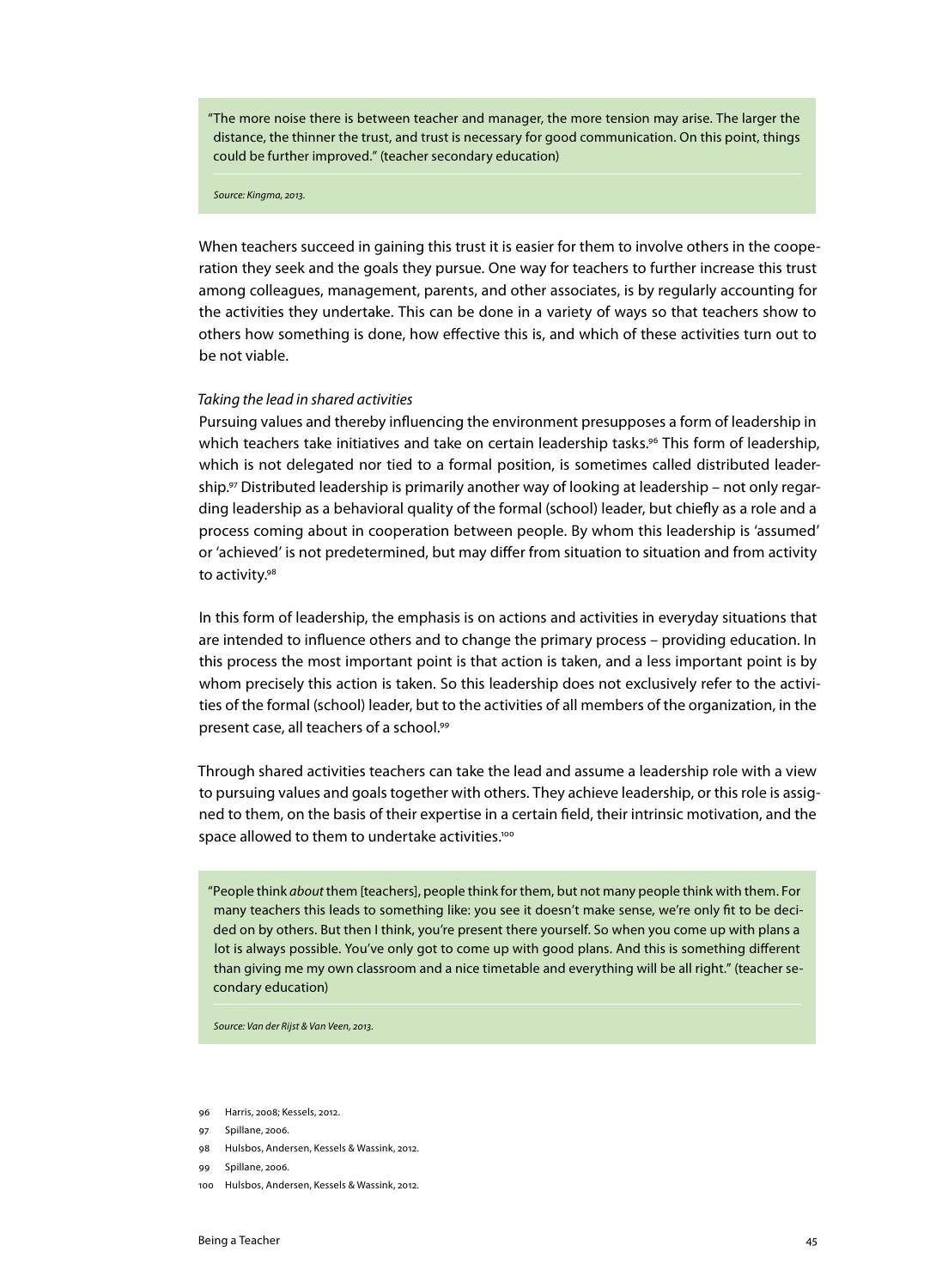#### *Insight into the micro-politics of the school organization is necessary*

When teachers purposefully extend their influence and take the lead in certain activities, they are inevitably confronted with the (sometimes contrasting) interests and goals of other parties. Teachers have to contend with power issues. In order to properly exert an influence in this micro-political sphere of their own school organization it is important to know the ropes. Apart from being able to 'read' the situation and to see what interests are involved, it is important to apply strategies and tactics that influence the situation in such a way that the desired changes are brought about.<sup>101</sup>

Teachers who successfully make their influence felt seek the cooperation with colleagues on the basis of shared goals, look for supporters of their views inside and/or outside the school, negotiate with their manager about matters they consider important, or purposefully offer fundamental resistance on the basis of educational values.102

"When you know clearly what you want and why you want it, and are able to put this into words, your principal may well be persuaded." (teacher primary education)

*Source: Conversations with teachers.*

This kind of micro-political process is often attended by strong emotions such as feelings of frustration, powerlessness, anger, and vulnerability when something miscarries, and feelings of pride, satisfaction, and joy when goals are attained.<sup>103</sup> It is important to deal constructively with these emotions.104

# *Reinforcing educational quality by restricting or by extending professional space?*

The council finds that professional space in a school comes about primarily by a continuous interaction among those working in the school.<sup>105</sup> Professional space originates in the interaction between teachers and school management striving together for an excellent quality of education. Personal professionalism of teachers enables them, in this interaction, to achieve the space in their school that they need to continue working together with others for a higher quality of education. At same time the council notes that in the Netherlands, in many schools, this kind of interaction is not yet customary and that teachers (and managers) are not purposefully trained for this in training programs and further professionalization.<sup>106</sup>

School policy aimed at reinforcing educational quality by extending professional space should differentiate with respect to the measure of teachers' personal professionalism.107 On the one hand, teachers with a strongly developed personal professionalism have to be encouraged to extend their space. In that case school policy should aim at creating space for teachers and supporting their initiatives to reinforce the quality of education in their school.

<sup>101</sup> This is also called 'micro-political literacy' (Kelchtermans, 2005; Kelchtermans & Ballet,2002).

<sup>102</sup> Kelchtermans, 2012.

<sup>103</sup> For example Achinstein & Ogawa, 2006; Cornelissen, Van Swet, Beijaard & Bergen, 2013.

<sup>104</sup> Kelchtermans, 2012.

<sup>105</sup> Onderwijsraad, 2013.

<sup>106</sup> Kingma, 2013; Onderwijsraad, 2013.

<sup>107</sup> Vermeulen, 2012.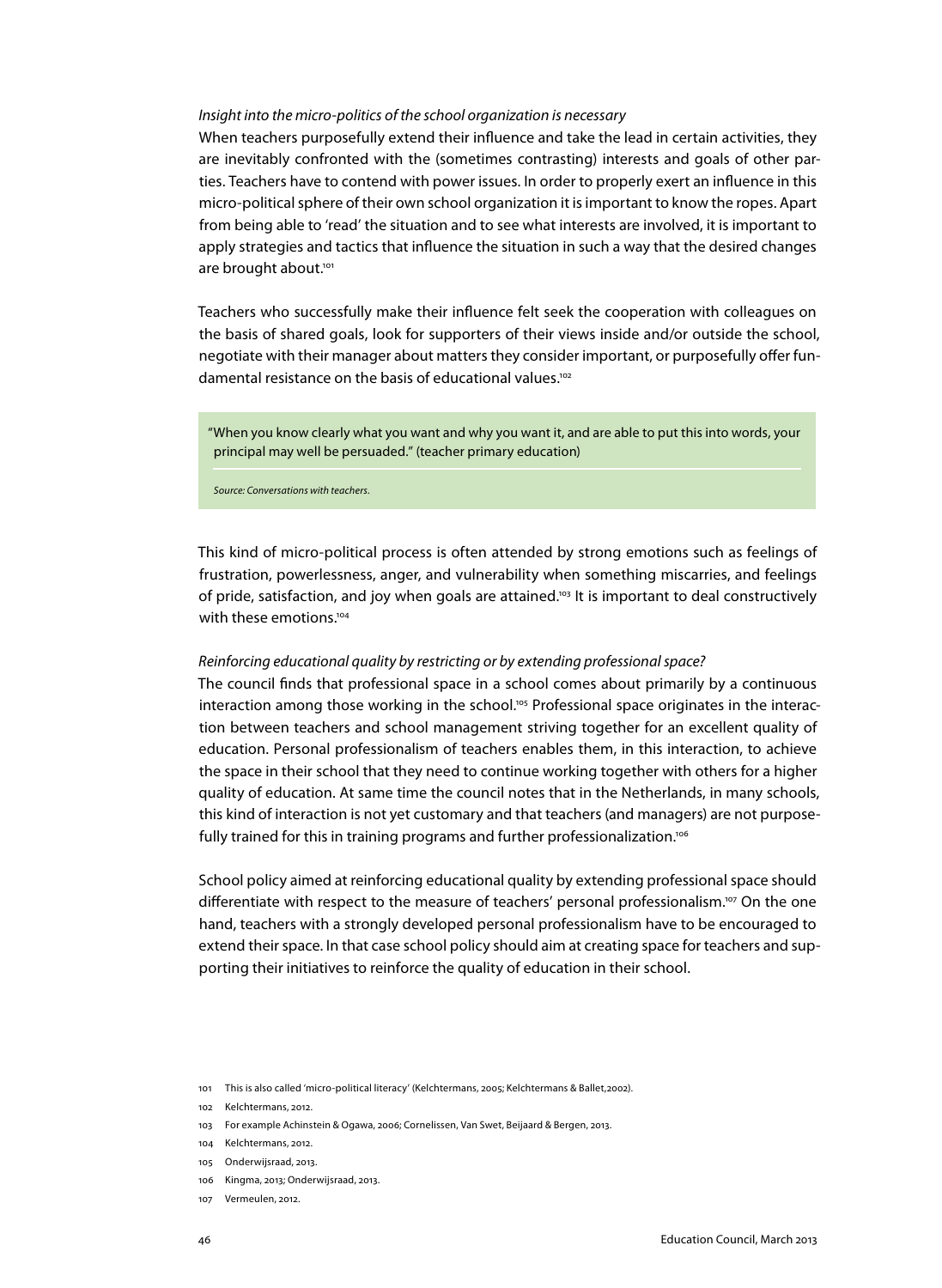"I would like to see that teachers are involved in certain decisions, and preferably a core group of teachers that you know are professional, and to know that their views carry more weight." (teacher secondary education)

*Source: Kingma, 2013.*

On the other hand, there are also teachers who, with a view to safeguarding a minimum level of educational quality, should receive rather less room in their teaching practice. In these cases school policy should aim at more closely supervising and (ultimately) assessing these teachers.

"Every teacher knows a number of people of whom you think they should not be in front of a classroom. Any teacher would say that this isn't good for the profession, and why doesn't anybody do something about it. But these instruments are made to be so generic, they have to be the same for everyone, and then you see that teachers who are functioning properly are bothered by this. It is the same as with chemotherapy: it doesn't differentiate. It destroys both good and bad cells. This is the same thing. So you get these generic measures and they bother everyone. And then we say, come on, the point is to get rid of this badly functioning teacher, you need to tell him to stop." (teacher secondary education)

*Source: Van der Rijst & Van Veen, 2013.*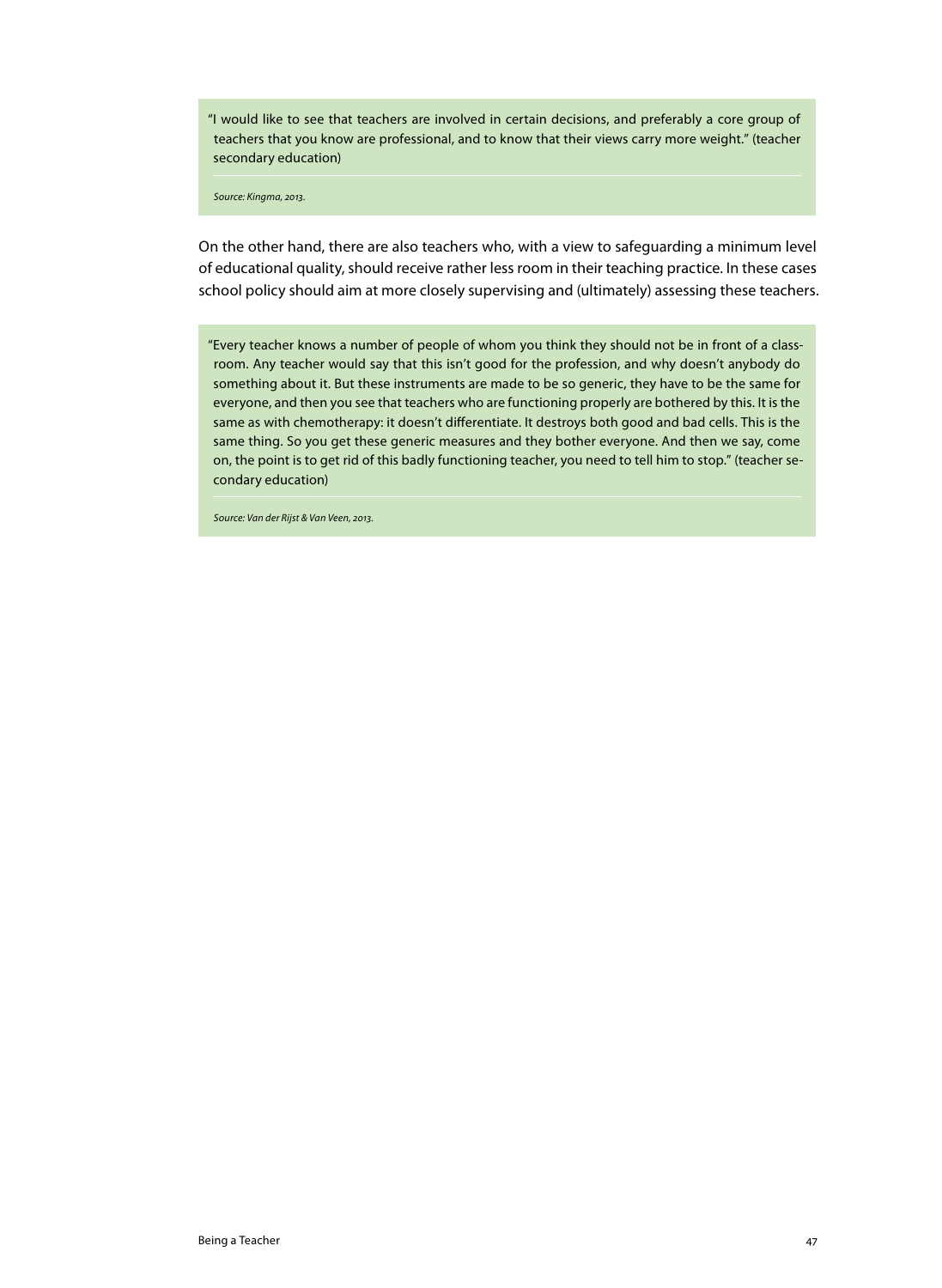Society, education, and occupational practice are constantly on the move. Teachers are required to keep up with changes and find answers to new questions. To do so they must look critically and inquisitively at their own practice and actions, together with others. This critically inquisitive attitude enables teachers to continue developing their professionalism and teaching practice.

# **Critically inquisitive teachers are continually developing themselves**

# 7.1 Critically inquisitive attitude: continuing to look (together) for answers to important questions

In recent years, the complexity and dynamics of the occupational context has increased. It is important to keep up with developments in society, curriculum, and pedagogy. Furthermore, it is inherent in teaching that questions and dilemmas crop up regularly for which no 'best' answers are available.<sup>108</sup> These questions call for competence, awareness of values and goals as a basis for action, and practical wisdom in the evaluation of specific occupational situations. In the changeable occupational context, many of these values and goals are not self-evident, since what is regarded as valuable and important by professionals and other parties changes along with the occupational context.<sup>109</sup>

Personal professionalism involves teachers in regularly reviewing choices they have made and assessing critically whether these choices were correct and responsible.<sup>110</sup> Why was this choice the proper one to be made in this situation? Were there any other good alternatives? How does my course of action relate to my ideal image of the teacher I want to be? What do others (colleagues) think of this choice? Is there (new) theory which provides (additional) insight? Are there research outcomes that I can use? The personal professionalism of teachers implies such a critically inquisitive attitude, and necessitates that they do not regard their teaching practice and their actions as given, but constantly reflect and explore (together with others) how things may be done differently and better.<sup>111</sup>

<sup>108</sup> Kelchtermans, 2012.

<sup>109</sup> Van Dartel, 2012.

<sup>110</sup> Cf. Van Dartel, 2012.

<sup>111</sup> This attitude has previously been defined as the attitude of a reflective practitioner (Schön, 1983), or as 'inquiry as stance' (Cochran-Smith & Lytle, 1999).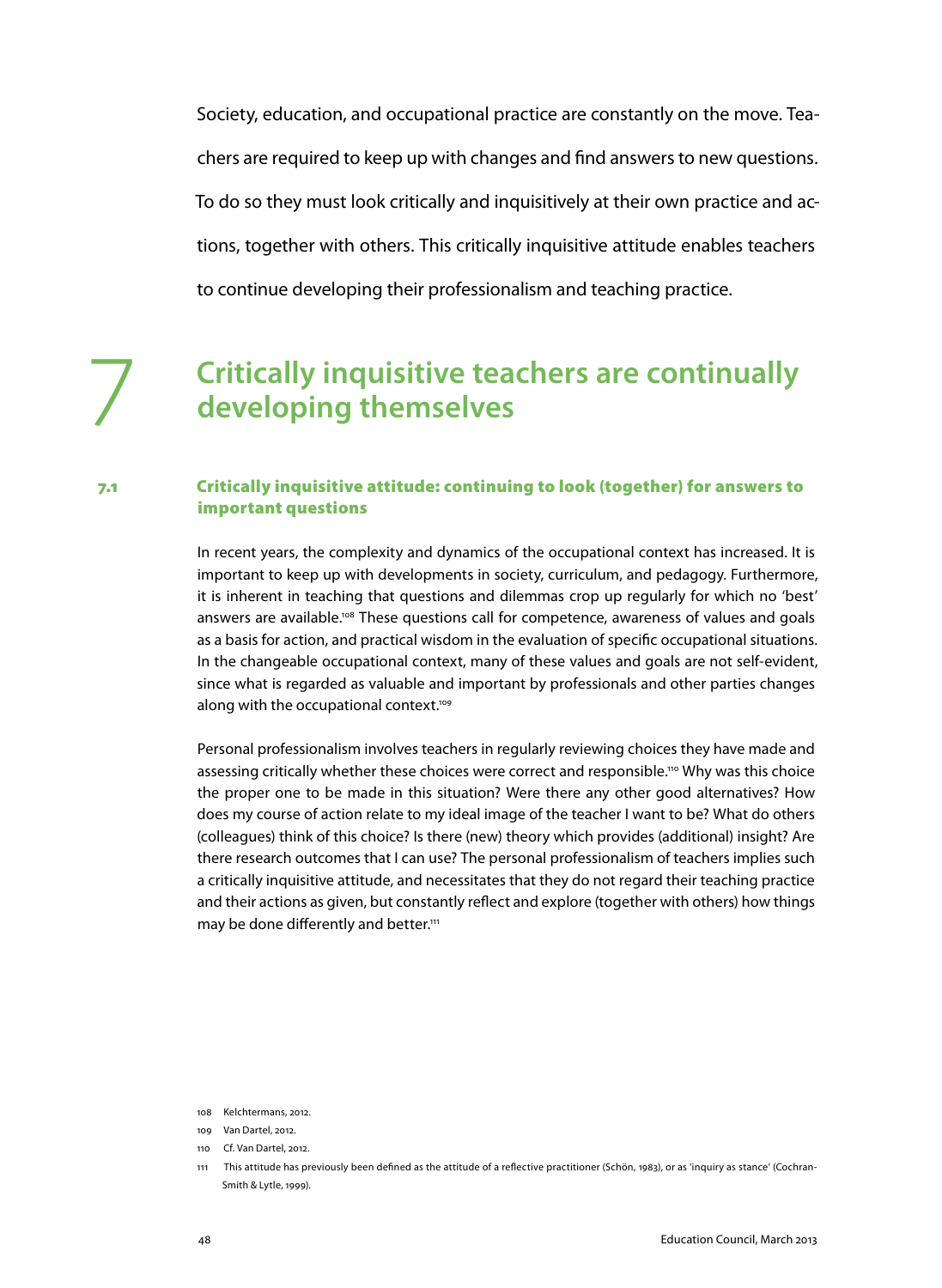"You have to try things out and learn by doing. Reflection is an important aspect of this, and it keeps you focused. You should always want to experiment, to improve things and to keep up an exchange with colleagues" (teacher primary education)

*Source: Conversations with teachers.*

# *Practice-oriented research: systematically looking for answers*

During the last decade, following the lead of countries such as Great Britain, the United States, Australia, and Finland, more attention has come to be paid in Dutch education to encouraging a critically reflective and inquisitive attitude among teachers.<sup>112</sup> Meanwhile, in teacher education programs, learning to carry out practice-oriented research (such as self- study research, action research, design-oriented research) by teachers in their own school practice is gaining ground.113 This kind of research pursues an interaction between theory and practice and aims at achieving an insight into teachers' own teaching practice and their actions in this practice. Apart from the validity and reliability of the developed knowledge, the usefulness of the developed insights for the practice of teaching is of essential importance.114 Cooperative practiceoriented research offers teachers a good opportunity to look for answers to (new) questions in their changeable occupational practice, to constantly extend their own competence and knowledge, and at the same time to keep developing the quality of their own teaching.<sup>115</sup> Along these lines, the council previously recommended formation of a link between the practice-oriented research of teachers and the scientific research of university researchers and lecturers in which theory takes a more central place. This may give rise to networks between schools, universities, and other institutions working collectively for the improvement of education, as well as developing new (theoretical) knowledge.<sup>116</sup>

# 7.2 A critically inquisitive attitude sustains the development of personal professionalism

*It is important to critically connect answers to 'how' and 'why' questions with outcomes* In occupational practice, technical, instrumental 'how questions' can easily become dominant.117 Questions like 'how can I solve this situation in my class?' call for immediate answers, and the next 'how question' often presents itself soon afterwards. In teaching practice there is often little time and space to dwell at length on the why of these choices. As was already indicated in chapter 4, the answers to these deeper 'why questions' are often left out of consideration, whereas they are at least as important and are closely connected with answers to the frequently encountered 'how questions'. Good, professional performance demands of teachers that they continue to consider critically whether they are doing the right things in the right way, and whether they achieve the desired professional goals. In this way their personal professionalism continues to develop. This requires that teachers continually ask themselves why they are doing what they do – what they are aiming at in a given situation ('why question'); how they (want to) do this ('how question'); and what is the effect of their professional actions (broad outcomes with respect to qualification, socialization, and personal development as comprehen-

- 113 Cornelissen, 2011; Van der Linden, 2012.
- 114 Anderson & Herr, 1999; Cornelissen, 2011.
- 115 Geijsel, 2011.
- 116 Onderwijsraad, 2011c.
- 117 Van Kan, Brouwer & Zitter, 2012.

<sup>112</sup> Vrijnsen-de Corte, 2011.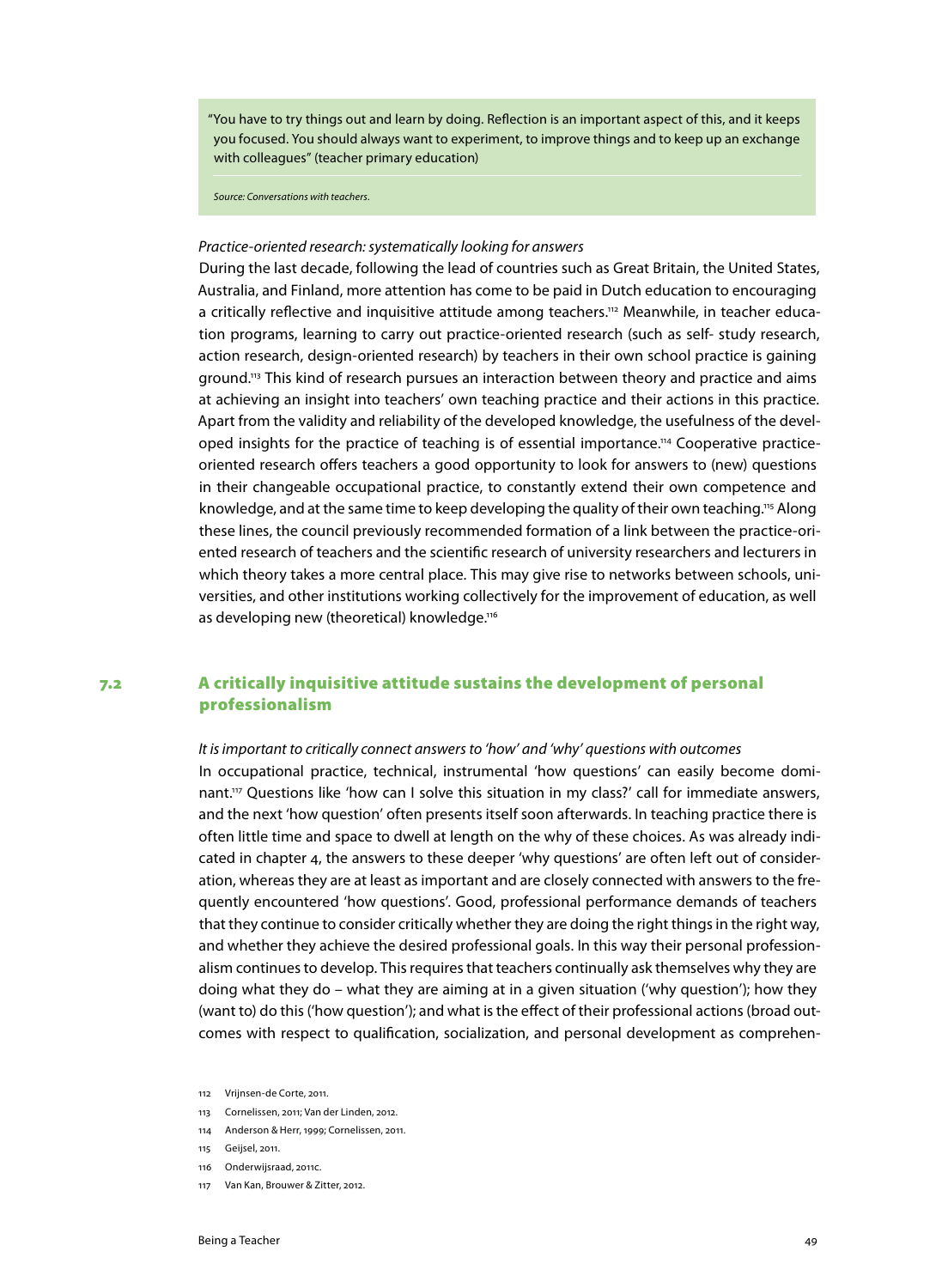sive goals). The council emphasizes that these questions cannot be answered in isolation from one another. Personal professionalism of teachers means that they, in critically and inquisitively pursuing an optimal quality of education, always make a connection between these questions.<sup>118</sup> How did you act as a teacher in a given situation? Why did you act the way you did? What did you want to achieve? What was the effect of your actions? Did you really achieve the goals you aimed at? Why did you or didn't you achieve them? Should you readjust your actions, or possibly your goals? Preferably, these questions are not explored individually, but in interaction with colleagues and others.

#### *Development of personal professionalism never stops*

Such a critically inquisitive attitude reinforces the various aspects of personal professionalism discussed in previous chapters, and makes sure that these aspects keep developing. For example, a critical enquiry into their actions in relation to their personal values and practical wisdom, helps teachers to develop the often implicit values and practical wisdom on which their actions are based, helps to make these values and insights explicit, and makes it possible to communicate them cooperatively to partners and other concerned parties.<sup>119</sup> In this way, they are better able to enter into dialogue with others and to account for their actions through dialogue.<sup>120</sup>

Practice-oriented research of teachers is also regarded as a way for teachers to pursue their values and goals, and to develop necessary expertise. On the basis of this intrinsic motivation and this expertise, teachers can look for connections with others in their research activities, take on leadership roles, and thus obtain space.121 Moreover, practice-oriented research helps teachers to productively connect theoretical insights with insights derived from their practice. Knowledge developed in such research can be subsequently shared and used inside and outside their schools.<sup>122</sup> In this way, teachers also contribute to collective innovation and development of knowledge in their occupational field.

The council concludes that the development of personal professionalism, needed to keep up with the complex, volatile occupational practice, never stops, and that the critically inquisitive attitude of individual teachers is inextricably bound up with such personal professionalism. Also, after a teacher's initial education program, the development of personal professionalism, sustained by this critically inquisitive attitude, should be an established element of continuing education and professionalization.

- 118 Ponte, 2002.
- 119 Lunenberg & Korthagen, 2009a.
- 120 Jacobs, 2010.
- 121 Cornelissen, 2011; Smeets & Ponte, 2008.
- 122 Cornelissen, 2011.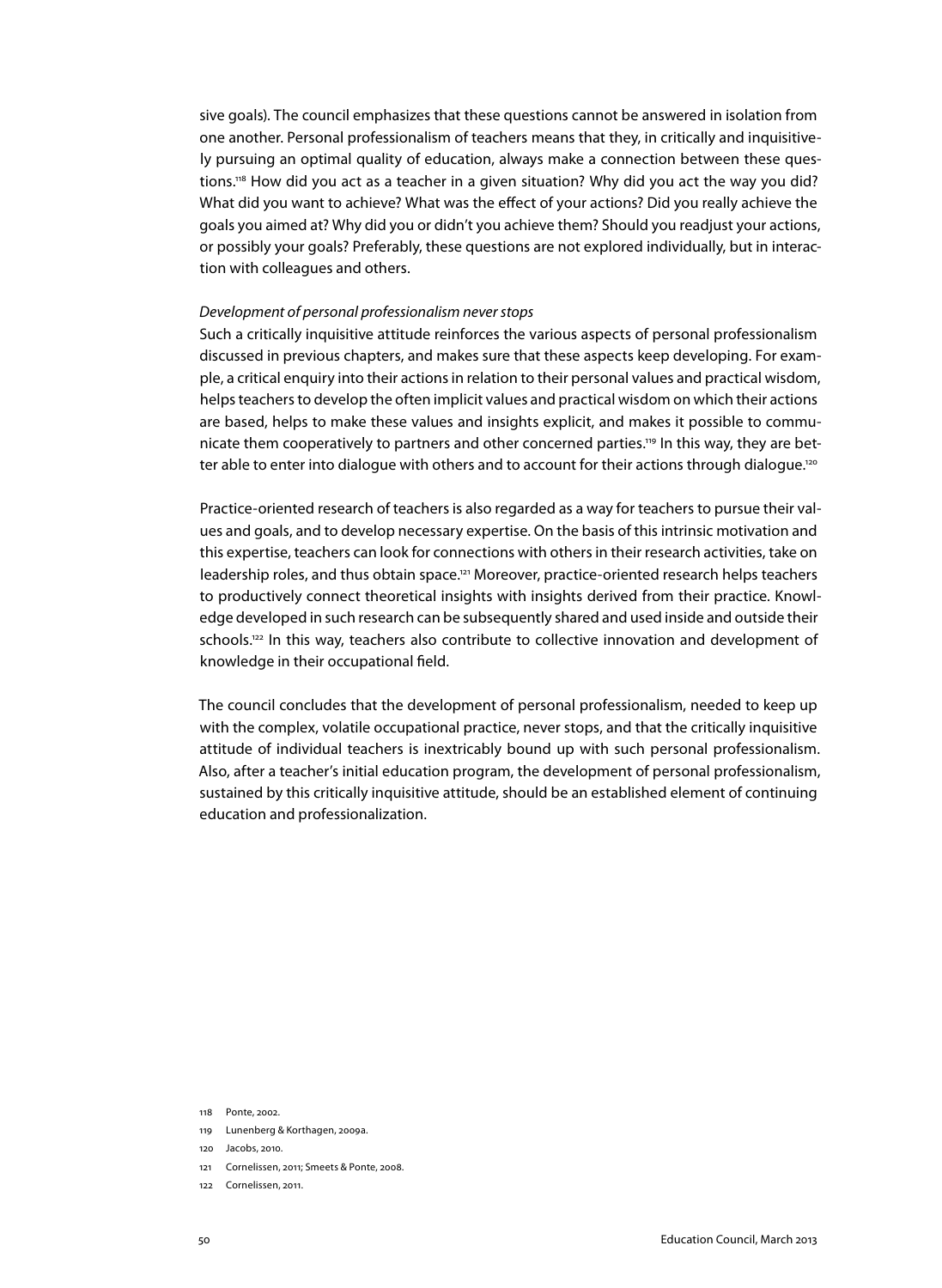# **References**

- Achinstein, B. & Ogawa, R. (2006). (In)Fidelity: What the resistance of new teachers reveals about professional principles and prescriptive educational policies. *Harvard Educational Review, 26*(1), 30-63.
- Anderson, G.L. & Herr, K. (1999). The new paradigm wars: Is there room for rigorous practitioner knowledge in schools and universities? *Educational Researcher, 28*(5), 12-21.
- Aristoteles (2005). *Ethica Nicomachea.* Budel: Damon.
- Artiles, A.J. (1998). The dilemma of difference: enriching the disproportionality discourse with theory and context. *Journal of Special Education, 32*(1), 32-36.
- Aultman, L.P., Williams-Johnson, M.R. & Schutz, P.A. (2009). Boundary dilemmas in teacherstudent relationships: Struggling with "the line". *Teaching and Teacher Education, 2009*(25), 636-646.
- Ball, S.J. (2012). The teacher's soul and the terrors of perfomativity. *Journal of Education Policy, 18*(2), 215-228.
- Beijaard, D. (2009). *Leraar worden en leraar blijven*. Inaugural lecture, Eindhoven University of Technology. Eindhoven, 3 juli 2009. http://alexandria.tue.nl/extra2/redes/Beijaard2009.pdf.
- Berlak, A. & Berlak, H. (1981). *Dilemmas of schooling: Teaching and social change.* London/ New York: Methuen.
- Biesta, G. (2009). Values and ideals in teachers' professional judgment. In S. Gewirtz, P. Mahony, I. Hextall & A. Cribb (eds.), *Changing teacher professionalism: International trends, challenges and ways forward* (184-193). London: Routledge.
- Biesta, G. (2011). Het beeld van de leraar: Over wijsheid en virtuositeit in onderwijs en onderwijzen. *Tijdschrift voor lerarenopleiders, 32*(3), 4-16.
- Bokdam, J., Berger, J. van Oploo, M. & Volker, G. (2011). *Tussenmeting Convenant Leerkracht 2011.* Zoetermeer: Research voor Beleid.
- Bouttelier, H. (2011). *De Improvisatiemaatschappij. Over de sociale ordening van een onbegrensde wereld.* Den Haag: Boom Lemma uitgevers.
- Bronneman-Helmers, R. (2011). *Overheid en onderwijsbestel. Beleidsvorming rond het Nederlandse onderwijsstelsel (1990-2010).* Den Haag: Sociaal en Cultureel Planbureau.
- Bruining, T., Loeffen, E., Uytendaal, E. & De Koning, H. (2012). *Creëren van professionele ruimte in het onderwijs.* 's-Hertogenbosch/Utrecht: KPC Groep/APS.
- Canrinus, E. (2011). *Teachers' sense of their professional identity.* Proefschrift, Rijksuniversiteit Groningen.
- Canrinus, E. (2012). Professionele identiteit profielen van leraren: Identiteitsprofielen en hun doorwerking in de klas. *MESO-magazine, 32*(184), 9-13.
- Castells, M. (1996). *The Rise of the Network Society, The Information Age: Economy, Society and Culture Vol. I.* Cambridge, MA: Blackwell.
- Chetty, R., Friedman, J.N. & Rockoff, J.E. (2011). *The long-term impacts of teachers: Teacher valueadded and student outcomes in adulthood.* Cambridge, MA: National Bureau of Economic Research.
- Cochran-Smith, M. & Lytle, S.L. (1999). Relationships of knowledge and practice: Teacher learning in communities. *Review of Research in Education, 24*, 249-305.
- Commissie Leraren (2007). *LeerKracht!* Den Haag: Ministerie van Onderwijs, Cultuur en Wetenschap.
- Commissie Parlementair Onderzoek Onderwijsvernieuwingen (2008). *Tijd voor Onderwijs.* Den Haag: Sdu.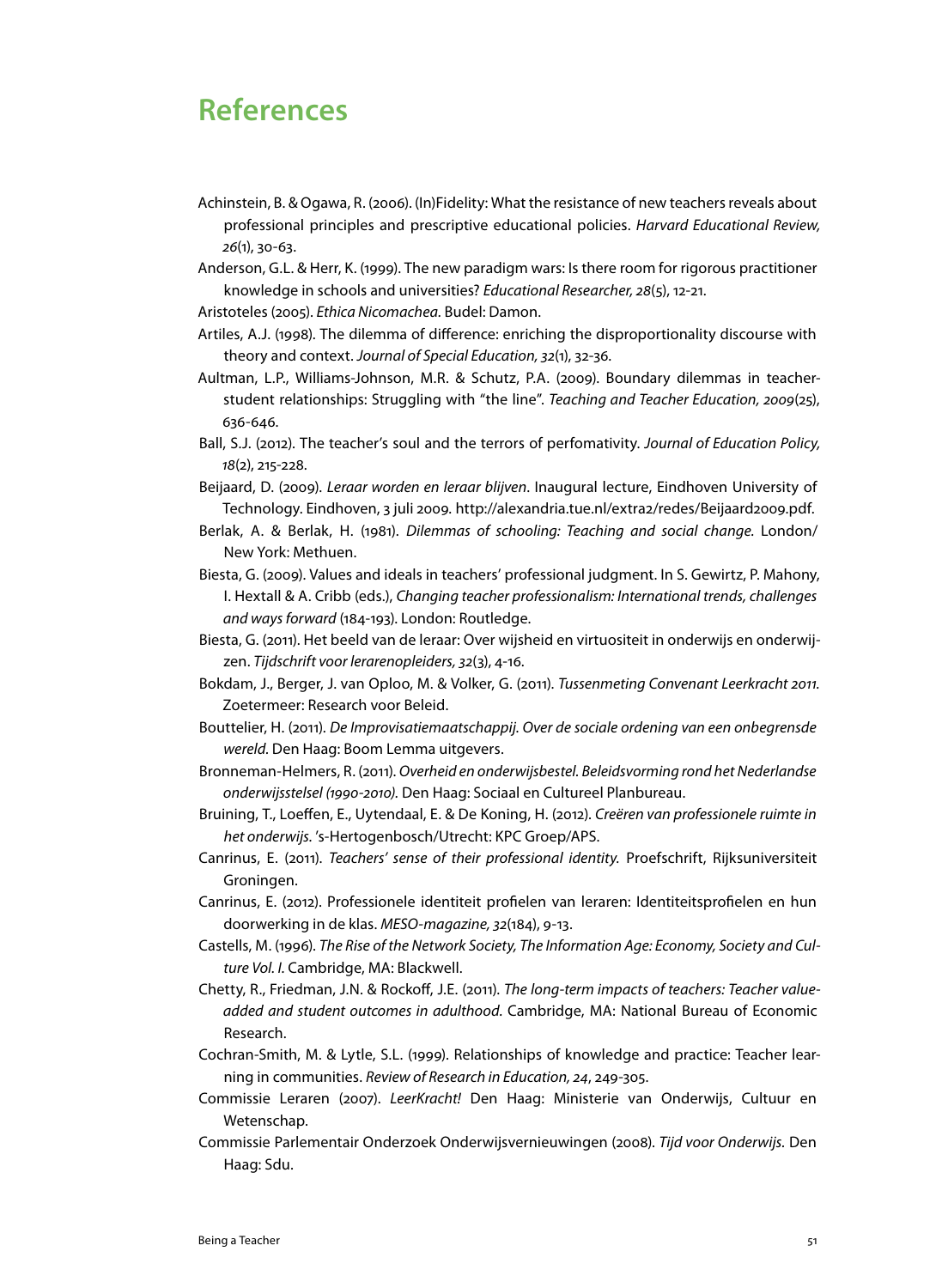- Cornelissen, F. (2009). *Laat vernieuwing groeien! Actieonderzoek voor ontwikkeling van mens en organisatie.* Driebergen: NVO2.
- Cornelissen, F. (2011). *Knowledge processes in school-university research networks.* Dissertation, Technische Universiteit Eindhoven.
- Cornelissen, F., Van Swet, J., Beijaard, D. & Bergen, T. (2013). Exploring knowledge processes based on teacher research in a school–university research network of a master's program. *Journal of Educational Change,* (in druk).
- Covey, S. (1989). *The seven habits of highly effective people.* New York: Simon & Schuster.
- Dean, J. (1991). *Professional development in school.* Milton Keynes: Open University Press.
- Den Brok, P.J. (2011). *De docent in perspectieven (oratie)*. Inaugural lecture, Technische Universiteit Eindhoven. Eindhoven, 26 oktober 2011*.http://alexandria.tue.nl/extra2/redes/brok2011.pdf*.
- Diepstraten, I. & Evers, A. (2012). *Leraren leren. Een overzichtsstudie naar de professionele ontwikkeling van leraren.* Heerlen: LOOK.
- Doornenbal, J., Van Oenen, S. & Pols, W. (2012). *Werken in de brede school. Een pedagogische benadering.* Naarden/Bussum: Coutinho.
- Doyle, W. (1986). Classroom organization and management. In M.C. Wittrock (ed.), *Handbook of research on teaching (3rd ed.)* (392-431). New York: MacMillan.
- Etzioni, A. (1969). *The semi-professions and their organization.* New York: The Free Press.
- Fransson, G. & Grannäs, J. (2013). Dilemmatic spaces in educational contexts towards a conceptual framework for dilemmas in teachers work. *Teachers and Teaching: Theory and Practice, 1*(19), 4-17.
- Geijsel, F. (2011). *Leerlingen zijn echte mensen!* Lector's inaugural lecture, Windesheim. Zwolle, 19 november 2010*.*
- Hargreaves, A. (2000). Four ages of professionalism and professional learning. *Teachers and Teaching: History and Practice, 6*(2), 151-182.
- Harris, A. (2008). Distributed leadership: according to the evidence. *Journal of Educational Administration 46*(2), 172-188.
- Hattie, J.A. (2003). *Teachers make a difference: What is the research evidence?* Geraadpleegd op 15 februari 2013 via http://www.educationalleaders.govt.nz/Pedagogy-and-assessment/Evidence-based-leadership/Measuring-learning/ Teachers-Make-a-Difference-What-is-the-Research-Evidence.
- Hattie, J.A. (2009). *Visible learning: a synthesis of over 800 meta-analyses relating to achievement.*  London & New York: Routledge.
- Hogeling, L., Wartenbergh-Cras, F., Pass, J., Jacobs, J., Vrielink, S. & Honingh, M. (2009). *De zeggenschap van leraren. Nulmeting in het po, vo, mbo en hbo.* Nijmegen: ResearchNed.
- Hooge, E.H., Honingh, M.E. & Langelaan, B.N. (2011). The teaching profession against the background of educationalisation: An exploratory study. *European Journal of Teacher Education, 34*(3), 297-315.
- Hulsbos, F., Andersen, I., Kessels, J. & Wassink, H. (2012). *Professionele ruimte en gespreid leiderschap.* Heerlen: LOOK - Open Universiteit.
- Inoue, N. (2012). *Mirrors of the mind. Introduction to mindful ways of thinking education*. New York: Peter Lang.
- Jacobs, G. (2008). De professional in de knel? Het debat en de zoektocht naar een nieuwe professional. In G. Jacobs, R. Meij, H. Tenwolde & Y. Zomer (eds.), *Goed werk. Verkenning van normatieve professionaliteit*. Amsterdam: Uitgeverij SWP.
- Jacobs, G. (2010). *Professionele waarden in kritische dialoog: Omgaan met onzekerheid in educatieve praktijken (lectorale rede).* Tilburg: Fontys Opleidingscentrum Speciale Onderwijszorg.
- Jansen, T., Van den Brink, G. & Kybers, R. (2012). *Gezagsdragers.* Amsterdam: Boom.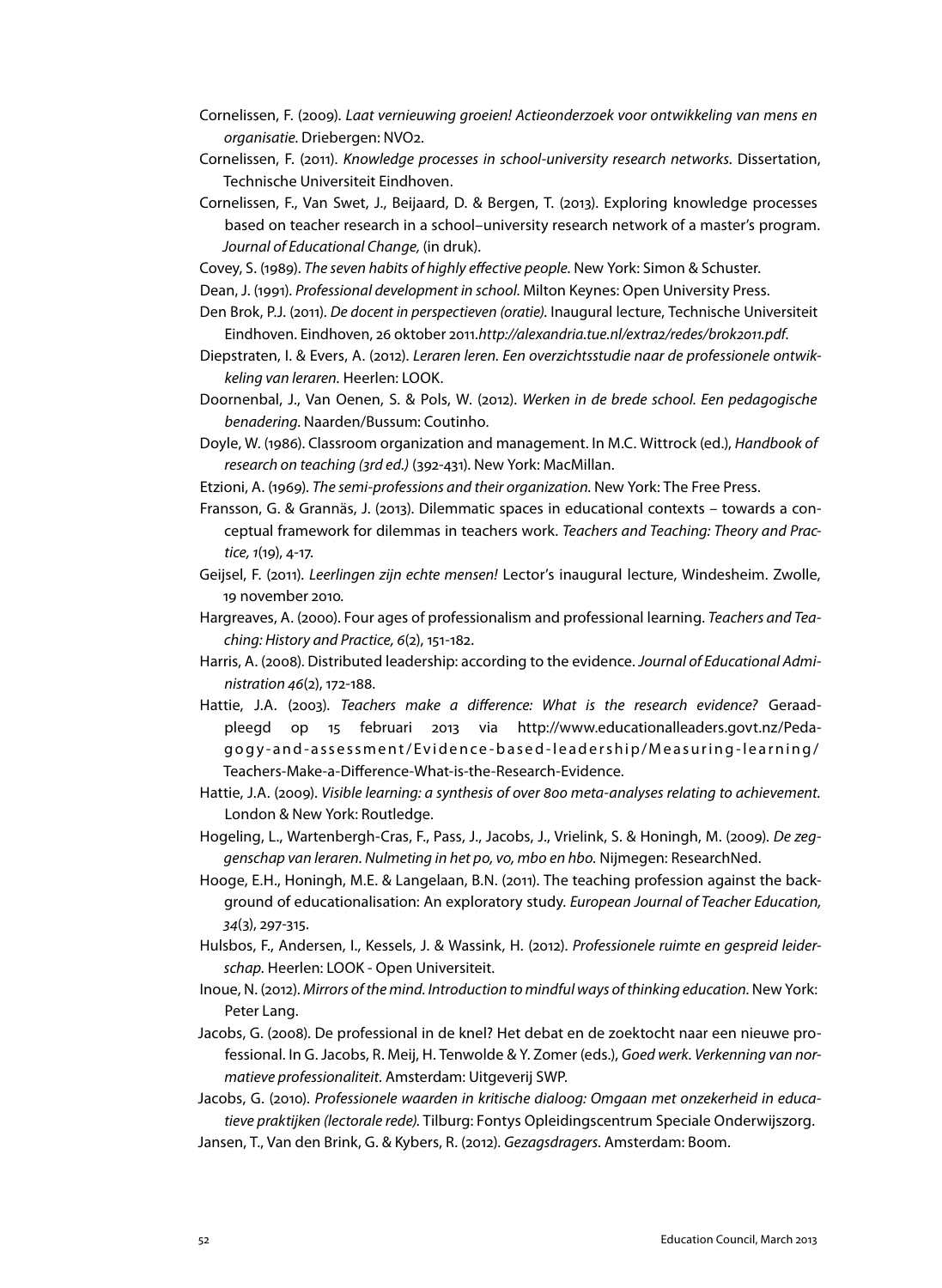- Kelchtermans, G. (2005). Teachers' emotions in educational reforms: Selfunderstanding,vulnerable commitment and micropolitical literacy. *Teaching and Teacher Education, 21*(995–1006).
- Kelchtermans, G. (2009). *Gekoesterde kwetsbaarheid als professionele deugd: Verhalende reflecties over goed leraarschap*. Lecture NIVOZ. Driebergen, 20 mei 2009*.*
- Kelchtermans, G. (2012). *De leraar als (on)eigentijdse professional.* Leuven: Katholieke Universiteit Leuven.
- Kelchtermans, G. & Ballet, K. (2002). Micropolitical literacy:reconstructing a neglected dimension in teacher development. *International Journal of Educational Research, 37*, 755-767.

Kennisnet (2012). *Vier in balans monitor 2012.* Zoetermeer: Kennisnet.

Kessels, J.W.M. (2012). *Leiderschapspraktijken in een professionele ruimte (oratie)*. Inaugural lecture, Open Universiteit. Heerlen, 30 maart 2012*.*

Kingma, M. (2013). *Naar een professionele dialoog.* Dissertation, Rijksuniversiteit Groningen.

- Kole, J. & De Ruijter, D. (2007). *Werkzame idealen.* Assen: Van Gorcum.
- Korthagen, F.A.J. (2004). In search of the essence of a good teacher: towards a more holistic approach in teacher education. *Teaching and Teacher Education, 20*, 77-97.
- Korthagen, F.A.J. & Kessels, J.P.A.M. (1999). Linking theory and practice: Changing the pedagogy of teacher education. *Educational Researcher, 28*(4), 4-17.
- Kuhry, B. & De Kam, F. (2012). *Waar voor ons belastinggeld? Prijs en kwaliteit van publieke diensten.* Den Haag: Sociaal en Cultureel Planbureau.
- Lunenberg, M. & Korthagen, F. (2009a). Ervaring, theorie en praktische wijsheid in de professionele ontwikkeling van leraren. *Tijdschrift voor lerarenopleiders, 30*(2), 16-21.
- Lunenberg, M. & Korthagen, F. (2009b). Experience, theory and practical wisdom in teaching and teacher education. *Teachers and Teaching: Theory and Practice, 15*(2), 225-240.
- McDaniel, O., Immers, R., Neeleman, A. & Schmidt, G. (2010). *Op de grens van individuele verantwoordelijkheid en bestuurlijk verlangen: Onderzoek bij 12 mbo-instellingen naar de professionaliteit van de docent.* Amsterdam: CBE Nederland.
- McKinsey & Company (2012). *Het Nederlandse onderwijs: beter dan we denken, maar niet zo goed als we willen.* New York: McKinsey & Company.
- Ministerie van Onderwijs, Cultuur en Wetenschap (2011). *Leraar 2020 een krachtig beroep*. http:// www.hetkaninhetonderwijs.nl/sites/default/files/functiemix/documenten/leraar\_2020\_-\_ een\_krachtig\_beroep.pdf.
- Moolenaar, N.M. (2010). *Ties with Potential. Nature, antecedents, and consequences of social networks in school teams.* Dissertation. Universiteit van Amsterdam, Amsterdam.
- Mourshed, M., Chinezi, C. & Barber, M. (2011). *How the world's most improved school systems keep getting better.* New York: McKinsey&Company.
- Noordegraaf, M. (2007). From "pure" to "hybrid" professionalism: Present-day professionalism in ambiguous public domains. *Administration & Society, 39*(6), 761-785.
- Onderwijscoöperatie (2012). *Herijking: Het nieuwe voorstel bekwaamheidseisen.* Utrecht: Onderwijscoöperatie.
- Onderwijscoöperatie (z.j.). *Professionele ruimte*. http://www.onderwijscooperatie.nl/?nl/ onderwijscooperatie/professionele\_ruimte/
- Onderwijsraad (2006). *Waardering voor het leraarschap.* Den Haag: Onderwijsraad.

Onderwijsraad (2007). *Leraarschap is eigenaarschap.* Den Haag: Onderwijsraad.

Onderwijsraad (2008). *Onderwijs en maatschappelijke verwachtingen.* Den Haag: Onderwijsraad.

Onderwijsraad (2011a). *Excellente leraren als inspirerend voorbeeld.* Den Haag: Onderwijsraad.

Onderwijsraad (2011b). *Goed opgeleide leraren voor het (voorbereidend) middelbaar beroepsonderwijs.* Den Haag: Onderwijsraad.

Onderwijsraad (2011c). *Ruim baan voor stapsgewijze verbetering.* Den Haag: Onderwijsraad.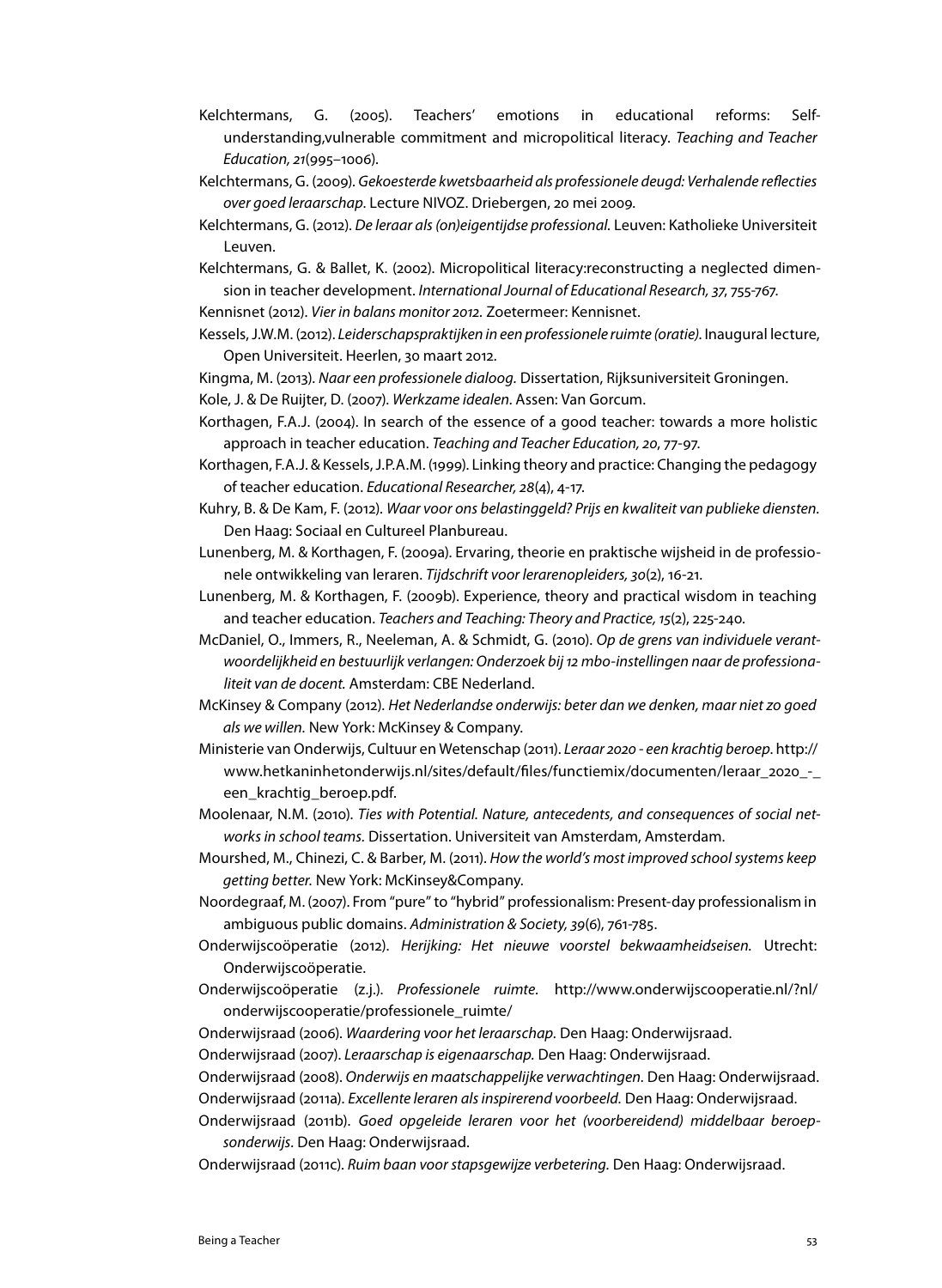- Onderwijsraad (2012a). *Artikel 23 Grondwet in maatschappelijk perspectief* Den Haag: Onderwijsraad.
- Onderwijsraad (2012b). *Cultuureducatie: leren, creëren, inspireren!* Den Haag: Onderwijsraad. Onderwijsraad (2012c). *Geregelde ruimte.* Den Haag: Onderwijsraad.
- Onderwijsraad (2012d). *Verder met burgerschap in het onderwijs.* Den Haag: Onderwijsraad.
- Onderwijsraad (2013). *Kiezen voor kwalitatief sterke leraren.* Den Haag: Onderwijsraad.
- Organisation for Economic Co-operation and Development (2005). *Teachers matter: Attracting, developing and retaining effective teachers.* Paris: OECD.
- Peschar, J. & Wesselingh, A. (1995). *Onderwijssociologie.* Groningen: Wolters-Noordhoff.
- Pillen, M., Beijaard, D. & Den Brok, P.J. (2013). Tensions in beginning teachers' professional identity development, accompanying feelings and coping strategies. *European Journal of Teacher Education, In druk*.
- Ponte, P. (2002). *Actieonderzoek door docenten: uitvoering en begeleiding in theorie en praktijk.*  Apeldoorn/Leuven: Garant.
- Ponte, P. (2003). *Interactieve professionaliteit en interactieve vormen van kennisontwikkeling in speciale onderwijszorg (lectorale rede).* Antwerpen-Apeldoorn: Garant.
- Rohaan, E., Beijaard, D. & Vink, R. (2012). *Persoonlijke professionaliteit: Overtuigingen, disposities*  en competenties van docenten in het voortgezet onderwijs. Eindhoven: Eindhoven School of Education.
- Sahlberg, P. (2011). *Finnish Lessons: What can the world learn from educational change in Finland?*  New York: Teachers College Press.
- Schnabel, P. (2000). Een sociale en culturele verkenning voor de lange termijn. In Centraal Planbureau & Sociaal en Cultureel Planbureau (eds.), *Trends, dilemma's en beleid*. Den Haag: CPB & SCP.
- Schnabel, P. (2004). *Het zestiende sociaal en cultureel rapport kijkt zestien jaar vooruit.* Den Haag: Sociaal Cultureel Planbureau.
- Schön, D. (1983). *The reflective practitioner: How professionals think in action*. New York: Basic Books.
- Schuman, H. (2010). *Being a professional today means becoming interprofessional*. Lectorale rede, Fontys OSO. Tilburg, 5 februari 2010*.*
- Schwartz, B. & Sharpe, K. (2010). *Practical wisdom. The right way to do the right thing.* New York: Riverhead books.
- Shapira-Lishchinsky, O. (2011). Teachers' critical incidents: Ethical dilemmas in teaching practice. *Teaching and Teacher Education, 27*, 648-656.
- Smeets, K. & Ponte, P. (2008). Actieonderzoek als strategie voor leiderschap van docenten. *Velon-tijdschrift, 29*(2), 22-30.
- Spillane, J.P. (2006). *Distributed Leadership.* San Fransisco: Jossey-Bas.
- Stolper, E. (2010). *Gut-feelings in general practice.* Dissertation. Universiteit Maastricht.
- Struijs, A. & Van de Vathorst, S. (2009). *Dilemma's van verpleegkundigen en verzorgenden.* Den Haag: Centrum voor ethiek en gezondheid.
- Taylor, Ch. (1989). *Sources of the self. The making of the modern identity.* Harvard: Harvard University Press.
- The Salamanca Statement and Framework For Action on special needs education (1994). http:// www.unesco.org/education/pdf/SALAMA\_E.PDF.
- Tonkens, E. (2008). *Herwaardering van professionals, maar hoe?* http://www.zorggeenmarkt.nl/ opinie/081031rob-lezing.pdf.
- Tzuo, P.W. (2007). The tension between teacher control and childrens freedom in a child-centered classroom: Resolving the practical dilemma through a closer look at the related theories. *Early Childhood Education Journal, 35*(1), 33-39.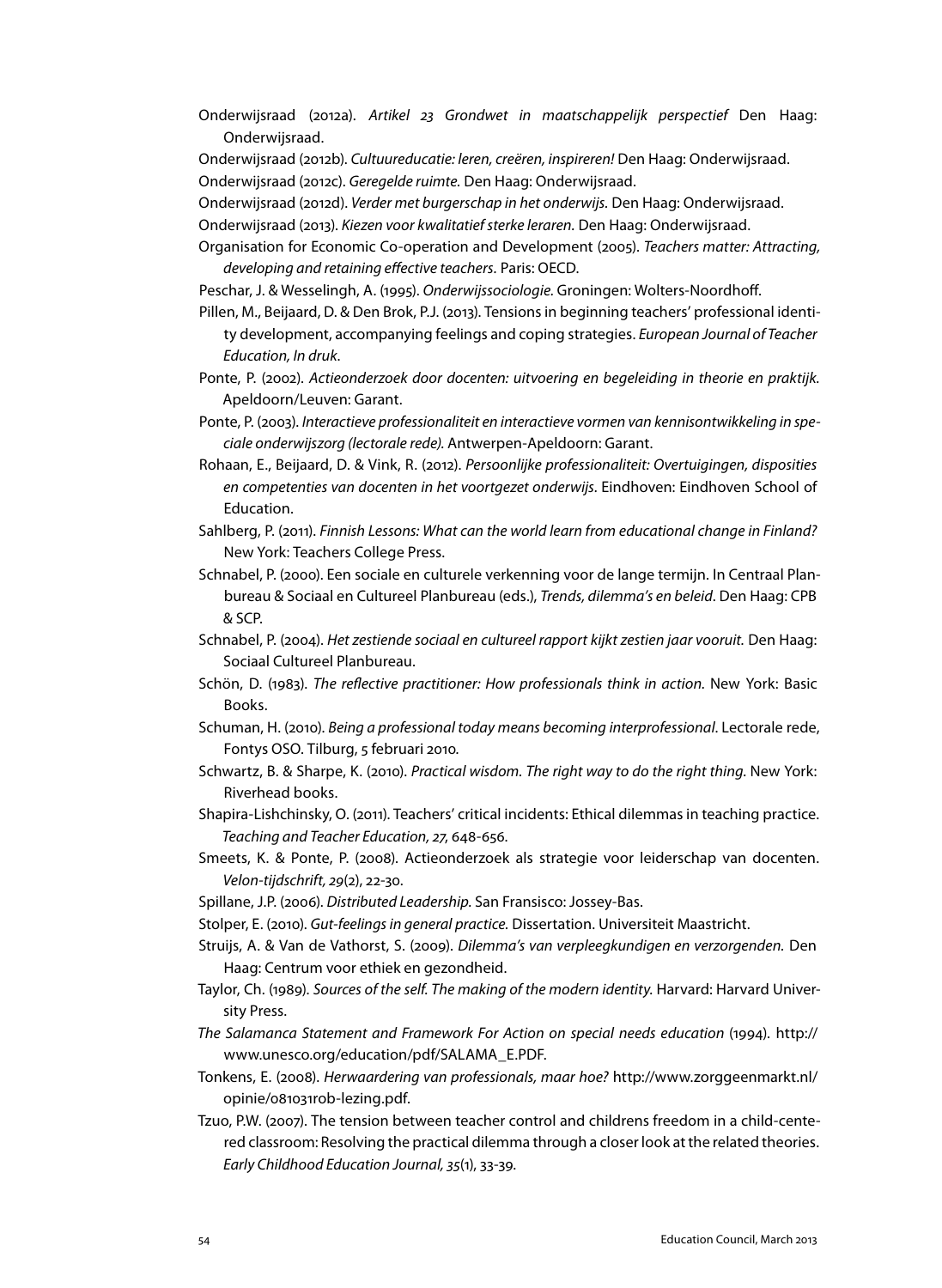- Van Dartel, H. (2012). *Naar een handelingsgericht ethiekbeleid voor zorgorganisaties.* Dissertation. Universiteit Leiden.
- Van den Berg, J., Glebbeek, A. & Bosman, R. (2012). Een empirische verkenning van de 'geschonden' beroepseer van leraren. *Mens & Maatschappij, 87*, 44-65.
- Van den Brink, G., Jansen, T. & Pessers, D. (2005). *Beroepszeer: Waarom Nederland niet goed werkt.*  Amsterdam: Uitgeverij Boom.
- Van der Linden, W. (2012). *A design-based approach to introducing student teachers in conducting and using research.* Dissertation. Technische Universiteit Eindhoven.
- Van der Rijst, R.M. & Van Veen, K. (2013). *Professionaliteitsbeleving van leraren: meervoudige inventarisatie in het po, vo en mbo.* Leiden: ICLON.
- Van Kan, C.A., Brouwer, P. & Zitter, I. (2012). *Bumpy moments in de dagelijkse onderwijspraktijk: Een verkenning in het speciaal onderwijs, primair onderwijs, voortgezet onderwijs en middelbaarberoepsonderwijs.* Utrecht: Expertisecentrum Beroepsonderwijs
- Van Kan, C.A., Ponte, P. & Verloop, N. (2010). How to conduct research on the inherent moral significance of teaching: A phenomenological elaboration of the standard repertory grid application. *Teaching and Teacher Education, 26*, 1553-1562.
- Van Kan, C.A., Ponte, P. & Verloop, N. (2013). How do teachers legitimize their classroom interactions in terms of educational values and ideals? *Teachers and Teaching: Theory and Practice, In print*.
- Van Maanen, M. (1991). *The tact of teaching.* Ontario: The Althouse Press.
- Van Parreren, C.F. (1965). *Leren op school.* Groningen: Wolters-Noordhoff.
- Van Stokkom, B. (2010). *Wat een hufter! Ergernis, lichtgeraaktheid maatschappelijke verruwing.*  Amsterdam: Uitgeverij Boom.
- Van Swet, J., Van Huijgevoort, H., Cornelissen, F., Kienhuis, J., Smeets, K. & Vloet, K. (2008). *Bouwen aan een opleiding als platform: Interactieve professionaliteit en interactieve kennisontwikkeling.* Antwerpen/Apeldoorn: Garant
- Veldheer, V. & Bijl, R. (2011). *Actuele maatschappelijke ontwikkelingen 2010: Een bijdrage aan het waarderen en selecteren van informatie ten behoeve van toekomstige archieven.* Den Haag: Sociaal en Cultureel Planbureau.
- Verdonschot, S., Spruyt, M. & Dresen, M. (2011). *Wanneer stelde jij jezelf voor het laatst een vraag?*  Heerlen: Ruud de Moor Centrum - Open Universiteit.
- Vermeulen, M. (2012). *Lerarenbeleid 2.0.* Tilburg: IVA beleidsonderzoek en advies.
- Vogels, R. (2009). *Gelukkig voor de klas?* Den Haag: Sociaal en Cultureel Planbureau.
- Vogels, R. & Bronneman-Helmers, R. (2006). *Wie werken er in het onderwijs?* Den Haag: Sociaal en Cultureel Planbureau.
- Vrieze, G. & Van Kuijk, J. (2011). Organiseer je beroepstrots. In B. van Beurden & C. Dietvorst (eds.), *Het komt op de leraar aan* (17-43). Den Haag: Boom Lemma.
- Vrijnsen-de Corte, M. (2011). *Researching the Teacher-Researcher.* Dissertation. Technische Universiteit Eindhoven.
- Windmuller, I. (2012). *Versterking van de professionaliteit van de leraar basisonderwijs.* Dissertation. Open Universiteit.
- Wouters, C. (2008). *Informalisering.* Amsterdam: Prometheus/Bert Bakker.

Zuurmond, A. & De Jong, J. (2010). *De professionele professional: De andere kant van het debat over ruimte voor professionals.* Den Haag: Ministerie van Binnenlandse Zaken & Koninkrijksrelaties.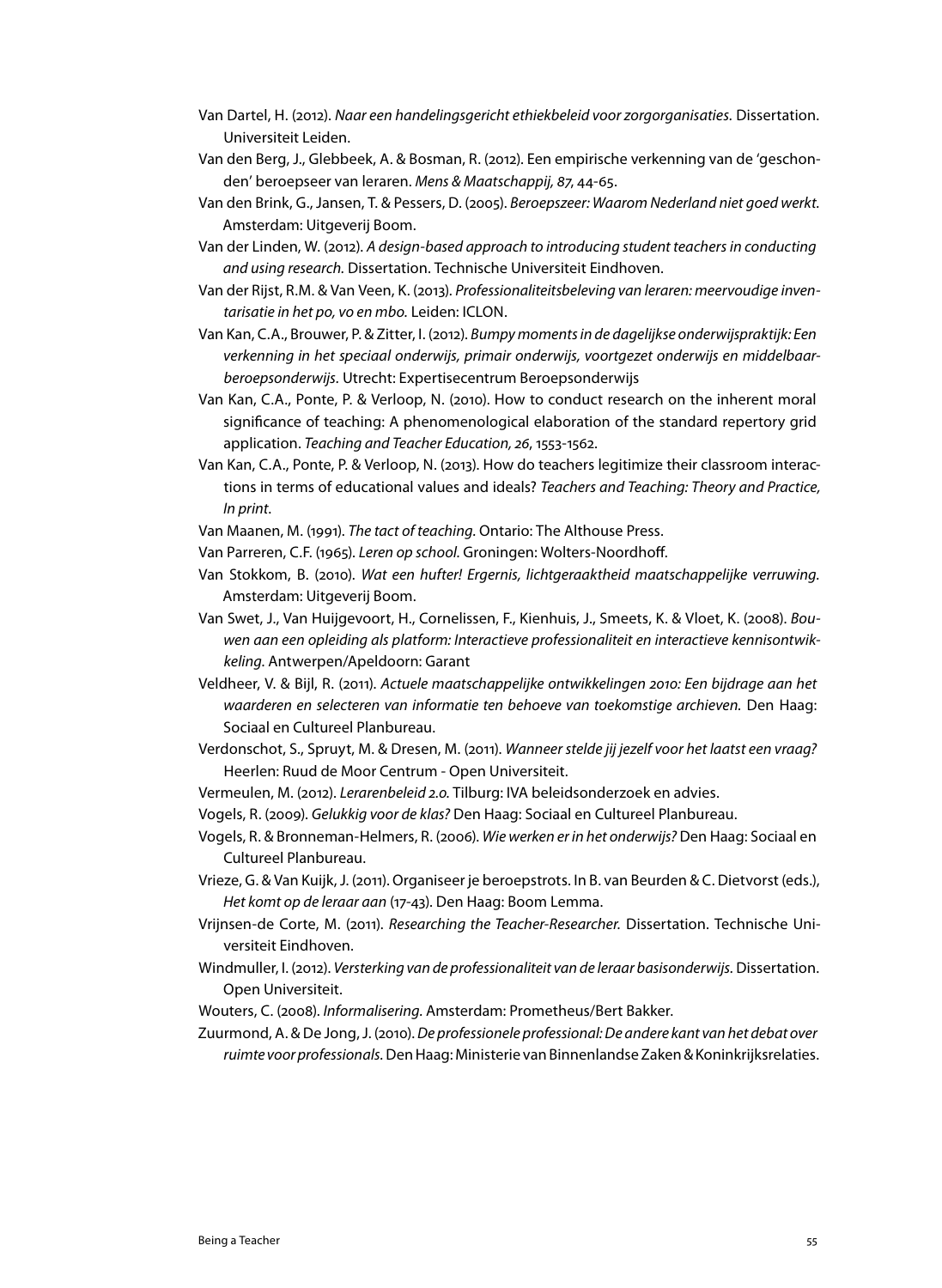# **Consulted experts**

| Mr. D. Beijaard   | Professor, Eindhoven School of Education,     |
|-------------------|-----------------------------------------------|
|                   | Technische Universiteit Eindhoven             |
| Mr. G. Biesta     | Professor, University of Stirling, Scotland   |
| Mr. F. Korthagen  | Emeritus professor, Universiteit van Utrecht, |
|                   | and researcher, Vrije Universiteit Amsterdam  |
| Ms. G. Jacobs     | Assistant professor, Universiteit van         |
|                   | Humanistiek, and lector, Fontys Oplei-        |
|                   | dingscentrum Speciale Onderwijszorg           |
| Mr. C. van Kan    | Researcher, Expertisecentrum Beroeps-         |
|                   | onderwijs                                     |
| Mr. F. Hulsbos    | Researcher, Frank Hulsbos Onderzoek &         |
|                   | Advies                                        |
| Mr. M. Snoek      | Lector, Hogeschool van Amsterdam              |
| Ms. J. Van Swet   | Associate lector, Fontys Opleidingscentrum    |
|                   | Speciale Onderwijszorg                        |
| Mr. D. Van Dongen | Inspectorate of Education                     |
|                   |                                               |

# **OdyZee college - SO/VSO-REC 4 (Kloetinge/Middelburg)**

*Management:* Ms. T. de Groene Ms. B. Oprel

*Teachers:* Ms. A. Barentsen Ms. M. van Eersel Mr. W. Versluis Mr. M. Stoffer Ms. J. Buijs Mr. M. Janse

# **ROC Midden Nederland - ICT College en Business & Administration College (Utrecht/Amersfoort)** *Management:* Mr. J. Hermse Mr. J. Rijsemus Mr. E. van Zoeren Mr. G. den Dubbelden

*Teachers:* Ms. L. Martens Mr. J. Viveen Mr. S. Kokken Mr. M. Goosens Ms. M. Stein Ms. J. Brouwer Mr. A. Zwart Mr. J. Jansen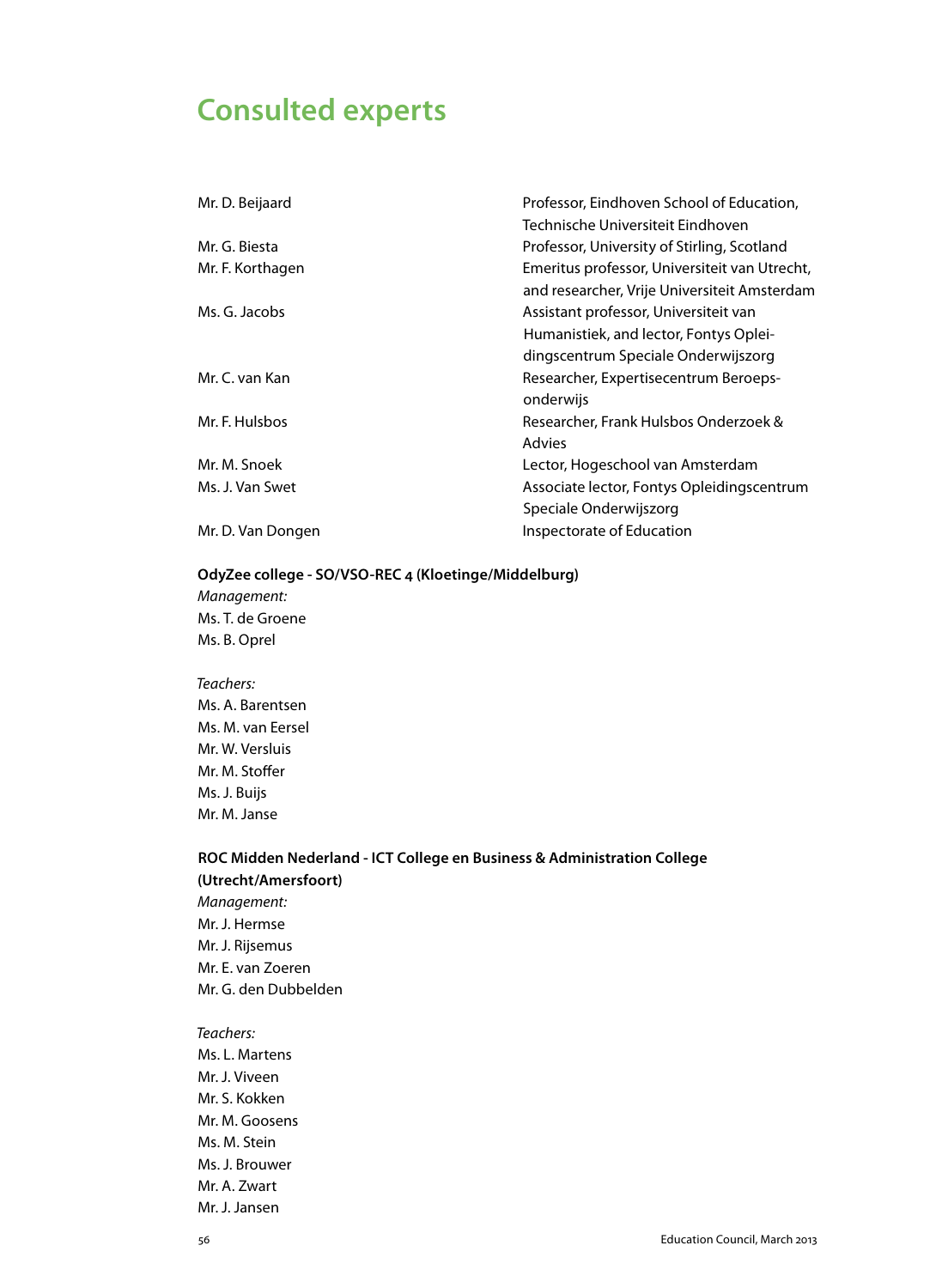# **Calvijn College, locatie Vreewijk, gymnasium/atheneum/havo (Rotterdam)**

*Management:* Mr. H. Dijkstra Mr. E. Koopmans

#### *Teachers:*

Ms. E. Brama Ms. H. Hermans Mr. B. Zwaan Mr. J. van Mastrigt Mr. C. Eijsberg Mr. H. van Klinken Ms. C. Groeneboom Ms. C. den Dreu Mr. W. Wakker

# **Valentijnschool, primary education (Rotterdam)**

*Management and support:* Mr. J. de Leeuw Mr. M. Krijgsman Mr. R. van 't Oor Ms. M. Hijzen- Melisse Mr. R. van Leeuwen Ms. W. Bovendeert Mr. H. Littel

#### *Teachers:*

Ms. D. van der Elst Ms. A. Faasen Ms. C. Nooteboom Ms. R. de Pagter Ms. S. Hulsen Ms. E. van der Meijs Ms. C. Kreft Ms. N. Stultjens Ms. M. Schakel Mr. W. Jansen Mr. B. Cuijpers

# **Teachers' dinner Rotterdam**

- Ms. M. Bakker-Gianotten **Europrof** in Moergestel Ms. L. van Beek Stichting Driespan Ms. E. Bentvelsen Bs. Pluspunt Ms. T. Bodewes **Aloyiuscollege** Ms. J. Boerefijn Lentiz Onderwijsgroep Ms. L. Brans Lentiz Onderwijsgroep Ms. C. Brouwer De Passie Ms. H. Brouwer-Bot **Baarnsch Lyceum**
- Ms. W. Arendse J.H. Donnerschool De Glind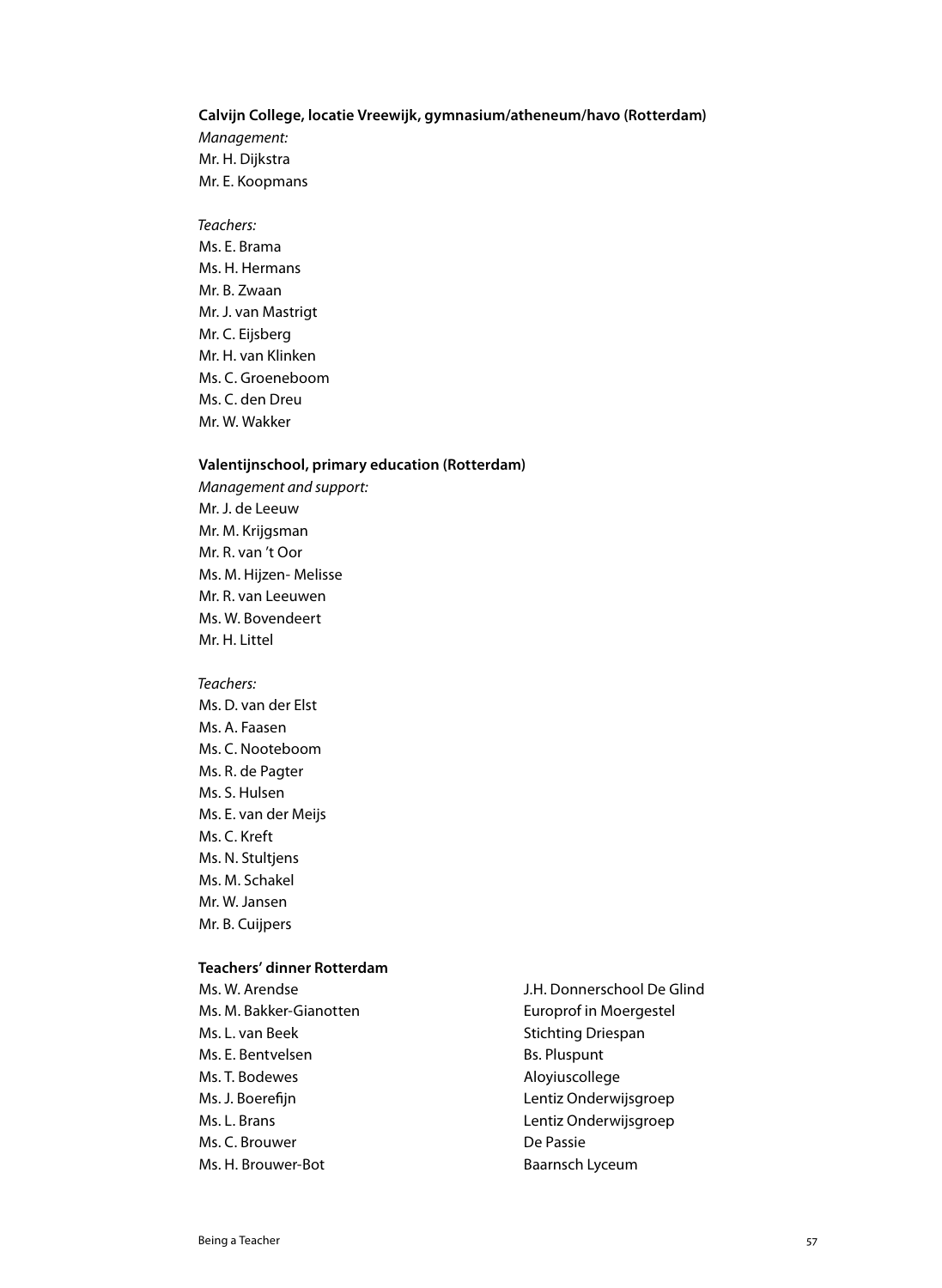Ms. M. van der Burg Mytylschool De Brug Ms. A.J.T. Buschmann Grafisch Lyceum Ms. D. Buijsman De Werfklas Mr. H. den Dekker De Rooi Pannen Mr. E. Ekkelenkamp **P. Oosterleeschool** Mr. J. Evers **UniC** Mr. T. van Eijk Oostvaarderscollege Ms. N. Gelijsteen Mediacollege Amsterdam Mr. T. Gillissen Dr. Mollercollege Mr. K. Heemskerk Stedelijk Gymnasium Mr. B. van den Heerik Bs. Pluspunt Ms. C.C. Heesterman Visser 't Hooftlyceum Mr. R. Heidanus Brederocollege Ms. M. Held Koning Willem I College Ms. K. den Heijer **Erasmiaans Gymnasium** Ms. J. Jacobs Davinci College Mr. M. Janse Communication Controllege Mr. P.A.W. Joosten Gymnasium Beekvliet Ms. S. Lustenhouwer **Berlage Lyceum** Ms. D. de Man De Provenier Ms. M.G. Marras **Imeldaschool** Mr. R. Melchior **AOC Wellantcollege** Mr. I. Mounir Zadkine Ms. C. van der Peijl-Minnaard Pr. Beatrixschool Mr. R.F. Pfaff **Zelfstandig ZZP-docent** Ms. B. van der Plas Murmellius Mr. W. Rampersad **Luzac Lyceum** Mr. Th. Roos **Amstelveen College** Ms. M. Schroevers **De Provenier** Ms. Y.M. Schutrups Willem de Zwijgercollege Ms. D. Semur **Huygens College** Ms. M. Snel Bs. Steven Stemerding Ms. I. Spaander Lentiz Onderwijsgroep Mr. B. Spitters **Dr. Mollercollege** Mr. M. Stuifbergen Montessorischool Ms. A. ten Thije De Werfklas Ms. L. Treffers **De Keizerskroon** Mr. J. Verweij St.-Odulphuslyceum Mr. R. van der Vos GSG Leo Vroman Ms. R. Wesche Kaj Munk college Ms. J. van der Westen-Kolkhuis Tanke Melanchthon Ms. C. van Wijk **Albeda College** 

Ms. S. Buck Bisschop Bekkers Lyceum Ms. M. van der Klooster Alpha Scholengroep en Natuurlijk Leren Mr. J.G. de Kort **Montessori Lyceum Herman Jordan** Ms. S. van de Leemkolk Montessori Lyceum Herman Jordan Mr. M. de Schiffart Stanislascollege / Lucas Onderwijs Mr. P.A.C. Wisse Christelijke Scholengemeenschap Walcheren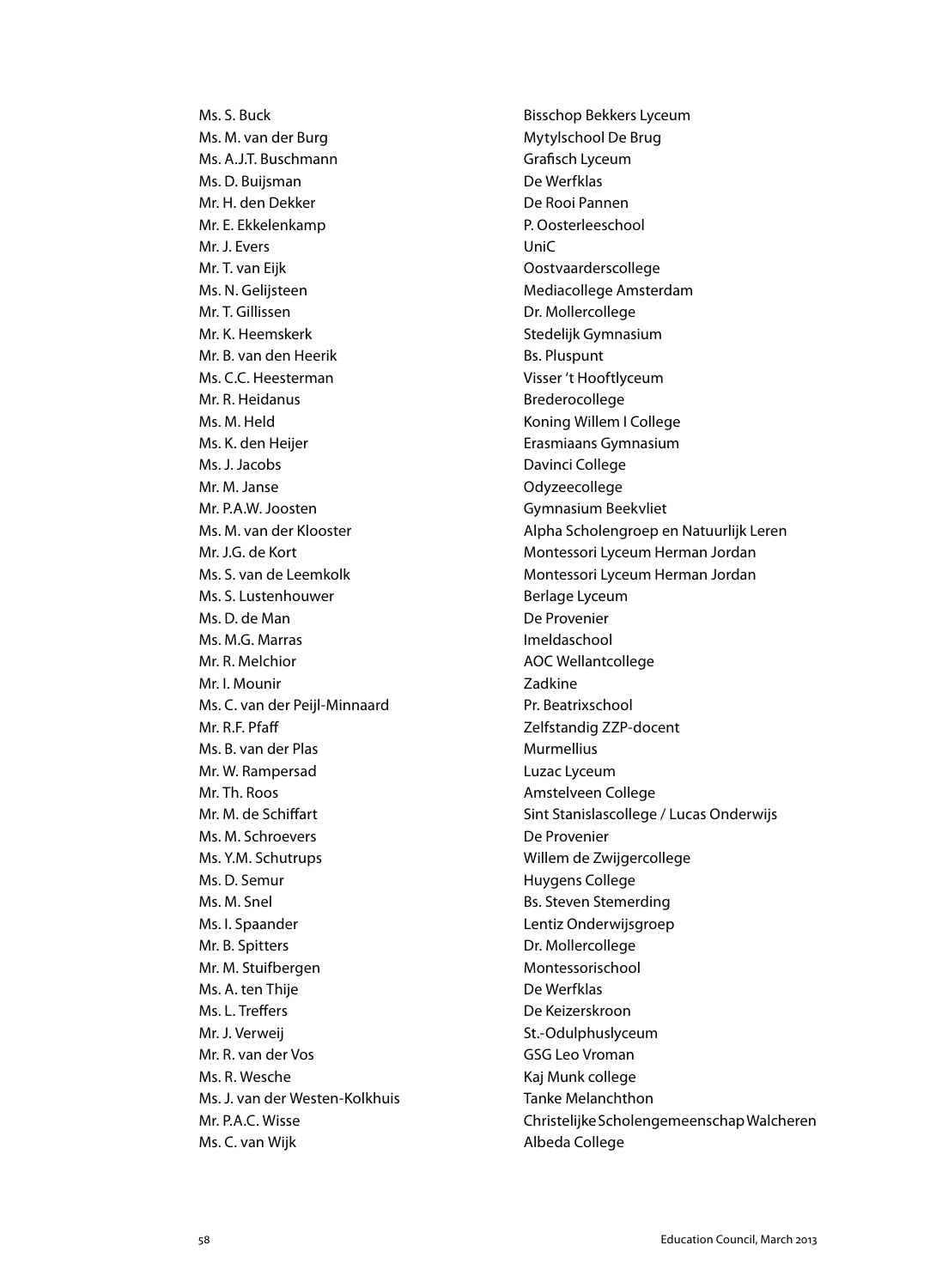**Teachers' dinner Zwolle** Ms. A. Alssema ROC van Amsterdam Ms. Y. Bakker Bs. 't Koggeschip Mr. C. Beeke ROC A12 Ms. L. Belgraver CSG Dingstede Mr. M. ter Bork Bs. De Lindelaar Mr. R. Bouter **Deltion College** Ms. S. Bruning Verschoorschool Mr. M. Combee Kaj Munk college M. Delvaux and a state of the Montessori Lyceum Mr. M. Dogger Bs. De Schatkamer Mr. P.R.D. Doornbosch ROC Noorderpoort Mr. D. Dreschler Bs. Guido de Bres Ms. S. Faes Sint Janslyceum Mr. J. Fahner Het Greijdanus Ms. S. Hardenberg extending the ROC Alfa-college Ms. D. Havinga **Waldheim Mavo** Ms. E. Hendriks **ROC Noorderpoort** Ms. C. Hoeksma Bs. De Oprel Ms. H. Huisman-Bakker Alfa College Ms. H. IJsseling Bs. De Kleine Reus Ms. H. Jansen **Pax Christi College** Mr. C. van Kesteren Meridiaancollege Mr. G. van der Kolk CSG Dingstede Mr. A. La Faille **Deltion College** Ms. L. Lieuwes **Bs. De Feniks** Ms. I. Mouthaan ROC van Twente Ms. Th. Nieuwenhuis **Direction College** Mr. R. van Noordennen aan de eerste ROC Friese Poort Mr. W. Norbruis Elzendaalcollege Ms. B. Olivier **Bridge Bank Community** Bs. De Vuurvlinder Ms. M. Pasmans ROC Noorderpoort Ms. H. Rotmensen **Michael Alfa-college** Mr. M. de Ruijter **Mr. M. de Ruijter** RSG Stad en Esch Mr. K. Schonenberg **Roland Holst College** Mr. R. Schrijver **ROC Rijn IJssel** Ms. I. van der Schuur-de Vries Broom Bs. Noorderbreedte Ms. S. Siepel-Jorna Sbo Toermalijn Ms. L. Smit Bs. Sint Nicolaas Ms. J.M. Smit Deltion College Mr. A. Ugen Carrier Controller Controller Controller Controller Controller Controller Controller Controller Co Mr. P. Vaanhold OSG Erasmus Mr. M. van der Vlist aan der versteel van der versteel van de ROC Midden Nederland Ms. S. Winnubst ROC A12 Ms. E. van der Zande Kaj Munk college

Ms. F. le Clercq-Westhuis Thorbecke Scholgengemeenschap Mr. I. Klein **Mr. I. Klein** Horeca Vakschool Wageningen Mr. F. van der Schuur aan der Schuur Burgemeester Grollemanschool Ms. L. Vermeulen Nijmeegse School Vereniging II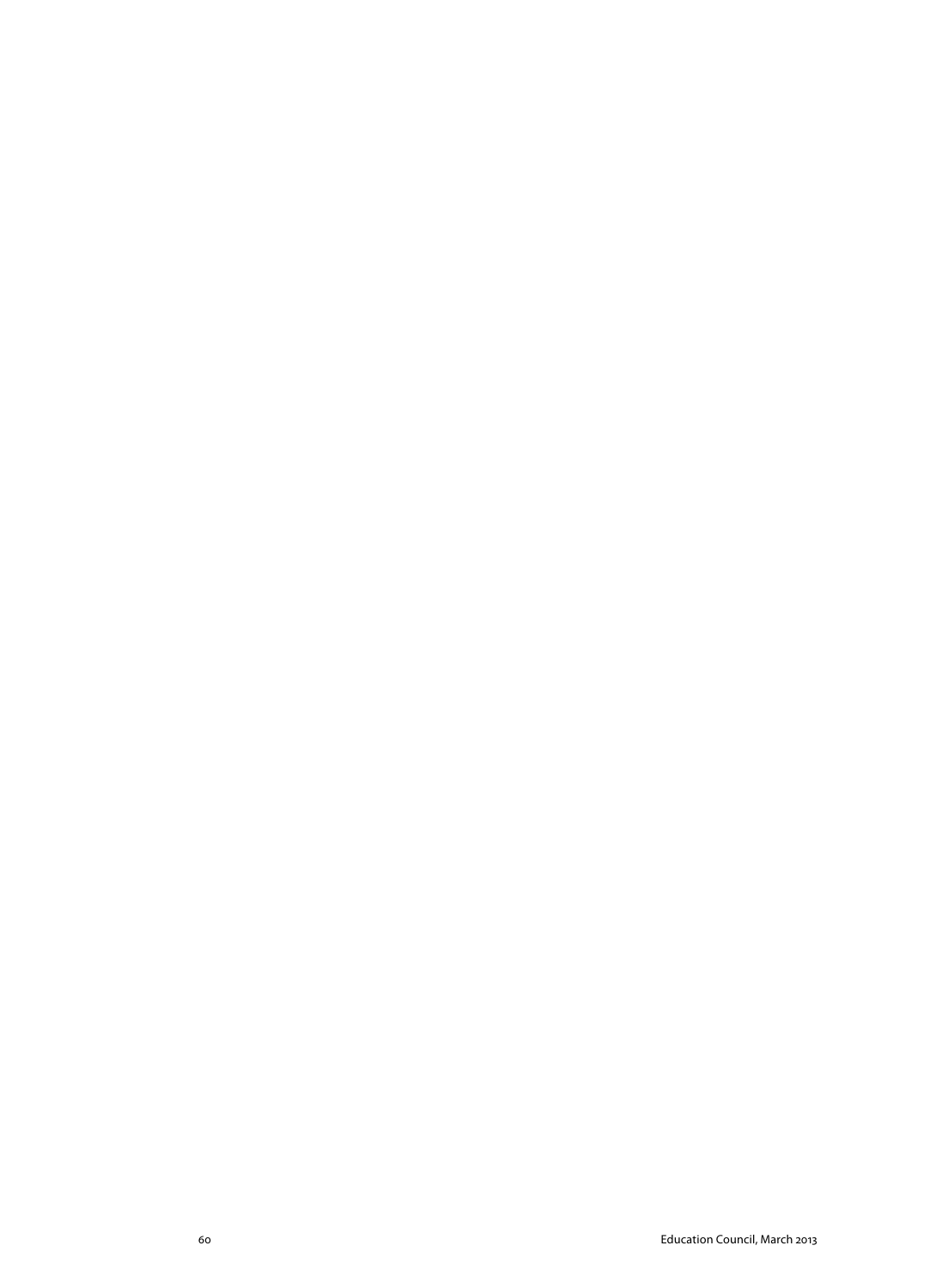# **Appendix 1:**

**Dilemmas in the classroom**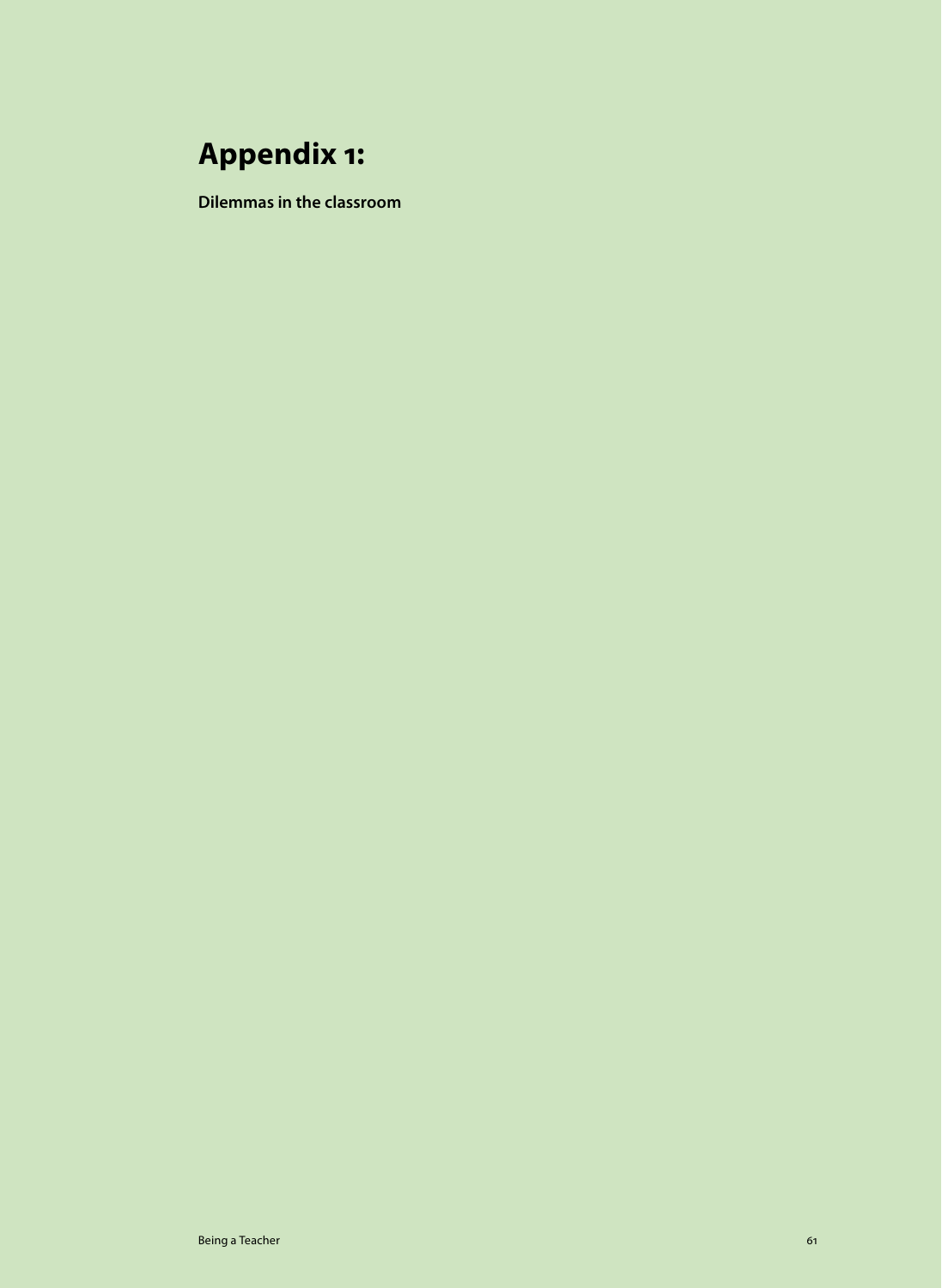Below is added a description, with examples, of the twelve dilemmas teachers may be confronted with in their everyday practice, derived from a study by the Expertisecentrum Beroepsonderwijs [Expertise Center Vocational Education].123

### *What-dilemmas*

# *1. Focus on curriculum, versus focus on capacities of individual pupils*

In this dilemma, teachers have to strike a balance between the extent to which they emphasize subject matter and learning strategies in accordance with the formal curriculum, and the extent to which they attune to the capacities of pupils.

#### **For example:**

- • Should I content myself with a pupil using a personal calculating strategy, or should I emphasize the calculating strategy that is prescribed in the method? (teacher senior secondary vocational education)
- Should I make the same demands on every pupil as to the quantity of work to be done in a given space of time, or should I adjust my demands to the capacities of specific pupils?

# *2. Striving for maximum results versus being satisfied with less*

In this dilemma, teachers have to strike a balance between the extent to which they want to make pupils achieve maximum results, and the extent to which they content themselves with what pupils themselves are able to demonstrate.

#### **For example:**

- • Should I content myself with a pupil coming up with an alternative answer, or should I elaborate on the pupil's answer by suggesting an improvement or optimization of it? (teacher secondary education)
- How far should I be satisfied with a drawing presented by a pupil, and how far should I make higher demands on a particular piece of work? (teacher primary education)

### *How-dilemmas*

*1. Directing the learning situation, versus leaving room for autonomous learning*

In this dilemma, teachers have to strike a balance between the extent to which they determine what happens in an educational situation (direction), and the extent to which pupils are allowed to determine what happens in this situation (autonomy).

#### **For example:**

- • Should I give pupils a say in deciding about the level of difficulty of physical education lessons, or should I decide about this level myself? (teacher special education)
- Should I check pupils' answers to questions in the history workbook myself, or should I allow pupils to check their answers themselves? (teacher secondary education)

123 Van Kan, Brouwer & Zitter, 2012.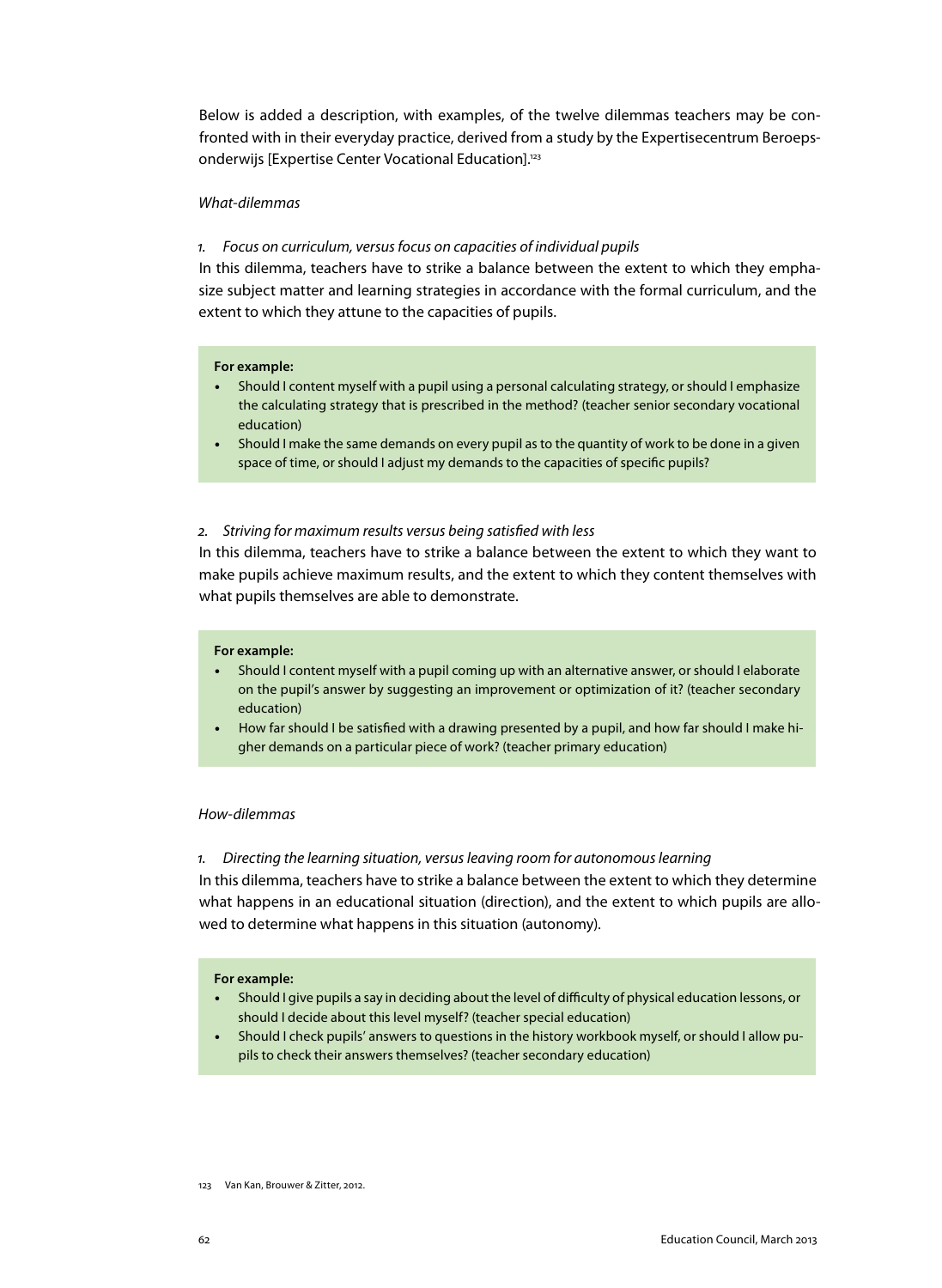#### *2. Focus on learning, versus focus on working*

This dilemma is specific to the context of senior secondary vocational education, in which both the learning process and the working process in which pupils participate are important. In this dilemma, teachers have to strike a balance between emphasis on the learning process, and emphasis on the working process.

#### **For example:**

- • Should I put an emphasis on efficient and effective execution of activities, or on learning moments arising during the working process? (teacher senior secondary vocational education)
- Should I give priority to explaining a learning assignment to a group of pupils, or to a planned interview about work placement with a pupil and his employer?

### *3. Correcting the group, versus correcting the individual*

In this dilemma, teachers have to strike a balance between addressing the entire group on undesirable conduct, and addressing specific pupils on undesirable conduct.

#### **For example:**

- Should I address individual pupils who are not paying attention during an instruction, or should I address my reprimand to the whole group? (teacher primary education)
- Should I ignore the disturbing behavior of an individual pupil so that I can focus my attention on the group, or should I address this pupil on his undesirable behavior? (teacher secondary education)

#### *4. Teacher control, versus pupil control of the learning process*

In this dilemma, teachers have to strike a balance between the extent to which they intervene in the learning process of pupils, and the extent to which they leave room for pupils' own initiatives and discovery learning.

#### **For example:**

- How far should I go to guide pupils through a complicated physics problem, and how far should I go to allow pupils to solve this problem themselves individually or in groups? (teacher special education)
- How far should I go to meet a pupil asking for an answer directly by giving this answer, and how far should I go to encourage this pupil to take an initiative himself to find the answer? (teacher senior secondary vocational education)

### *5. Fixed order, versus organic development of a learning situation*

In this dilemma, teachers have to strike a balance between the extent to which they stick to a predetermined plan in a learning situation, and the extent to which they allow a learning situation to develop organically.

#### **For example:**

- • How far should I go to make sure that a pupil carries out an assignment as planned, and how far should I go to allow this pupil to go his own way, if this means that I have to deviate from my plan? (teacher special education)
- • Should I keep a pupil's question on hold during instruction, so that I can first round off my instruction, or should I give priority to answering this question as soon as it is asked? (teacher senior secondary vocational education)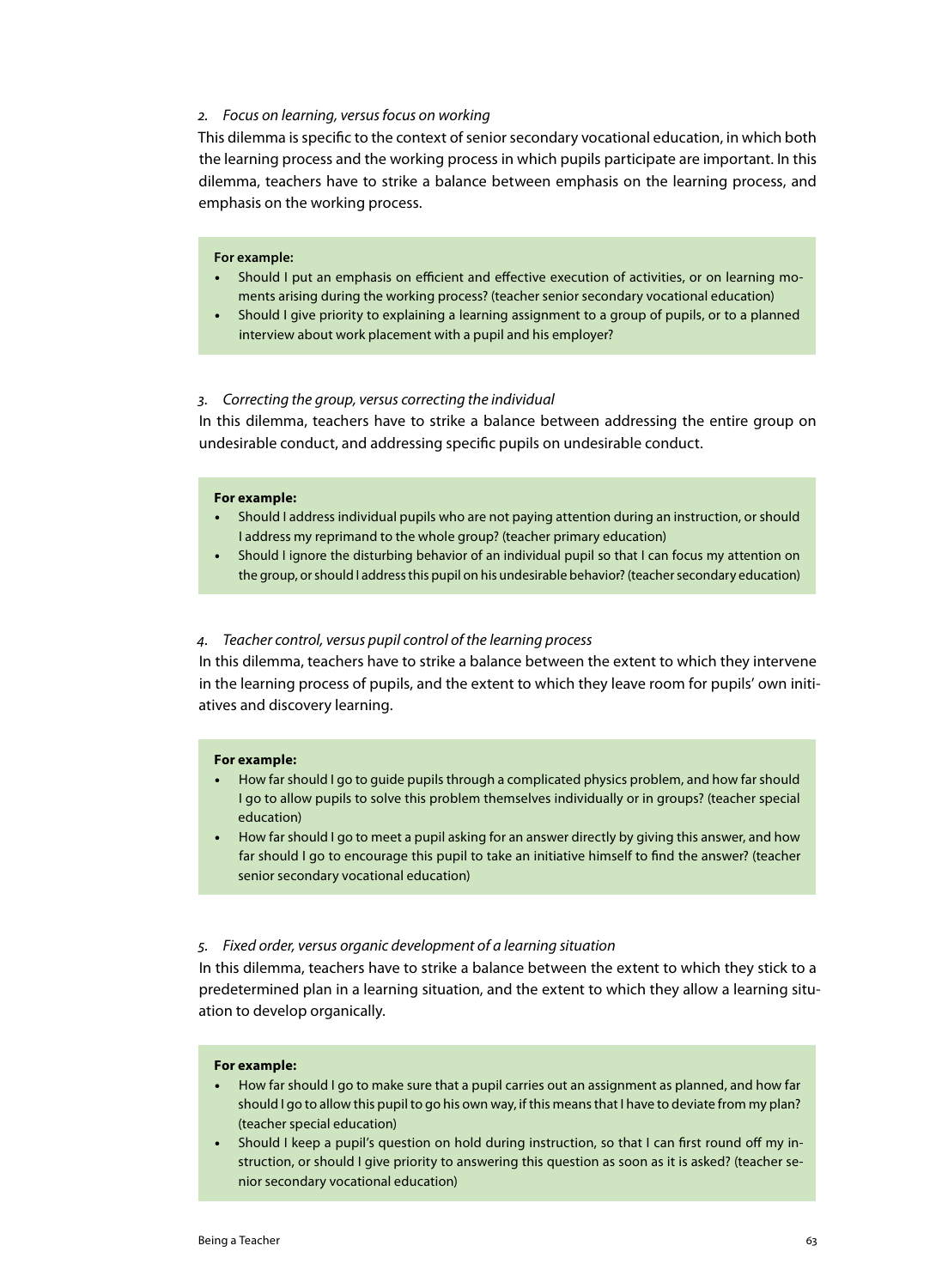# *6. Collective attention, versus differentiated distribution of attention*

In this dilemma, teachers have to strike a balance between the extent to which they pay attention to the whole group of pupils during instruction, and the extent to which they give attention to individual pupils.

#### **For example:**

- Should I distribute my attention over the whole group during the supervision of a geography assignment, or should I give more attention to particular pupils?
- • Should I give my attention to the group as a whole, or only to those pupils who have prepared themselves for this lesson? (teacher secondary education)

# *7. Strict adherence to rules, versus relaxation of rules*

In this dilemma, teachers have to strike a balance between the extent to which they consistently enforce the rules, and the extent to which they leave room for pupils to (learn to) operate outside the rules.

#### **For example:**

- Should I strictly apply the rules when a lesson is disturbed by the ringing of a pupil's mobile phone, or should I take into consideration the excuse of the pupil for the unintended ringing of the phone? (teacher secondary education)
- Should I react at length to a pupil who goes to the toilet without asking during the lesson, or should I dispose of this matter with a single remark? (teacher primary education)

#### *Who-dilemmas*

### *1. Providing special care, versus starting from pupils' own responsibility*

In this dilemma, teachers have to strike a balance between the extent to which pupils are dependent on the teacher in order to function in the education system, and the extent to which pupils are permitted to solve problems independently. This dilemma seems to be characteristic of the context of special education, since in this study it was mentioned only by teachers working in special education. However, it is not unthinkable that this dilemma will also come to play a more prominent role in regular education because of the growing number of pupils with special needs in that sector.

#### **For example:**

- • Should I allow a pupil to sit next to me for moral support while taking a test, or should this pupil be made to take the test independently in his own place? (teacher special education)
- Should I intervene because a pupil threatens to have an outburst of rage, or should I allow this to take its course in order to see if this pupil is able to keep himself under control?

#### *2. Impersonal, versus personal attitude towards pupils*

This dilemma refers to teachers' attitude towards pupils: to what extent should they keep their distance and assume a businesslike attitude towards their pupils, and to what extent should they allow personal matters to show and expose themselves as persons?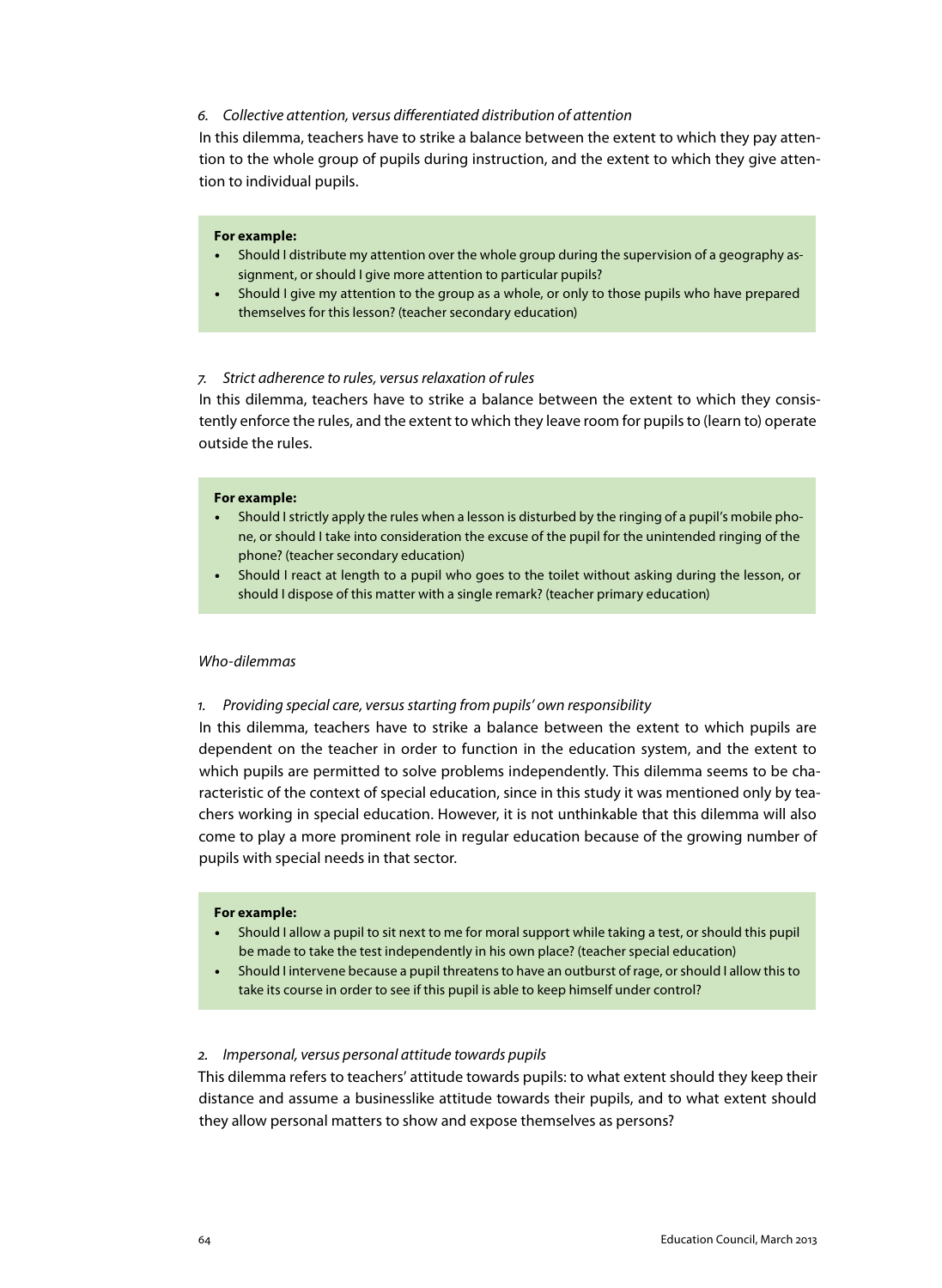#### **For example:**

- Should I tell pupils about my husband's addiction to smoking, or should I give a more general example of different types of addictions? (teacher special education
- Should I ask a pupil about her health situation, or should I focus strictly on school matters? (teacher senior secondary vocational education)

*3. Taking on the traditional role of an instructor, versus that of the practitioner of an occupation* This dilemma is specific to the context of senior secondary vocational education in which teachers often also have experience in the occupation which they are teaching, and in which they may still be working part-time. In this dilemma, teachers have to strike a balance between the extent to which they regard themselves primarily as teachers, and the extent to which they present themselves as practitioners of the occupation for which they are educating their pupils, and, in line with this, as role models.

#### **For example:**

- • Should I tell pupils about everything they do wrong in carrying out an assignment, from the perspective of my occupational role, or should I put an emphasis on what pupils can learn from the assignment, from the perspective of my role as a teacher? (teacher senior secondary vocational education)
- Should I explain an assignment according to the manual, or should I explain it in the way I would do in the everyday practice of my own company? (teacher senior secondary vocational education)